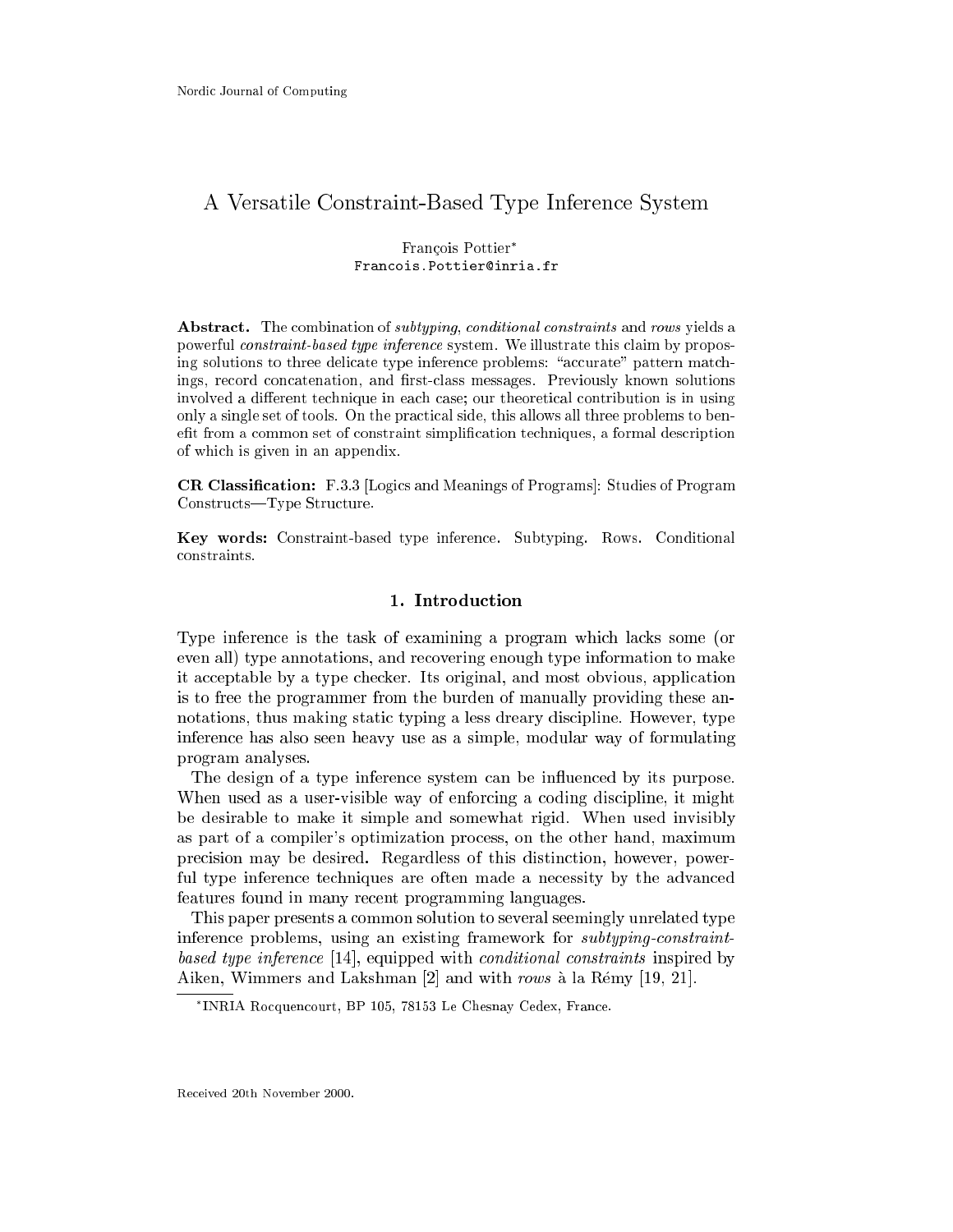# Constraint-Based Type Inferen
e

Subtyping is a partial order on types, defined so that an object of a subtype may safely be supplied wherever an object of a supertype is expected. Type inference in the presence of subtyping reflects this basic principle. Every time a pie
e of data is passed from a produ
er to a onsumer, the former's output type is required to be a subtype of the latter's input type. This requirement is explicitly recorded by creating a symbolic *subtyping constraint* between these types. Thus, each potential data flow discovered in the program yields one onstraint. This fa
t allows viewing a onstraint set as a directed approximation of the program's data flow graph – regardless of our particular definition of subtyping.

Various type inferen
e systems based on subtyping onstraints exist. One may cite works by Aiken et al.  $[1, 2, 5]$ , the present author  $[16, 17]$ , Trifonov and Smith [29], as well as Odersky et al.'s abstract framework  $HM(X)$  [14,  $28, 27$ . Related systems include set-based analysis [9, 6] and type inference systems based on feature constraints  $[11, 12]$  or predicate constraints  $[10]$ .

# *Conditional Constraints*

In many constraint-based systems, the expression if  $e_0$  then  $e_1$  else  $e_2$ is, at best, des
ribed by

$$
\alpha_1 \leq \alpha \quad \wedge \quad \alpha_2 \leq \alpha
$$

where  $\alpha_i$  stands for  $e_i$ 's type, and  $\alpha$  stands for the whole expression's type. This amounts to stating that "the value of  $e_1$  (resp.  $e_2$ ) may become the value of the whole expression", regardless of the test's outcome. A more precise description - "if  $e_0$  may evaluate to true (resp. false), then the value of  $e_1$  (resp  $e_2$ ) may become the value of the whole expression" - can be given using *conditional constraints*:

$$
\mathtt{true}\leq \alpha_0\ ?\ \alpha_1\leq \alpha\quad\land\quad\mathtt{false}\leq \alpha_0\ ?\ \alpha_2\leq \alpha
$$

Introdu
ing tests into onstraints allows keeping tra
k of some of the program's *control* flow  $-$  that is, mirroring, at the level of types, the way evaluation is affected by the outcome of a test.

*Conditional set expressions* were introduced by Reynolds  $[25]$  as a means of solving set onstraints involving stri
t type onstru
tors and destru
tors. Heintze  $[9]$  uses them to formulate an analysis which ignores "dead code". He also introduces case constraints, which allow ignoring the effect of a branch, in a case construct, unless it is actually liable to be taken. Aiken, Wimmers and Lakshman [2] use *conditional types*, together with intersection types, for this purpose.

In the present paper, we suggest a single notion of *conditional constraint*, which is comparable in expressive power to the above constructs, and lends itself to a simple and efficient implementation. (A similar choice was made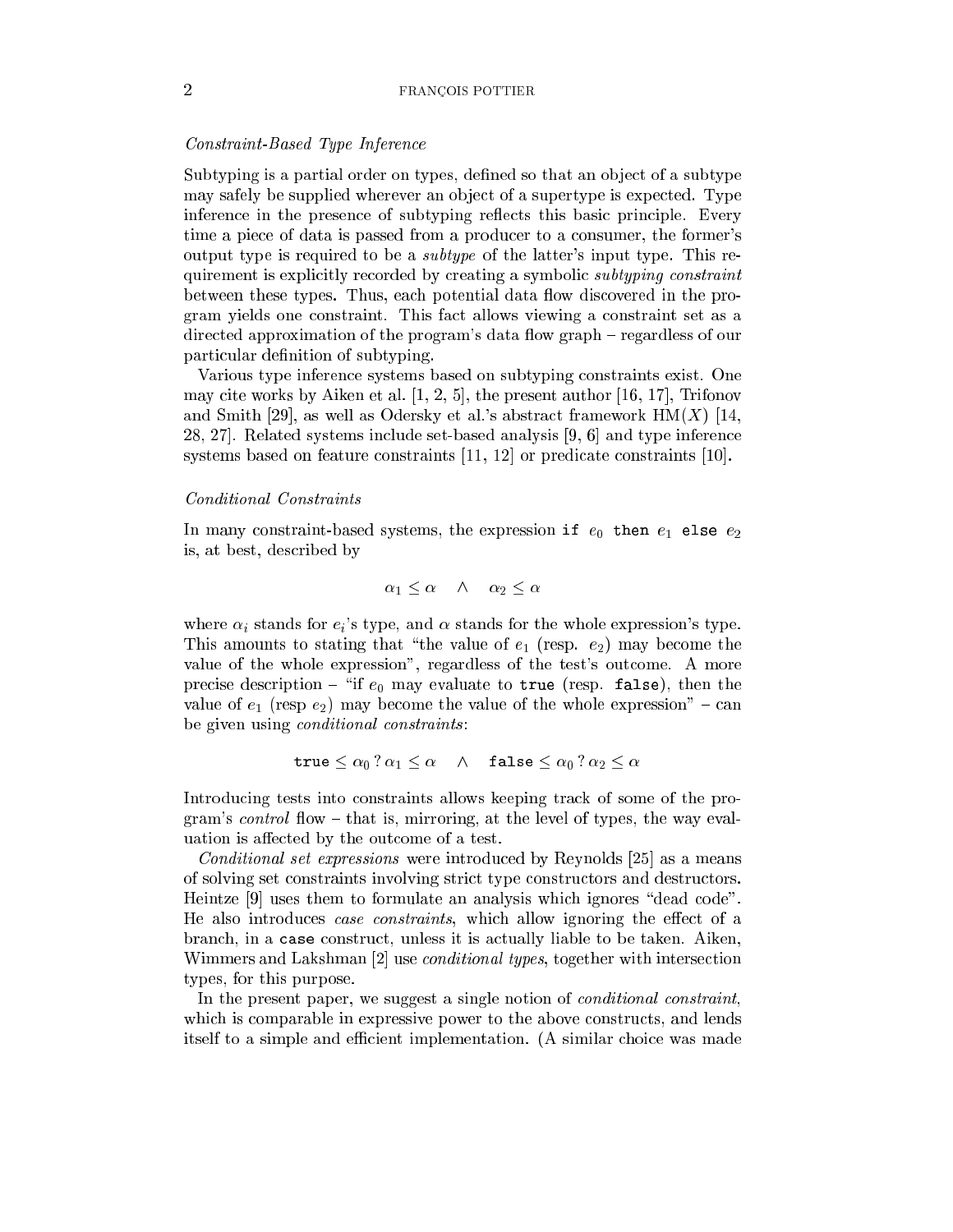independently by Fähndrich [5].) We emphasize its use as a way not only of introducing some *control* into types, but also of *delaying* type computations, thus introducing some "laziness" into type inference.

Designing a type system for a programming language with records, or objects, requires some way of expressing labelled products of types, where labels are field or method names. Dually, if the language allows manipulating stru
tured data, then its type system is likely to require labelled sums, where labels are names of data constructors.

Wand  $[30]$  and Rémy  $[19, 21]$  elegantly deal with both problems at once by introdu
ing notation to express denumerable, indexed families of types, called *rows*:

$$
\rho ::= \alpha, \beta, \ldots\,, \varphi, \psi, \ldots \mid a : \tau; \; \rho \mid \partial \tau
$$

(Here,  $\tau$  ranges over types, and  $a, b, \ldots$  range over indices.) An unknown row may be represented by a *row variable*, exactly as in the case of types. (By la
k of symbols, we will not synta
ti
ally distinguish plain type variables and row variables.) The term  $a : \tau$ ;  $\rho$  represents a row whose element at index a is  $\tau$ , and whose other elements are given by  $\rho$ . The term  $\partial \tau$  stands for a row whose element at any index is  $\tau$ . These statements are given formal meaning by interpreting rows in a logi
al model where the following equations hold:

$$
a : \tau_a; (b : \tau_b; \rho) = b : \tau_b; (a : \tau_a; \rho)
$$

$$
\partial \tau = a : \tau; \partial \tau
$$

If desired, some type onstru
tors may be lifted to the level of rows, i.e. viewed as row onstru
tors as well. For instan
e, to lift the type onstru
tor  $\rightarrow$ , we extend the syntax of rows:

$$
\rho ::= \ldots | \rho \to \rho
$$

The term  $\rho \to \rho$  is logically interpreted as the row obtained by applying the type constructor  $\rightarrow$ , point-wise, to the rows  $\rho$  and  $\rho$ . As a result, the logical model satisfies the following equations:

$$
(a : \tau; \rho) \to (a : \tau'; \rho') = a : (\tau \to \tau'); (\rho \to \rho')
$$

$$
\partial \tau \to \partial \tau' = \partial (\tau \to \tau')
$$

More details are given in Section 2.

Rows offer a particularly straightforward way of describing operations which treat all labels (except possibly a finite number thereof) uniformly. Because every facility available at the level of types (e.g. constructors, constraints) an also be made available at the level of rows, a des
ription of the operation's effect on a single label, written using types, can also be read as a des
ription of the entire operation, written using rows. This interesting point will be developed further in the paper.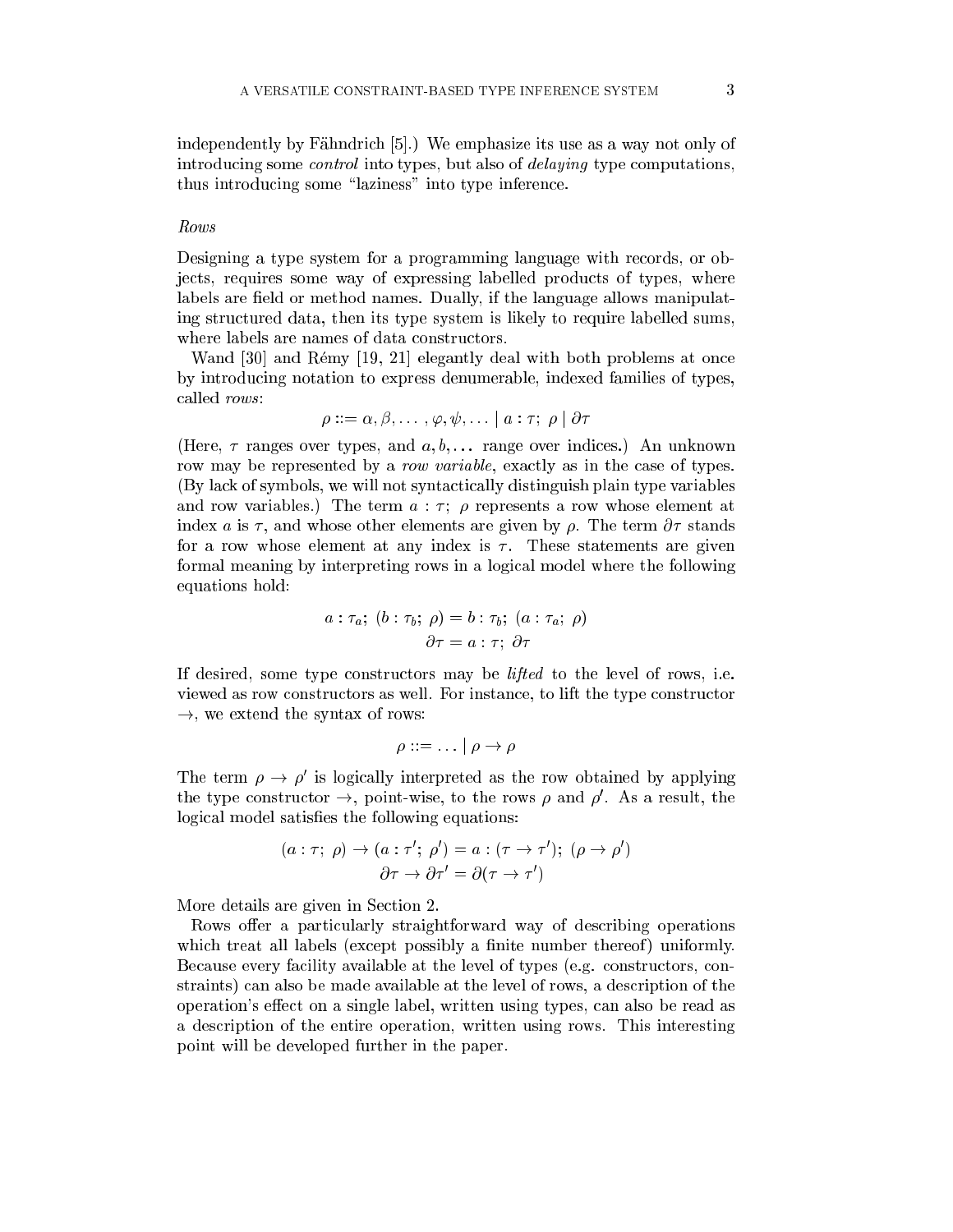# Putting It All Together

Our point is to show that the combination of the three concepts discussed above yields a very expressive system, whi
h allows type inferen
e for a number of advanced language features. Among these, "accurate" pattern matching constructs, record concatenation, and first-class messages will be dis
ussed in this paper. Our system allows performing type inferen
e for all of these features at once. Furthermore, efficiency issues concerning constraint-based type inference systems have already been studied [5, 17]. This existing knowledge benefits our system, which may thus be used to efficiently perform type inference for all of the above features.

In this paper, we focus on *applications* of our type system, i.e. we show how it allows solving each of the problems mentioned above. Formal definitions of our constraint resolution and simplification algorithms appear in Appendix A. Furthermore, a robust prototype implementation is publi
ly available  $[18]$ . We do not prove that the types given to the three problemati operations dis
ussed in this paper are sound, but we believe this is a straightforward task.

The paper is organized as follows. Section 2 gives a detailed technical presentation of the type system. Se
tion 3 gives an informal explanation of the potential costs and benefits of using conditional constraints. Sections 4, 5, and 6 discuss type inference for "accurate" pattern matchings, record concatenation, and first-class messages, respectively, within our system. Se
tion 7 gives several examples, whi
h show what inferred types look like in practice. Section 8 sums up our contribution. Lastly, Appendix A gives denitions and proofs for several onstraint manipulation algorithms.

#### 2. Formal Presentation of the System

This se
tion gives an in-depth formal presentation of our type system, in its most general form. Much of it may be skipped on a first reading  $-$  the following se
tions des
ribe the system in a more gentle fashion. The reader may wish to come back to this section at a later stage.

We define our type system as an instance of the parametric framework  $HM(X)$  [14, 28, 27]. To do so, we simply define a *constraint system*, called SRC (for subtyping-rowsonditionals ), giving rise to HM(SRC). By re-using existing material, we save definitions and proofs, and emphasize the fact that our approa
h is standard.

In order to retain a measure of generality, SRC is itself parameterized by a *ground signature*, which is a succinct description of a type algebra and of its intended subtype ordering. Ground signatures are defined in Section 2.1. Given such a ground signature, we explicitly define the syntax of types and onstraints (Se
tion 2.2), a logi
al model within whi
h they may be interpreted (Section 2.3), and the interpretation itself (Section 2.4).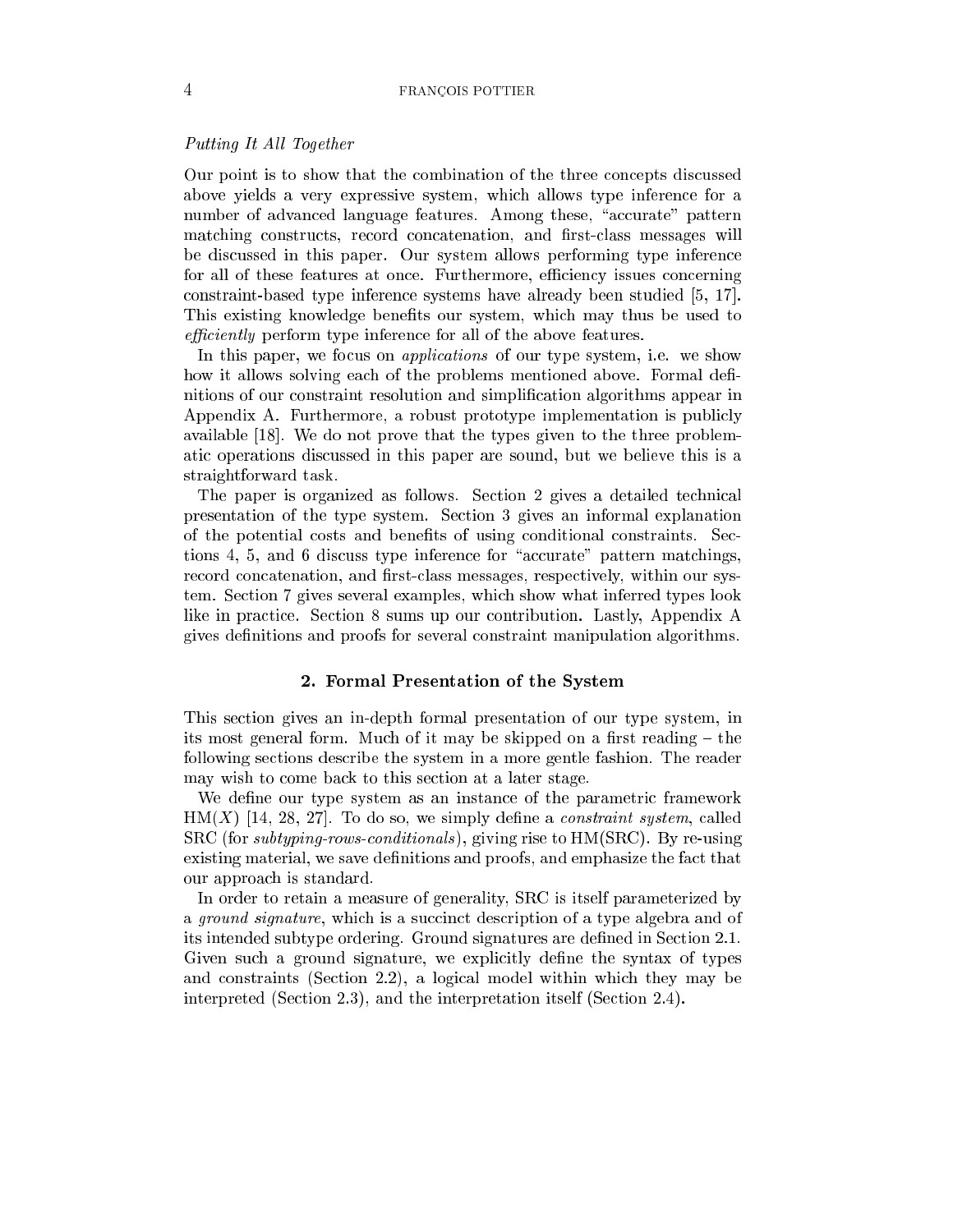# 2.1 Assumptions

A ground signature consists of three components: a series of *symbol* lattices, indexed by kinds, a set of parameter labels (each of which is either co- or ontra-variant, des
ribes either a row or a plain type parameter, and has a fixed kind), and a description of each symbol's *arity* as a finite set of parameter labels.

DEFINITION 1. Let K be a finite set of kinds. For every kind  $\kappa \in \mathcal{K}$ , let  $\mathcal{S}_{\kappa}$  be a lattice of symbols, with operations  $\perp_{\kappa}$ ,  $\top_{\kappa}$ ,  $\leq_{\kappa}$ ,  $\sqcup_{\kappa}$  and  $\sqcap_{\kappa}$ . Define  $\mathcal{S} = \biguplus_{\kappa \in \mathcal{K}} \mathcal{S}_{\kappa}$ .

Let  $L$  and  $L$  be denumerable sets of parameter labels. Define  $L =$  $\mathcal{L}^+ \oplus \mathcal{L}^-$  . Let  $\mathcal{L}_{\text{row}} \subseteq \mathcal{L}$  be a ansunguished subset of row parameter labels. Let kind be a total mapping of  $\mathcal L$  into  $\mathcal K$ .

Let a be a total mapping from S to finite subsets of  $\mathcal{L}$ , such that:

- $\circ$  for all  $s_0, s_1, s_2 \in S_\kappa$ ,  $s_0 \leq_{\kappa} s_1 \leq_{\kappa} s_2$  implies  $a(s_0) \cap a(s_2) \subseteq a(s_1);$
- $\circ$  for any finite subset S of  $\mathcal{S}_{\kappa}$ ,  $a(\sqcup_{\kappa} S)$  and  $a(\sqcap_{\kappa} S)$  are subsets of  $\cup a(S)$ . Note that this implies  $a(\perp_{\kappa}) = a(\top_{\kappa}) = \varnothing$ .

The information described above forms a ground signature.

The first condition bearing on  $\alpha$  is necessary to guarantee that the orderings  $\leq_{\kappa}$  do give rise to an ordering on ground types (defined in Section 2.3). The second one makes the definition of some constraint manipulation algorithms more convenient (see Definition 23 in Appendix A).

EXAMPLE 1. Assume there is only one kind  $\star$ . Define  $S_{\star} = {\{\perp, \rightarrow, \top\}}$ , where  $\perp \leq_{\star} \to \leq_{\star} \perp$ . Let  $\mathcal{L}^- = \{dom\}, \mathcal{L}^+ = \{rng\}$  and  $\mathcal{L}_{row} = \emptyset$ . Define  $a(\perp) = a(\top) = \emptyset$  and  $a(\rightarrow) = \{dom, rng\}$ . This defines a ground signature, which allows typing the pure  $\lambda$ -calculus.

EXAMPLE 2. Define three kinds  $N$ , R and V, corresponding to *normal*, record field and variant field types, respectively. Let  $S_N$  be the flat lattice whose elements other than  $\perp$  and  $\perp$  are  $\rightarrow$ ,  $\{\cdot\}$  and  $[\cdot]$ . Let  $S_R$ be the lattice with least element Bot, greatest element Any, and whose other elements are Abs, Pre and Either, ordered by Abs  $\leq_R$  Either and Pre  $\leq_R$  Either. Let  $S_V$  be the lattice with least element Abs, greatest element Any, and whose only other element is Pre. (By abuse of language, we are giving identical names to symbols in  $S_R$  and in  $S_V$ . This remains non-ambiguous as long as all terms onsidered have known kinds.) Let  $\mathcal{L}^- = \{dom\}, \mathcal{L}^+ = \{content, contents, rng\}$  and  $\mathcal{L}_{row} = \{contents\}.$  Define  $a(\rightarrow) = \{dom, rng\}, a(\{\cdot\}) = a([-]) = \{contents\}, a(Pre) = a(Either) =$ {content}, and  $a(\perp) = a(\top) = a(\text{Bot}) = a(\text{Abs}) = a(\text{Any}) = \emptyset$ . This defines a ground signature, whi
h is expressive enough to des
ribe all programming language features onsidered in this paper. In parti
ular, all of its expressive power will be exploited to describe first-class messages in Section 6.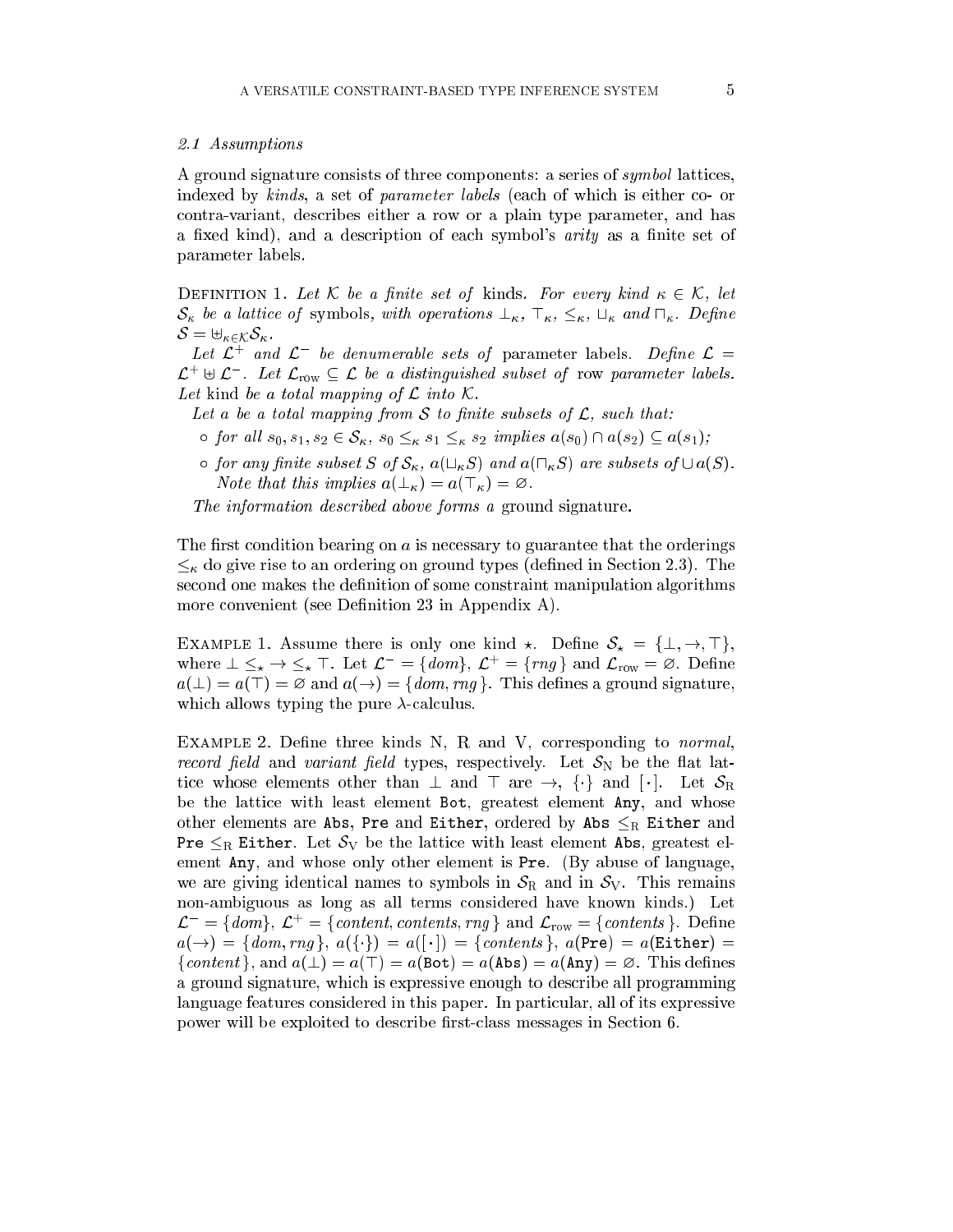$$
\tau ::= \alpha, \beta, \varphi, \psi, \dots | s(\tau_l)_{l \in a(s)} | r : \tau; \tau | \partial \tau
$$
  

$$
C ::= \mathbf{true} | C \wedge C | \exists \bar{\alpha}. C | \tau \leq \tau | s \leq \tau ? \tau \leq \tau \quad (s \text{ prime in } \mathcal{S}_\kappa)
$$

Figure 1: Syntax of types and onstraints

In the rest of this formal presentation, we assume given a fixed, arbitrary ground signature. In Sections  $4-7$ , we will use the ground signature des
ribed in Example 2 above, but we will re-introdu
e it step by step.

# 2.2 Syntax of Types and Constraints

The (raw) syntax of types and constraints is given in Fig. 1.  $\alpha, \beta, \varphi, \psi, \ldots$ denote type variables. A type term  $s(\bar{\tau})$  can be formed by picking a symbol  $s \in \mathcal{S}$  and a family of type parameters  $\bar{\tau}$ , indexed according to the arity of s, i.e. i.e. i.e. i.e. i.e. i.e. the form (i))] . Lastly, which is the rows, which is the rows, which is denote families of types indexed by a denumerable set of row labels R. The term  $r : \tau$ ;  $\tau$  (where  $r \in \mathcal{R}$ ) represents a row whose element at index r is  $\tau$ , and whose other elements are given by the row  $\tau$  . The term  $\rho\tau$  stands for a row whose element at any index is  $\tau$ .

The constraint language offers standard constructs (truth, conjunction, projection [14]), subtyping constraints, and conditional constraints. The latter are of the form  $s < \tau$ ?  $\tau < \tau$ , where s must satisfy the following condition: for any finite subset S of  $S_{\kappa}$ ,  $s \leq_{\kappa} (\sqcup_{\kappa} S)$  implies  $\exists s \in S \quad s \leq_{\kappa} s$ . In other words, s must be a *prime* element of its symbol lattice  $S_{\kappa}$ . This ensures that a onditional onstraint bearing on the least upper bound of a set of variables, e.g.  $(s \leq \alpha_1 \sqcup ... \sqcup \alpha_n)$ ? c, is equivalent to a conjunction of conditional constraints bearing on its members:  $\bigwedge_{i=1}^{n} (s \leq \alpha_i ? c)$ . It is a necessary condition for the correctness of the *garbage collection* algorithm (see Theorem 3 in Appendix A).

Our definition of conditional constraints is dissymmetric. Indeed, conditions must be of the form  $s \leq \tau$ ; conditions of the form  $\tau \leq s$  are disallowed. The motivation for this decision is to allow the constraint solving algorithm to ignore conditional constraints unless their condition *must* be satisfied (see Definition 19 in Appendix A). If both forms of conditions were allowed to coexist, the language would become expressive enough to encode disjunctions of onstraints, making onstraint solving more ostly.

To ensure that only meaningful types and onstraints an be built, we equip them with kinding and sorting rules. The grammar of sorts is defined by  $\varsigma ::= Type \mid Row(R)$ , where R ranges over finite subsets of R. For every kind  $\kappa$  and every sort  $\varsigma,$  we assume given a distinct, denumerable set  $\nu_{\kappa}^{\downarrow}$  of type variables. We define judgements of the form  $\vdash \tau : \kappa$  (resp.  $\vdash \tau : \varsigma$ ), meaning that the type  $\tau$  has kind  $\kappa$  (resp. sort  $\zeta$ ), and judgements of the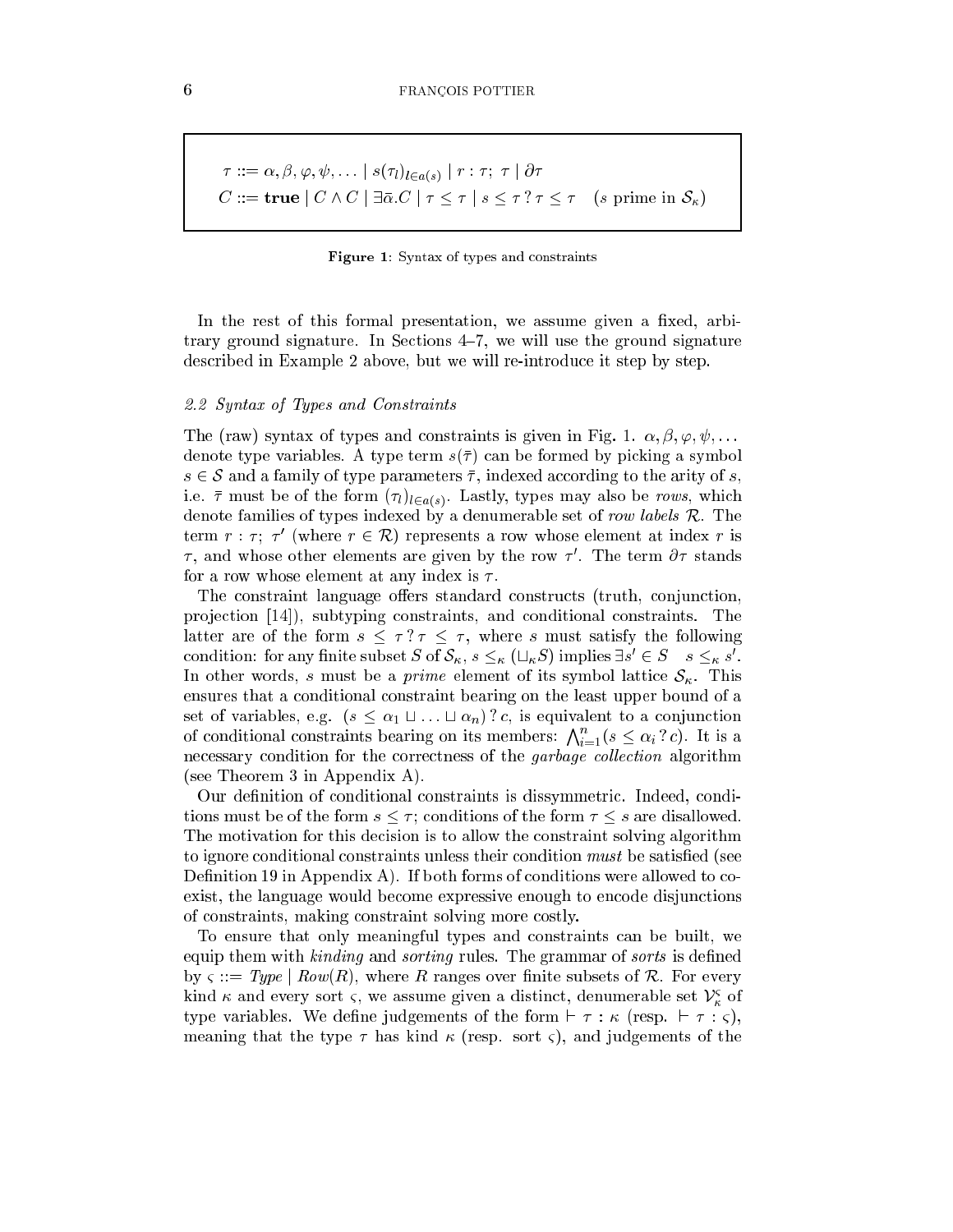| $\alpha \in \mathcal{V}_\kappa$<br>$\vdash \alpha : \kappa$ | $s \in \mathcal{S}_{\kappa}$<br>$\forall l \in a(s) \quad \vdash \tau_l : \text{kind}(l)$<br>$\vdash s(\tau_l)_{l\in a(s)}:\kappa$ |                                                                                     | $\vdash \tau_1 : \kappa$<br>$\vdash \tau_2 : \kappa$<br>$\vdash (r : \tau_1; \tau_2) : \kappa$ | $\vdash \tau : \kappa$<br>$\vdash \partial \tau : \kappa$                                                             | $\vdash$ true |
|-------------------------------------------------------------|------------------------------------------------------------------------------------------------------------------------------------|-------------------------------------------------------------------------------------|------------------------------------------------------------------------------------------------|-----------------------------------------------------------------------------------------------------------------------|---------------|
| $\vdash C_1 \qquad \vdash C_2$<br>$\vdash C_1 \wedge C_2$   | $\vdash C$<br>$\vdash \exists \bar{\alpha} . C$                                                                                    | $\vdash \tau_1 : \kappa$<br>$\vdash \tau_2 : \kappa$<br>$\vdash \tau_1 \leq \tau_2$ |                                                                                                | $s \in \mathcal{S}_{\kappa}$ $\vdash \tau_0 : \kappa$ $\vdash \tau_1 \leq \tau_2$<br>$+ s < \tau_0 ? \tau_1 < \tau_2$ |               |

Figure 2: Kinding rules

| $\alpha \in \mathcal{V}^s$<br>$\vdash \alpha : \varsigma$                                                   | $a(s) \cap \mathcal{L}_{\text{row}} = \varnothing$<br>$\forall l \in a(s)$ $\vdash \tau_l : \varsigma$<br>$\vdash s(\tau_l)_{l\in a(s)}$ : $\varsigma$ |                                                         | $a(s) \cap \mathcal{L}_{\text{row}} \neq \varnothing$<br>$\forall l \in a(s) \setminus \mathcal{L}_{\text{row}} \quad \vdash \tau_l : Type$<br>$\forall l \in a(s) \cap \mathcal{L}_{\text{row}} \quad \vdash \tau_l : Row(\varnothing)$<br>$\vdash s(\tau_l)_{l\in a(s)}$ : Type |                                                              |
|-------------------------------------------------------------------------------------------------------------|--------------------------------------------------------------------------------------------------------------------------------------------------------|---------------------------------------------------------|-----------------------------------------------------------------------------------------------------------------------------------------------------------------------------------------------------------------------------------------------------------------------------------|--------------------------------------------------------------|
| $\vdash \tau_1 : Type \qquad \vdash \tau_2 : Row(R \uplus \{r\})$<br>$\vdash (r : \tau_1; \tau_2) : Row(R)$ |                                                                                                                                                        | $\vdash \tau : Type$<br>$\vdash \partial \tau : Row(R)$ | $\vdash$ true                                                                                                                                                                                                                                                                     | $\vdash C_2$<br>$\vdash C_1$<br>$\overline{+C_1 \wedge C_2}$ |
| $\vdash C$<br>$\vdash \exists \bar{\alpha} . C$                                                             | $\vdash \tau_1 : \varsigma \qquad \vdash \tau_2 : \varsigma$<br>$\vdash \tau_1 \leq \tau_2$                                                            |                                                         | $\vdash \tau_0 : \zeta \quad \vdash \tau_1 : \zeta \quad \vdash \tau_2 : \zeta$<br>$+ s < \tau_0 ? \tau_1 < \tau_2$                                                                                                                                                               |                                                              |

Figure 3: Sorting rules

form  $\vdash C$ , meaning that the constraint C is well-kinded (resp. well-sorted). The kinding rules, given in Fig. 2, simply enforce the kind discipline required by the ground signature. The sorting rules, displayed in Fig. 3, ensure that only meaningful row terms are built. Intuitively, the sort Type describes plain types, while the sort  $Row(R)$  describes families of types indexed by  $\mathcal{R} \setminus R$ . In other words, a row of sort  $Row(R)$  gives information about all row labels *except* those in R. For more details, we refer the reader to [21] or to  $[20, \text{ section } 5]$ .

Before moving on, let us point out that a term may have several sorts, for two distinct reasons. First, a uniform row  $\partial \tau$  may be viewed as describing any (co-finite) number of entries, i.e. it may have any sort  $Row(R)$ . As a result, the row term  $r_1 : \tau_1; \ldots; r_n : \tau_n; \partial \tau$  may have any sort  $Row(R)$ , provided  $\{r_1, \ldots, r_n\} \cap R = \emptyset$ . Such a term will be required to have sort  $Row(\emptyset)$  only when used as the *l*-parameter of a type constructor s expecting a full row in *l*-position (i.e.  $l \in a(s) \cap \mathcal{L}_{row}$ ). Second, a type constructor s with non-row parameters (i.e.  $a(s) \cap \mathcal{L}_{row} = \emptyset$ ) can be used at any sort  $\varsigma$ . For instance, if  $r$  :  $\tau_0;$   $\tau_0$  and  $r$  :  $\tau_1;$   $\tau_1$  nave sort  $\kappa \omega w(\kappa)$ , then  $(r:\tau_0;\;\tau_0)\rightarrow (r:\tau_1;\;\tau_1)$  has sort  $\mathit{now}(R)$  as well. Its logical interpretation will be the same as that of  $r : \tau_0 \to \tau_1; \ \tau_0 \to \tau_1.$ 

This point makes the logical interpretation of terms, given in Section 2.4,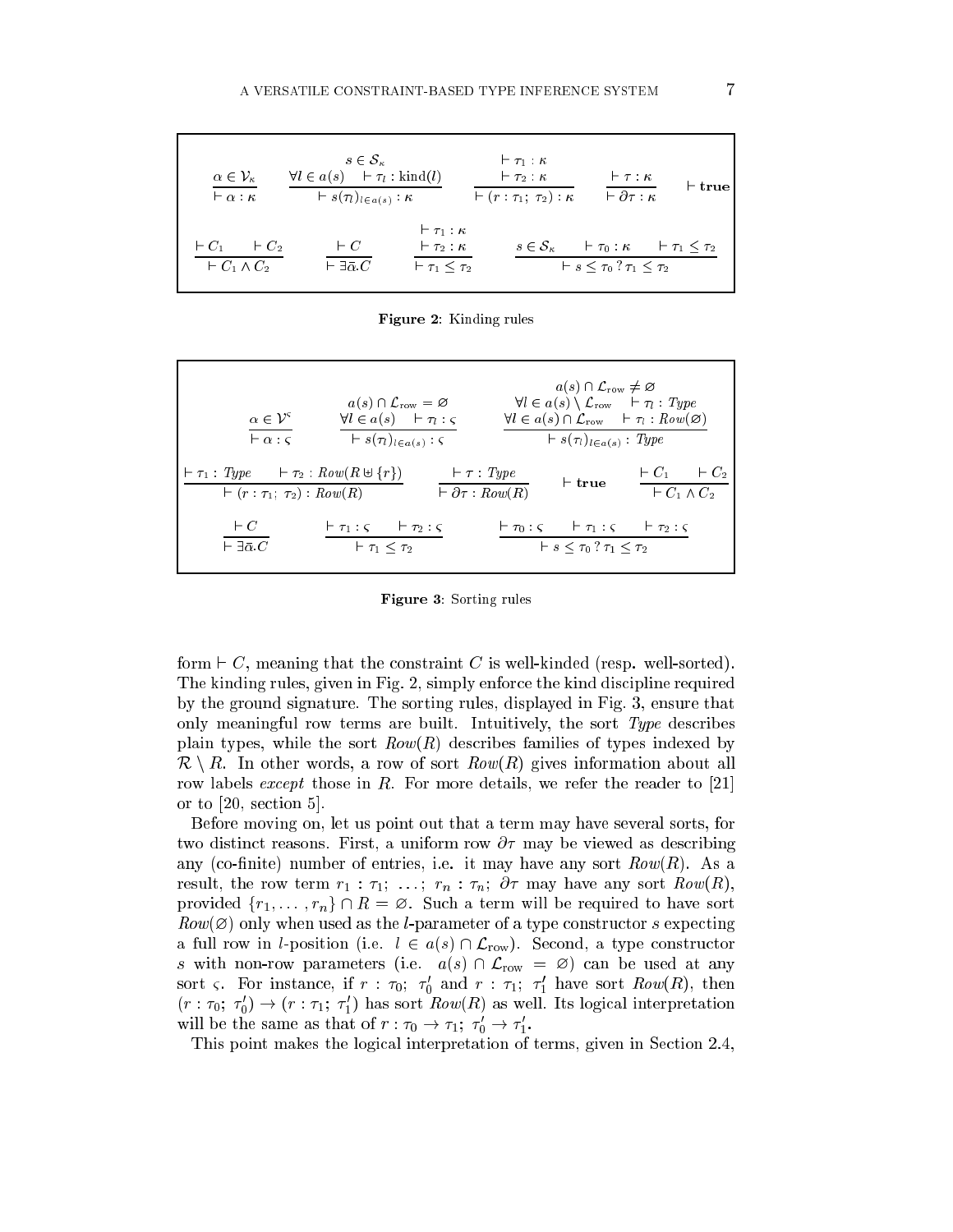slightly more subtle: the meaning of a term depends on the sort at which it is viewed. Fortunately, the meaning of a onstraint will remain independent of the sort of its omponents.

#### 2.3 Logi
al Model

We now define the logical model within which our constraints are interpreted. Informally speaking, it is the term algebra generated by the ground signature at hand. However, things are made more complex by our desire to have recursive types and by the presence of rows.

DEFINITION 2. Let A be the alphabet formed of all letters  $l \in \mathcal{L} \setminus \mathcal{L}_{\text{row}}$  and all composite letters  $l \cdot r$ , where  $l \in \mathcal{L}_{row}$  and  $r \in \mathcal{R}$ . To every  $l \in \mathcal{L}$ , we associate a subset  $\mathcal{A}_l$  of the alphabet, defined by  $\mathcal{A}_l = \{l\}$  if  $l \in \mathcal{L} \setminus \mathcal{L}_{\text{row}}$ , and  $A_l = \{l \cdot r : r \in \mathcal{R}\}\$  otherwise.

A path  $p$  is a finite string over the alphabet  $\mathcal{A}, \ i.e.$  an element of  $\mathcal{A}$  . The letter  $\epsilon$  denotes the empty path. A ground tree t is a partial function from  ${\cal A}$  -into  ${\cal S}$ , whose aomain is non-empty and prepx-closed, such that, for all paths  $p \in \text{dom}(t)$  and for all labels  $l \in \mathcal{L}$ ,

- $\sigma$  if  $l \in a(t(p))$ , then p.  $\mathcal{A}_l$  is a subset of dom(t), whose image through t is a subset of  $S_{\kappa}$ , where  $\kappa = \text{kind}(l)$ ;
- $\circ$  otherwise, p.  $\mathcal{A}_l$  lies outside of dom(t).

The head constructor of a ground term t, written hd(t), is  $t(\epsilon)$ . Given  $p \in \text{dom}(t)$ , the subtree of t rooted at p, written t.p, is the tree  $q \mapsto t(p.q)$ . Given p, l such that  $l \in a(t(p)) \cap \mathcal{L}_{row}$ , the subrow of t rooted at  $(p, l)$  is the function  $r \in \mathcal{R} \mapsto t(p_{\cdot}(l \cdot r))$ . A function is said to be quasi-constant iff its co-restriction to some finite set is a constant function. A ground tree is regular iff it has a finite number of subtrees. A ground tree t is a ground type iff it is regular and all of its subrows are quasi-constant. We denote the set of ground types by  $\mathbb{T}$ . A ground type t has kind  $\kappa$  if and only if  $t(\epsilon) \in \mathcal{S}_{\kappa}$ . We denote the set of ground types of kind  $\kappa$  by  $\mathbb{T}_{\kappa}$ .

Then, we equip every  $\mathbb{T}_{\kappa}$  with an ordering  $\leq$ . Because ground types are infinite trees,  $\leq$  cannot be defined easily by structural induction; instead, it is defined as the limit of a decreasing sequence of pre-orders.

DEFINITION 3. A family of pre-orders over every  $\mathbb{T}_{\kappa}$  is defined as follows. Let  $\leq_0$  be uniformly true over every  $\mathbb{I}_\kappa$ . Then, for any  $\kappa \in \mathbb{N}$  and  $t, t \in \mathbb{I}_\kappa$ ,  $a$ enne  $t \leq_{k+1} t$  as the conjunction of the following conditions:

- $0 \t l(\epsilon) \leq_{\kappa} t(\epsilon)$ ;
- $\circ \forall t \in a(t(\epsilon)) \cap a(t(\epsilon)) \setminus \mathcal{L}_{\text{row}} \quad t \cdot t \leq_k t \cdot t;$  $\circ \forall t \in a(t(\epsilon)) \sqcup a(t(\epsilon)) \sqcup \mathcal{L}_{\text{row}} \quad \forall r \in \mathcal{K} \quad t, (t \cdot r) \leq k \cdot (t \cdot r).$

The presence of recursive types removes the need to check whether all solutions of a constraint are cyclic, which, in the presence of subtyping relationships between type constructors of different arities, may be difficult.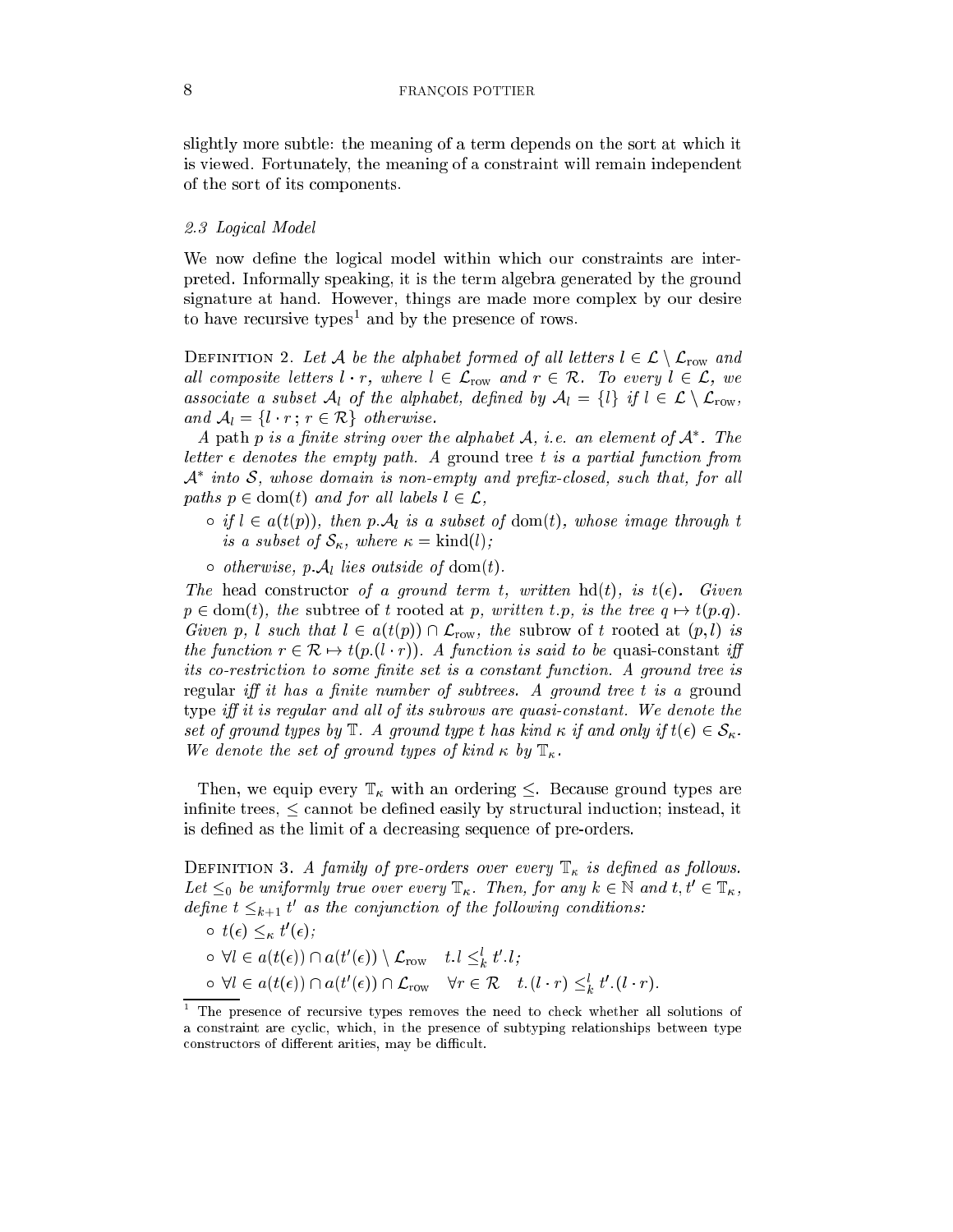(we let  $t \leq_k t$  stand for  $t \leq_k t$  when  $t \in \mathcal{L}^+$  and  $t \leq_k t$  when  $t \in \mathcal{L}^+$ .) Subtyping, denoted by , is the interse
tion of these pre-orders; it is a latti
e on every  $\mathbb{T}_{\kappa}$ .

The subtyping relationship is *structural*: t and t are related if and only If their nead constructors  $\iota(\epsilon)$  and  $\iota$  ( $\epsilon$ ) are related in the lattice of symbols and, for every fabel  $t$  defined by both  $t$  and  $t$  , their  $t$ -sub-terms are related (either co- or contra-variantly, depending on the variance of  $l$ ). It is, in general, *non-atomic*: type constructors of different arities may be related.

#### 2.4 Logical Interpretation

There remains to give an interpretation of types and onstraints within the model. It is parameterized by a *ground substitution*, which gives meaning to any free type variables. It maps types to ground types, or to families thereof (according to their sort), and constraints to Boolean values.

DEFINITION 4. A ground substitution  $\phi$  is a function of domain  $\mathcal{V}$ , which maps  $V_6^{s}$  is anternatively maps  $V_6^{r}$  and  $V_7^{r}$  into the set of quasi-constant functions of  $\mathcal{R} \setminus R$  into  $\mathbb{T}_{\kappa}$ .

DEFINITION 5. The interpretation of a type  $\tau$  of sort  $\varsigma$ , under a ground substitution  $\varphi$ , written  $\varphi(\tau)$ , or simply  $\varphi(\tau)$  when  $\zeta$  can be determined from the context, is defined as follows.

- $\circ$  if  $\tau$  is a type variable  $\alpha$ , then  $\phi$ ( $\tau$ ) is the image of  $\alpha$  through  $\phi$ .
- $\sim$  11  $\tau$  is of the form  $s(\tau_l)_{l \in a(s)}$  and  $\varsigma =$  1ype, then  $\varphi(\tau^{\gamma})$  is the ground type t such that  $t(\epsilon) = s$ ,  $t.l = \phi(\tau_l)$  whenever  $l \in a(s) \setminus \mathcal{L}_{row}$  and  $t.(l \cdot r) = \phi(\tau_l)(r)$  whenever  $l \in a(s) \cap \mathcal{L}_{row}$  and  $r \in \mathcal{R}$ .
- $\mathcal{F}_{\bm{y}}$  is of the form s(l) in the form s(  $\mathcal{F}_{\bm{x}}$  resolution ( $\mathcal{F}_{\bm{y}}$ ),  $\mathcal{F}_{\bm{x}}$  r  $\mathcal{F}_{\bm{x}}$  ( $\mathcal{F}_{\bm{y}}$ ),  $\mathcal{F}_{\bm{x}}$  $\varphi(\tau^*)$ (r) is the ground type t such that  $\iota(\epsilon) \,=\, s$  and  $\iota.\iota \,=\, \varphi(\tau_l)(r)$ whenever  $l \in a(s)$ .
- $\circ$  if  $\tau$  is of the form  $r : \tau_1$ ;  $\tau_2$  and  $\varsigma = \kappa_0 w(R)$ , then  $\varphi(\tau^*)$  $(r) = \varphi(\tau_1)$ and, for every  $r \in \mathcal{R} \setminus (R \cup \{r\})$ ,  $\varphi(\tau^2)(r) = \varphi(\tau_2)(r)$ .
- $\circ$  If  $\tau$  is of the form  $\partial \tau_0$  and  $\varsigma = Row(R)$ , then, for every  $r \in \mathcal{R} \setminus R$ ,  $\varphi(\tau^{\prime})$  $(\tau) = \varphi(\tau_0)$ .

DEFINITION 6. The constraint satisfaction predicate  $\vdash$ , whose arguments are a ground substitution  $\phi$  and a well-sorted constraint C, is defined as follows.

- $\circ \phi \vdash \textbf{true} holds.$
- $\circ \phi \vdash C_1 \wedge C_2$  holds iff  $\phi \vdash C_1$  and  $\phi \vdash C_2$  hold.
- $\circ$   $\varphi \vdash \exists \alpha \ldotp \cup$  notas i $\eta$  there exists a ground substitution  $\varphi$ , which coincides with  $\varphi$  outside of  $\alpha$ , such that  $\varphi \ \sqsubset \ \cup$  holds.
- $\circ$  If  $\vdash \tau_1, \tau_2$ : Type, then  $\phi \vdash \tau_1 \leq \tau_2$  holds iff  $\phi(\tau_1) \leq \phi(\tau_2)$  holds.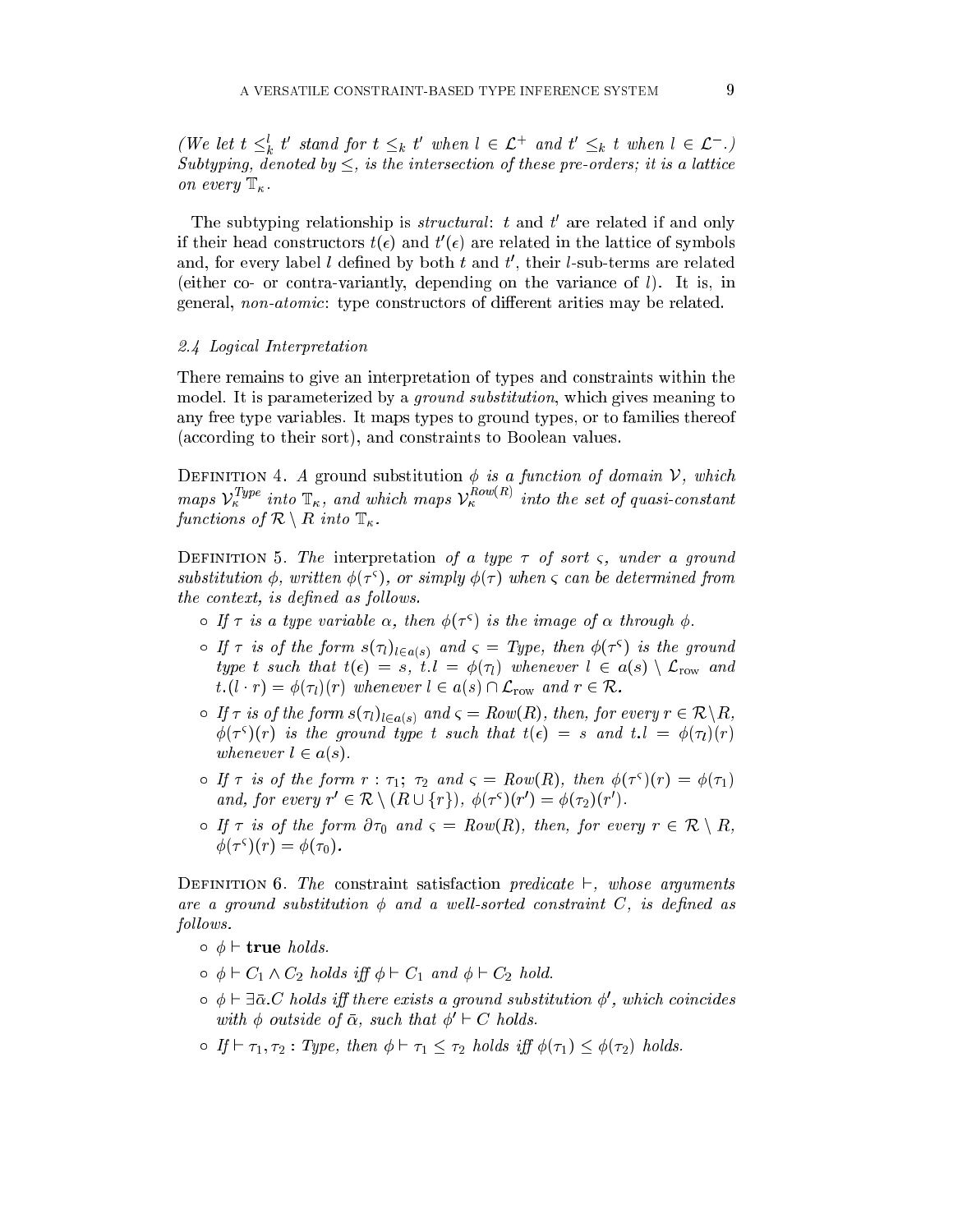- $\sigma$  If  $\vdash \tau_1, \tau_2 : Row(R)$ , then  $\phi \vdash \tau_1 \leq \tau_2$  holds iff, for every  $r \in \mathcal{R} \setminus R$ ,  $\phi(\tau_1)(r) \leq \phi(\tau_2)(r)$  holds.
- $\sigma$  If  $\vdash \tau_0, \tau_1, \tau_2$  : Type, then  $\phi \vdash s \leq \tau_0 ? \tau_1 \leq \tau_2$  holds iff  $s \leq s \phi(\tau_0)(\epsilon)$ implies  $\phi(\tau_1) \leq \phi(\tau_2)$ .
- $\sigma$  If  $\vdash \tau_0, \tau_1, \tau_2 : Row(R)$ , then  $\phi \vdash s \leq \tau_0 ? \tau_1 \leq \tau_2$  holds iff, for every  $r \in \mathcal{R} \setminus R$ ,  $s \leq_{\mathcal{S}} \phi(\tau_0)(r)(\epsilon)$  implies  $\phi(\tau_1)(r) \leq \phi(\tau_2)(r)$ .

This definition is well-formed because, even though the types which appear in a onstraint may have several admissible sorts, all of them give rise to the same interpretation.

 $_{\rm{Lasely,~constraint~entainent~is~given~its~usual~denution:~C~\sqcap~Co~noias~in}$ and only if, for every ground substitution  $\varphi, \varphi \vdash C$  implies  $\varphi \vdash C$ .

# 2.5 The Type System HM(SRC)

We refer to the constraint logic defined in Sections  $2.1{\text -}2.4$  as SRC. It is a sound constraint system in the sense of  $[14]$ ; thus, it gives rise to a type system, namely HM(SRC), for the  $\lambda$ -calculus with let.

We do not repeat the typing rules of  $HM(X)$  in this paper. For our purposes, suffice it to recall that *type schemes* are of the form  $\sigma ::= \forall \bar{\alpha}[C], \tau$ . When all of a type scheme's variables are universally quantified, we usually write " $\tau$  where  $C$ ".

The  $\lambda$ -calculus with let is a limited programming language. To extend it, we will define new primitive operations, equipped with operational semantics and appropriate type s
hemes. However, no extension to the type system itself will be ne
essary. This explains why we do not des
ribe it further. Instead, we will focus our interest on *writing expressive type schemes*.

#### 3. About Conditional Constraints

The ontent of this se
tion is informal. It shows how onditional onstraints can be used to gain extra typing flexibility, and why we might want to use them only sparingly.

In a call-by-value language, if an expression  $e_2$  diverges, then so does any application  $(e_1 e_2)$ . In particular, if  $e_2$  has type  $\perp$ , then  $(e_1 e_2)$  may safely be given type  $\perp$  as well. In other words, if it can be proven that  $e_1$  will never be called, then its return type can be discarded.

It is possible to make a type system aware of this fa
t. To do so, one merely introdu
es a new typing rule:

$$
\frac{C, (\Gamma; x : \bot) \vdash e : \tau}{C, \Gamma \vdash \lambda x. e : \bot \rightarrow \bot}
$$

As a result, the type system is no longer syntax-directed: typing a  $\lambda$ abstraction involves a choice between this rule and the usual  $\lambda$ -abstraction rule. However, a pra
ti
al type inferen
e algorithm must not explore both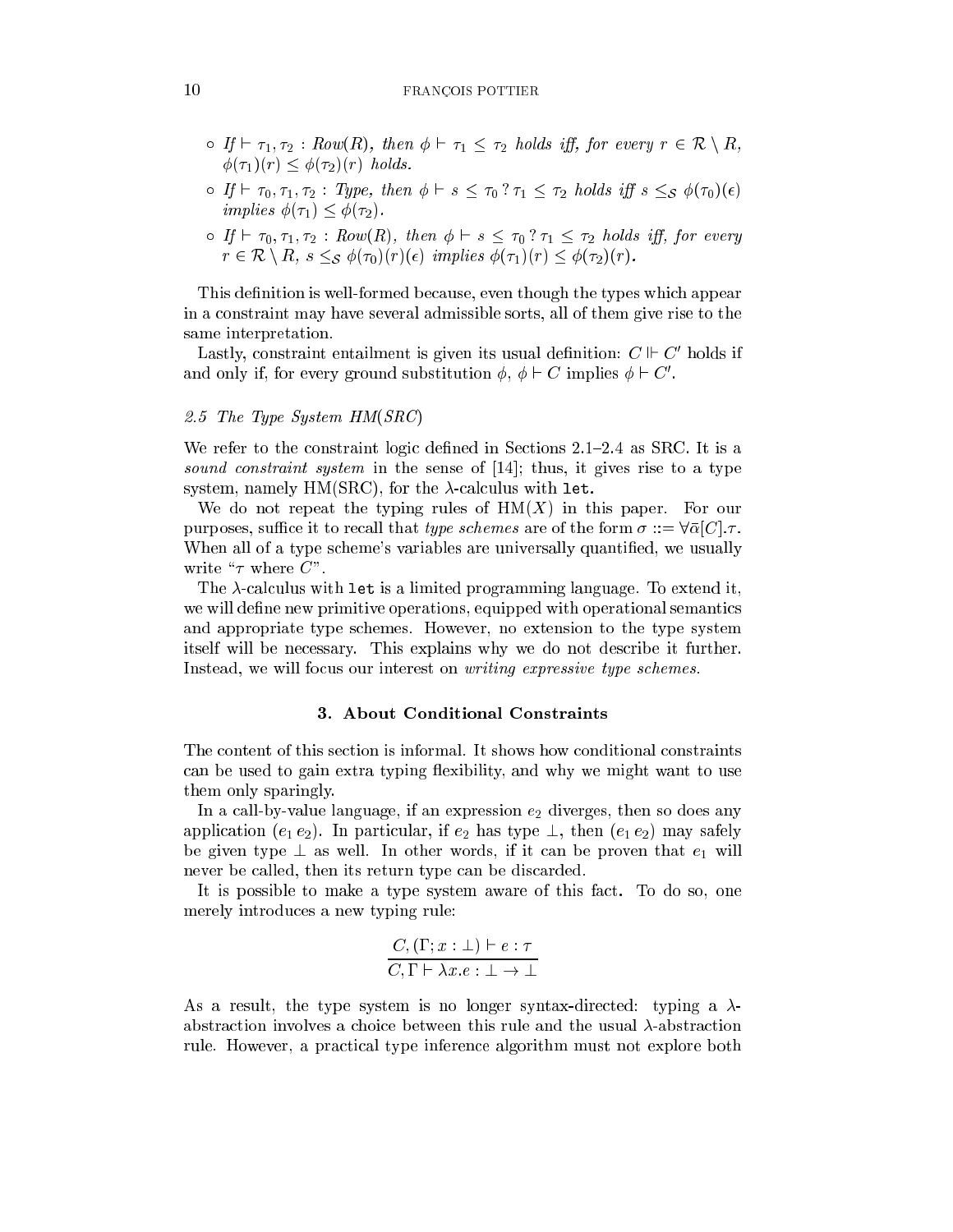cases separately, since that would have exponential cost. Instead, a natural solution is to use a single type inferen
e rule, whi
h emits a onditional onstraint, along the lines of

$$
\frac{C, (\Gamma; x : \alpha) \vdash_{\Gamma} e : \tau \qquad \alpha, \beta \text{ fresh}}{(\bot \langle \alpha \rangle \tau \leq \beta) \land C, \Gamma \vdash_{\Gamma} \lambda x. e : \alpha \to \beta}
$$

As long as the function isn't invoked,  $\perp$  remains an admissible solution for its argument type  $\alpha$ . So, the conditional constraint has no effect, and  $\beta$  remains un
onstrained, meaning that the fun
tion produ
es no result. However, if a call to this function is later discovered, then  $\alpha$  will be constrained to some value greater than  $\perp$ . This will trigger the conditional constraint, and  $\alpha \to \tau$ will become a lower bound for the function's type, meaning that the function produces a result of type  $\tau$ .

This technique allows designing a "lazy" type inference system, which ignores the type of an expression unless it appears liable to be evaluated. Heintze  $[9]$  uses conditional types for this very purpose. In fact, it is possible to arry this idea even further, and to ignore not only the expression's type, but also its effect on the typing environment. This would involve replacing  $(\bot \langle \alpha \rangle \tau \leq \beta) \wedge C$  above with  $\bot \langle \alpha \rangle \tau \leq \beta \wedge C$ ; thus, the constraint C, which describes the requirements of the function concerning its environment, would also be subject to the condition  $\perp < \alpha$ . This idea appears, under a different formulation, in e.g.  $[26]$ .

Despite their theoretical appeal, though, these proposals seem a bit extreme. They produ
e a large number of onditional onstraints, making type inference less efficient, because potential constraint simplifications are delayed. Thus, in a practical system, "laziness" should be used only sparingly. We propose to build it into the types of a few primitive operations, rather than to hard-wire it into the typing rules. We will illustrate this prin
iple in the following se
tions.

#### 4. Accurate Analysis of Pattern Matchings

When faced with a pattern matching construct, most existing type inference systems adopt a simple, conservative approach: assuming that each branch may be taken, they let it ontribute to the whole expression's type. A more accurate system should use types to prove that certain branches cannot be taken, and prevent them from ontributing.

In this section, we describe such a system. The essential idea – introducing a conditional construct at the level of types  $-$  is due to [9, 2]. Some novelty resides in our two-step presentation, whi
h we believe helps isolate independent concepts. First, we consider the case where only one data constructor exists. Then, we easily move to the general case, by enriching the type algebra with rows.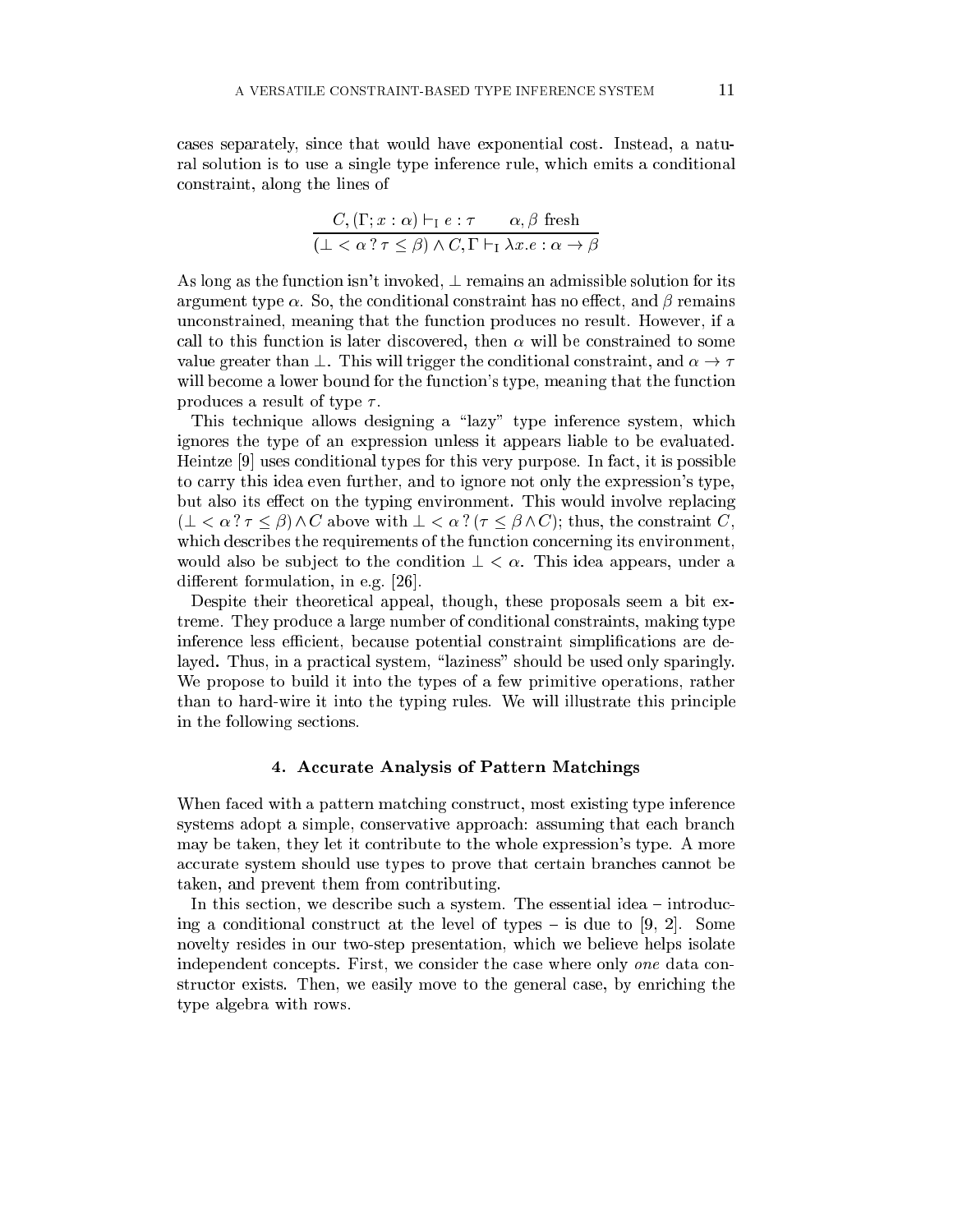### 4.1 The Basi Case

We assume the language allows building and accessing tagged values.

$$
e ::= \dots | \text{ Pre} | \text{ Pre}^{-1}
$$

A single data onstru
tor, Pre, allows building tagged values, while the destructor Pre – allows accessing their contents. This relationship is expressed by the following reduction rule:

$$
Pre^{-1} v_1 (Pre v_2) \quad reduces \ to \quad (v_1 v_2)
$$

The rule states that Pre $\cdot$  1 mst takes the tag on the value  $v_2$ , then passes it to the function  $v_1$ .

At the level of types, we introduce a (unary) variant type constructor  $[\cdot]$ . Also, we establish a distinction between so-called "normal types," written  $\tau$ , and "field types," written  $\phi$ .

$$
\tau ::= \alpha, \beta, \gamma, \dots | \perp | \perp | \perp | \tau \rightarrow \tau | [\phi]
$$

$$
\phi ::= \varphi, \psi, \dots | \text{Abs} | \text{Pre } \tau | \text{Any}
$$

A subtype ordering over field types is defined straightforwardly: Abs is its least element, Any is its greatest, and Pre is a covariant type constructor.

The data constructor Pre is given the following type scheme:

$$
Pre : \alpha \to [Pre \alpha]
$$

Notice that there is no way of building a value of type  $[Abs]$ . Thus, if an expression has this type, then it must diverge. This explains our choice of names. If an expression has type  $[$ Abs  $]$ , then its value must be "absent"; if it has type  $[Pre \tau]$ , then some value of type  $\tau$  may be "present".

I ne data destructor Pre - is described as follows:

$$
\begin{aligned}\n\text{Pre}^{-1} & : \quad (\alpha \to \beta) \to [\varphi] \to \gamma \\
\text{where} & \varphi \le \text{Pre } \alpha \\
& \text{Pre } \le \varphi? \beta \le \gamma\n\end{aligned}
$$

The conditional constraint allows (Pre  $e_1 e_2$ ) to receive type  $\perp$  when  $e_2$ has type | Abs |, reflecting the fact that  $Pre^{-1}$  isn't invoked until  $e_2$  produces some value. Indeed, as long as  $\varphi$  equals Abs, the constraint is vacuously satisfied, so  $\gamma$  is unconstrained and assumes its most precise value, namely  $\perp$ . However, as soon as Pre  $\leq \varphi$  holds,  $\beta \leq \gamma$  must be satisfied as well. Then, Pre<sup>-1</sup>'s type becomes equivalent to  $(\alpha \to \beta) \to \text{Pre } \alpha \to \beta$ , which is its usual ML type.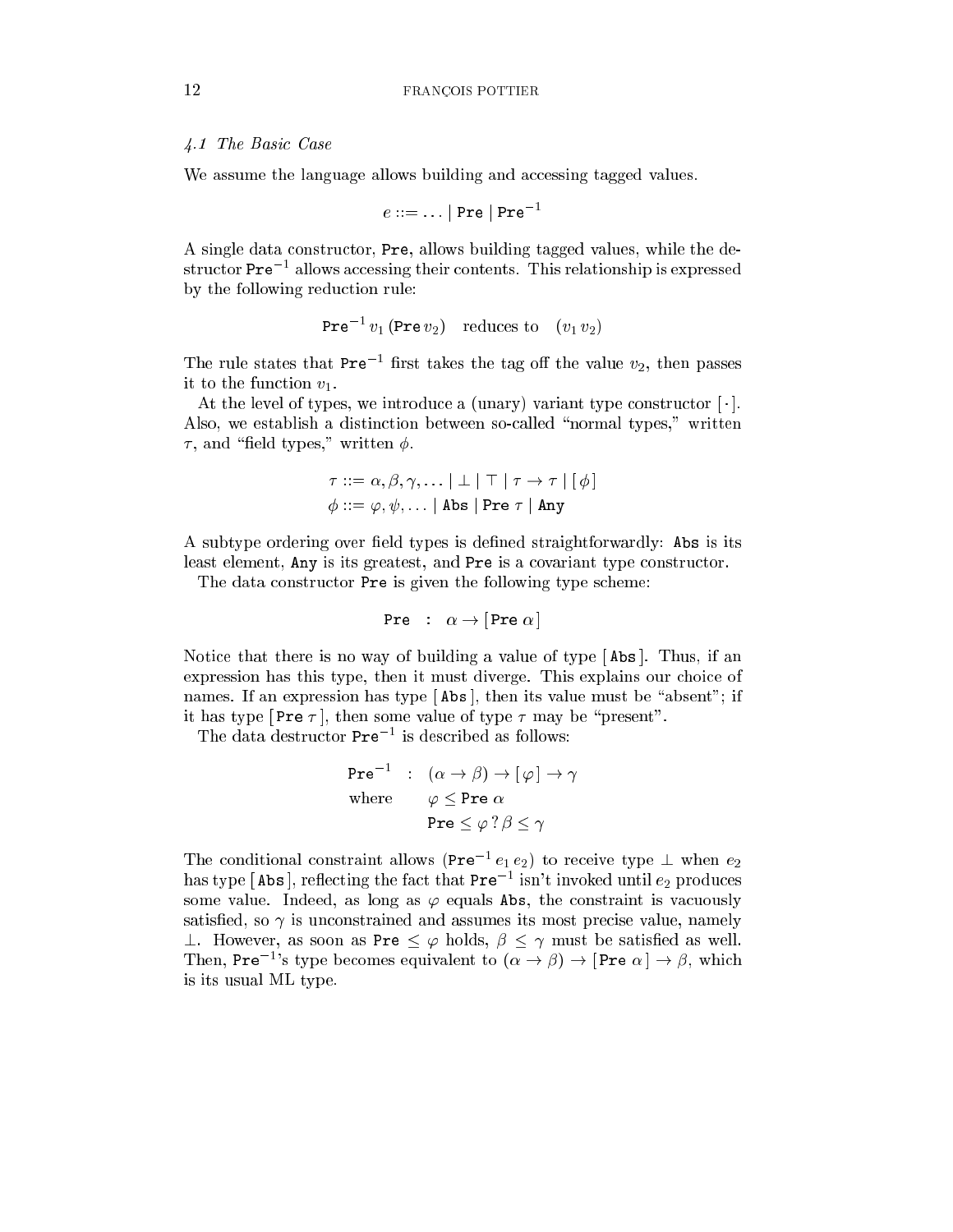### 4.2 The General Case

We now move to a language with a denumerable set of data constructors.

$$
e ::= \ldots \mid K \mid K^{-1} \mid \texttt{close}
$$

(We let  $K, L, \ldots$  stand for data constructors.) An expression may be tagged, as before, by applying a data constructor to it. Accessing tagged values be
omes slightly more omplex, be
ause multiple tags exist. The semantics of the elementary data destructor,  $K^{-1}$ , is given by the following reduction rules:

$$
K^{-1} v_1 v_2 (K v_3)
$$
 reduces to  $(v_1 v_3)$   
 $K^{-1} v_1 v_2 (L v_3)$  reduces to  $(v_2 (L v_3))$  when  $K \neq L$ 

According to these rules, if the value  $v_3$  carries the expected tag, then it is passed to the function  $v_1$ . Otherwise, the value – still carrying its tag – is passed to the function  $v_2$ . Lastly, a special value, close, is added to the language, but no additional reduction rule is defined for it.

How do we modify our type algebra to accommodate multiple data constructors? In Section 4.1, we used field types to encode information about a tagged value's presen
e or absen
e. Here, we need exa
tly the same information, but this time *about every tag*. So, we need to manipulate a family of field types, indexed by tags. To do so, we add one layer to the type algebra: rows of field types.

$$
\tau ::= \alpha, \beta, \gamma, \dots | \perp | \top | \tau \rightarrow \tau | [\rho]
$$
  

$$
\rho ::= \varphi, \psi, \dots | K : \phi; \rho | \partial \phi
$$
  

$$
\phi ::= \varphi, \psi, \dots | \text{Abs} | \text{Pre } \tau | \text{Any}
$$

We can now extend the previous section's proposal, as follows:

$$
K : \alpha \to [K : \text{Pre } \alpha; \partial \text{Abs}]
$$
  
\n
$$
K^{-1} : (\alpha \to \beta) \to ([K : \text{Abs}; \psi] \to \gamma) \to [K : \varphi; \psi] \to \gamma
$$
  
\nwhere  $\varphi \leq \text{Pre } \alpha$   
\n
$$
\text{Pre } \leq \varphi? \beta \leq \gamma
$$
  
\nclose :  $[\partial \text{Abs}] \to \bot$ 

 $K^{-1}$ 's type scheme involves the same constraints as in the basic case. Using a single row variable, namely  $\psi$ , in two distinct positions allows expressing the fact that values carrying any tag other than  $K$  will be passed unmodified to  $K^{-1}$ 's second argument.

close's argument type is [ $\partial$ Abs], which prevents it from ever being invoked. This accords with the fact that close does not have an associated reduction rule. It plays the role of a function defined by zero cases.

This system offers extensible pattern matchings: any k-ary case construct can be written in terms of  $k$  nested destructor applications, terminated by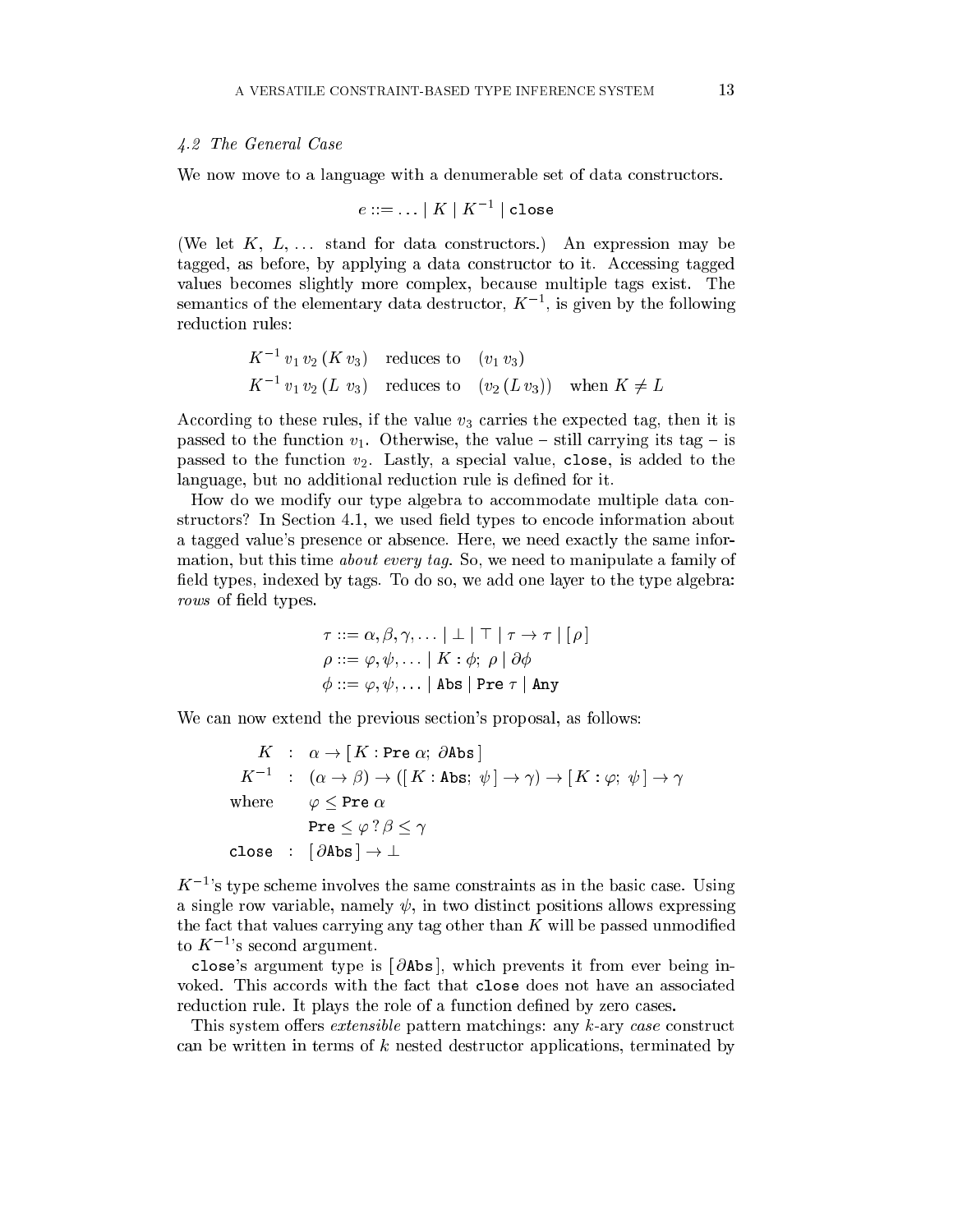close; it will receive the desired, accurate type. (This fact is illustrated by Example 3 in Section 7.) Thus, no specific language construct or type inferen
e rule is needed to deal with them.

# 5. Re
ord Con
atenation

Static typing for record operations is a widely studied problem  $[4, 15]$ . Common operations in
lude sele
tion, extension, restri
tion, and on
atenation. The latter comes in two flavors: symmetric and asymmetric. The former requires its arguments to have disjoint sets of fields, whereas the latter gives precedence to the second one when a conflict occurs.

Of these operations, concatenation is probably the most difficult to deal with, because its behavior varies according to the presence or absence of each field in its two arguments. This has led many authors to restrict their attention to type he
king, and to not address the issue of type inference [8]. An inference algorithm for asymmetric concatenation was suggested by Wand [30]. He uses *disjunctions* of constraints, however, which gives his system exponential complexity. Rémy [22] suggests an encoding of concatenation into  $\lambda$ -abstraction and record extension, whence an inferen
e algorithm may be derived. Unfortunately, its power is somewhat de reased by subtle intera
tions with ML's restri
ted polymorphism; furthermore, the encoding is exposed to the user. In later work  $[23]$ , Rémy suggests a direct, constraint-based algorithm, which involves a special form of constraints. Sulzmann [27] follows a similar route and creates a custom instance of  $HM(X)$ , again involving special-purpose concatenation constraints. Our approa
h is inspired from Remy's later paper, but re-formulated in terms of conditional constraints, thus showing that no ad hoc constraint forms are ne
essary.

Again, our presentation is in two steps. The basic case, where records only have one field, is tackled using subtyping and conditional constraints. Then, rows allow us to easily transfer our results to the case of multiple fields.

# 5.1 The Basi Case

We assume a language equipped with one-field records, whose unique field may be either "absent" or "present". More precisely, we assume a constant data constructor Abs, and a unary data constructor Pre; a "record" is a value built with one of these constructors. A data destructor, Pre 1, allows accessing the contents of a non-empty record. Lastly, the language offers asymmetric and symmetric concatenation primitives, written  $@$  and  $@$  $@$ , respe
tively.

$$
e ::= \dots | \text{ Abs} | \text{Pre} | \text{Pre}^{-1} | @ | @ @
$$

The relationship between record creation and record access is expressed by a simple reduction rule:

$$
Pre^{-1} (Pre v) \text{ reduces to } v
$$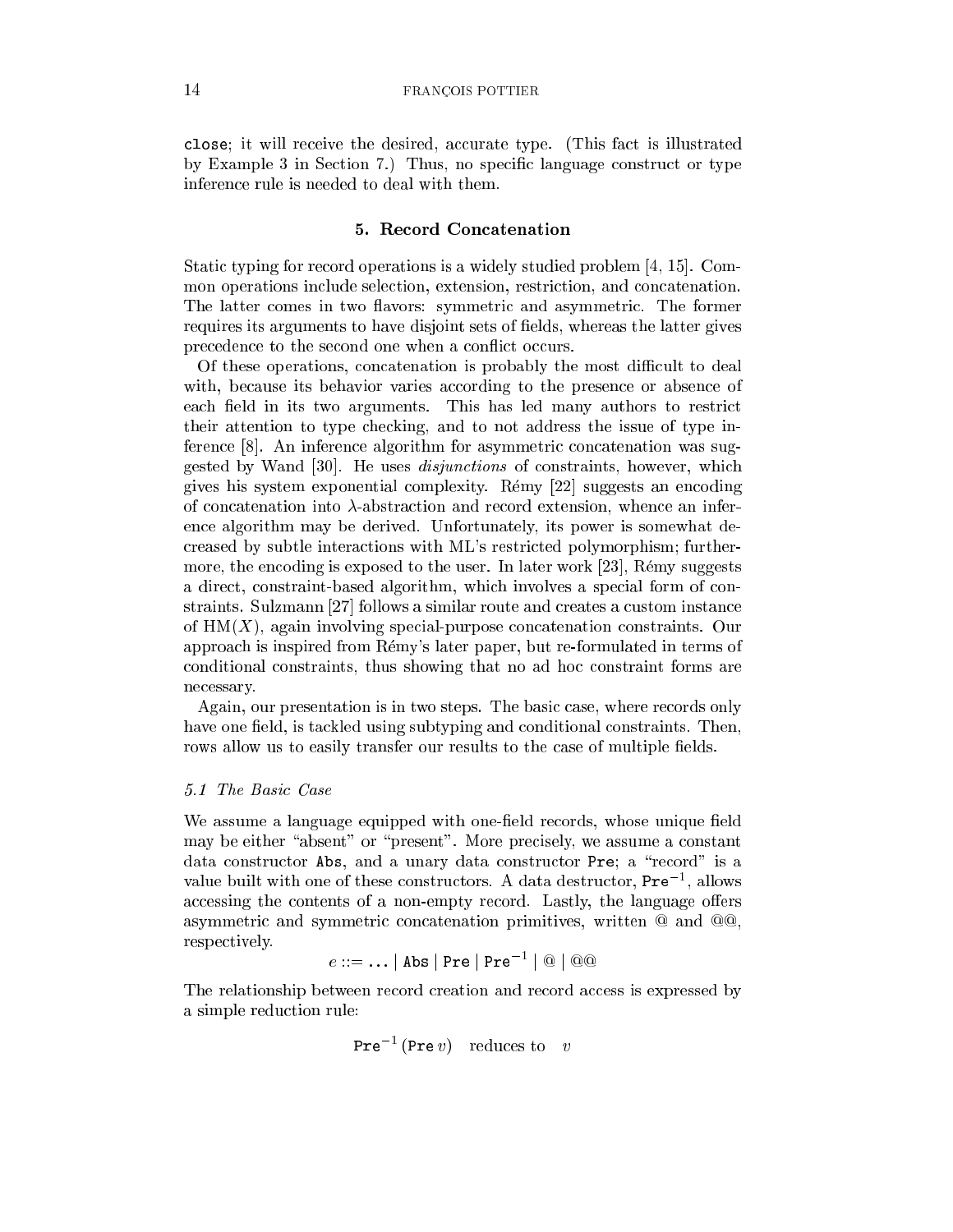The semantics of asymmetric record concatenation is given as follows:

$$
v_1 @\text{Abs} \quad \text{reduces to} \quad v_1 v_1 @\text{ (Pre } v_2) \quad \text{reduces to} \quad \text{Pre } v_2
$$

(In each of these rules, the value  $v_1$  is required to be a record.) Lastly, symmetric concatenation is defined by

> Abs  $@@v_2$  reduces to  $v_2$ v1 Abs redu
> es to v1

(In these two rules,  $v_1$  and  $v_2$  are required to be records.)

The onstru
tion of our type algebra is similar to the one performed in Section 4.1. We introduce a (unary) record type constructor, as well as a distinction between normal types and field types:

$$
\tau ::= \alpha, \beta, \gamma, \dots | \perp | \perp | \perp | \tau \rightarrow \tau | \{\phi\}
$$
  

$$
\phi ::= \varphi, \psi, \dots | \text{Bot } | \text{ Abs } | \text{Pre } \tau | \text{ Either } \tau | \text{ Any}
$$

Let us explain, step by step, our definition of field types. Our first, natural step is to introdu
e type onstru
tors Abs and Pre, whi
h allow des
ribing values built with the data onstru
tors Abs and Pre. The former is a constant type constructor, while the latter is unary and covariant.

Many type systems for record languages define Pre  $\tau$  to be a subtype of Abs. This allows a record whose field is present to pretend it is not, leading to a classic theory of records whose fields may be "forgotten" via subtyping. However, when the language offers record concatenation, such a definition  $\sin$ 't appropriate. Why? Concatenation – asymmetric or symmetric – involves a choice between two reduction rules, which is performed by matching one, or both, of the arguments against the data onstru
tors Abs and Pre. If, at the level of types, we allow a non-empty re
ord to masquerade as an empty one, then it be
omes impossible, based on the arguments' types, to find out which rule applies, and to determine the type of the operation's result. In summary, in the presence of record concatenation, no subtyping relationship must exist between Pre  $\tau$  and Abs. (This problem is well  $described - although not solved - in [4].$ 

This leads us to making Abs and Pre *incomparable*. Once this choice has been made, completing the definition of field types is rather straightforward. Because our system requires type constructors to form a lattice, we define a least element Bot, and a greatest element Any. Lastly, we introdu
e a unary, covariant type constructor, Either, which we define as the least upper bound of Abs and Pre, so that Abs  $\Box$  (Pre  $\tau$ ) equals Either  $\tau$ . This optional refinement allows us to keep track of a field's type, even when its presen
e is not as
ertained. (These ideas are due to Remy, who arries them further in the case of objects  $[24]$ . The lattice of field types is shown in Fig. 4.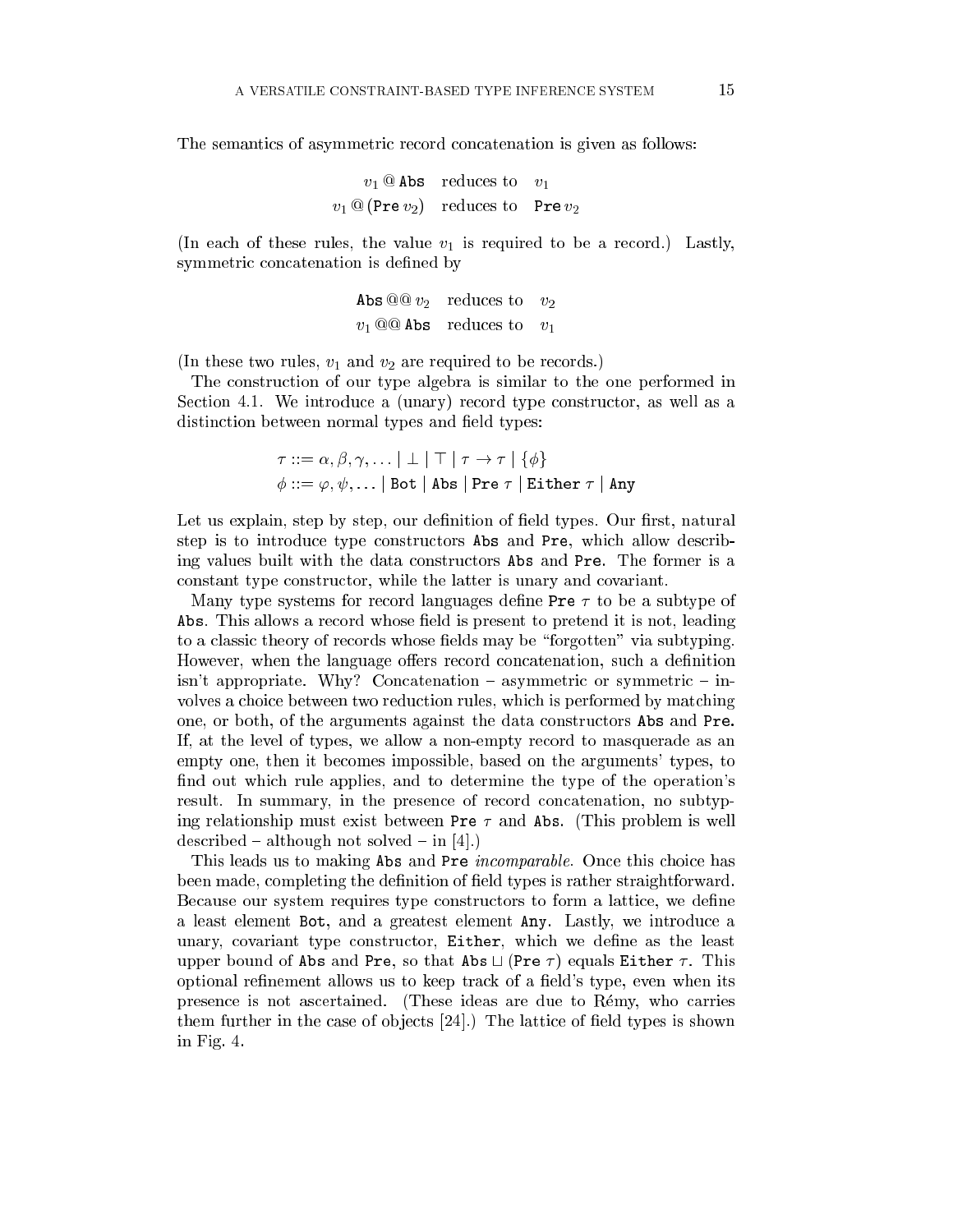

Figure 4: The lattice of record field types

Let us now assign types to the primitive operations offered by the language. Record creation and access receive their usual types:

\n
$$
\text{Abs} : \{\text{Abs}\}
$$
\n  
\n $\text{Pre} : \alpha \to \{\text{Pre } \alpha\}$ \n  
\n $\text{Pre}^{-1} : \{\text{Pre } \alpha\} \to \alpha$ \n

There remains to come up with correct, precise types for both flavors of record concatenation. The key idea is simple. As shown by its operational semantics, (either flavor of) record concatenation is really a function defined by cases over the data constructors  $\Delta$ bs and Pre – and Section 4 has shown how to accurately describe such a function. Let us begin, then, with asymmetric concatenation:

$$
\begin{array}{ll}\n\textcircled{a} & \colon \{ \varphi_1 \} \to \{ \varphi_2 \} \to \{ \varphi_3 \} \\
\text{where} & \varphi_2 \leq \text{Either } \alpha_2 \\
\text{Abs} \leq \varphi_2 ? \varphi_1 \leq \varphi_3 \\
\text{Pre} \leq \varphi_2 ? \text{Pre } \alpha_2 \leq \varphi_3\n\end{array}
$$

Clearly, ea
h onditional onstraint mirrors one of the redu
tion rules. In the second conditional constraint, we assume  $\alpha_2$  is the type of the second record's field – if it has one. The first subtyping constraint represents this assumption. Notice that we use Pre  $\alpha_2$ , rather than  $\varphi_2$ , as the second branch's result type; this is strictly more precise, because  $\varphi_2$  may be of the form Either  $\alpha_2$ .

Lastly, we turn to symmetric concatenation:

$$
\begin{array}{rcl}\n\textcircled{0} & : & \{\varphi_1\} \to \{\varphi_2\} \to \{\varphi_3\} \\
\text{where} & \text{Abs} \leq \varphi_1 ? \varphi_2 \leq \varphi_3 \\
& \text{Abs} \leq \varphi_2 ? \varphi_1 \leq \varphi_3 \\
& \text{Pre} \leq \varphi_1 ? \varphi_2 \leq \text{Abs} \\
& \text{Pre} \leq \varphi_2 ? \varphi_1 \leq \text{Abs}\n\end{array}
$$

Again, each of the first two constraints mirrors a reduction rule. The last two onstraints disallow the ase where both arguments are non-empty re
ords.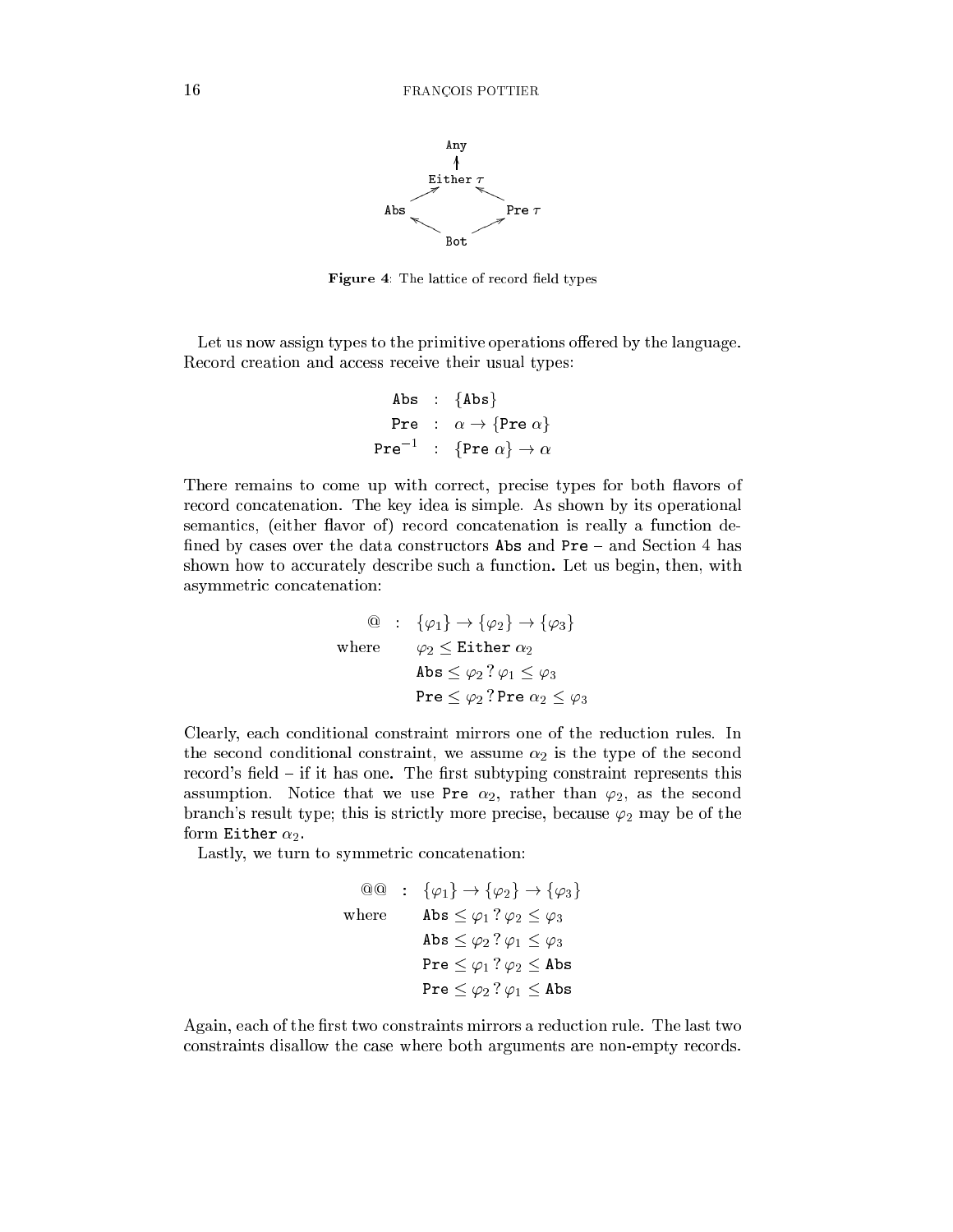(The careful reader will notice that any one of these two constraints would in fact suffice; both are kept for symmetry.)

In both cases, the operation's description in terms of constraints closely resembles its operational definition. Automatically deriving the former from the latter seems possible; this is an area for future resear
h.

We now move to a language with a denumerable set of record labels, written  $l, m$ , etc. The language allows creating the empty record, as well as any onefield record; it also offers selection and concatenation operations. Extension and restriction can be easily added, if desired.

$$
e ::= \varnothing \mid \{l = e\} \mid e.l \mid @ \mid @ @
$$

We do not give the semantics of the language, which should hopefully be clear enough.

At the level of types, we again introduce rows of field types, denoted by  $\rho$ . Furthermore, we introduce rows of normal types, denoted by  $\rho$ . Lastly, we lift the five field type constructors to the level of rows.

$$
\tau ::= \alpha, \beta, \gamma, \dots | \perp | \top | \tau \rightarrow \tau | \{\rho\}
$$
  
\n
$$
\phi ::= \varphi, \psi, \dots | \text{Bot} | \text{Abs} | \text{Pre} \tau | \text{Either} \tau | \text{Any}
$$
  
\n
$$
\varrho ::= \alpha, \beta, \gamma, \dots | l : \tau; \varrho | \partial \tau
$$
  
\n
$$
\rho ::= \varphi, \psi, \dots | l : \phi; \rho | \partial \phi | \text{Bot} | \text{Abs} | \text{Pre} \varrho | \text{Either} \varrho | \text{Any}
$$

This allows writing complex constraints between rows, such as  $\varphi \leq \text{Pre } \alpha$ , where  $\varphi$  and  $\alpha$  are row variables. A constraint between rows is interpreted as an infinite family of constraints between types, obtained component-wise. That is,  $(l : \varphi; \varphi') \leq$  Pre  $(l : \alpha; \alpha')$  has the same logical meaning as  $(\varphi \leq \texttt{Pre} \ \alpha') \wedge (\varphi \leq \texttt{Pre} \ \alpha'')$ . (See Section 2 for details.)

We may now give types to the primitive record operations. Creation and sele
tion are easily dealt with:

$$
\varnothing : \{\partial \text{Abs}\}
$$
  

$$
\{l = \cdot\} : \alpha \to \{l : \text{Pre }\alpha; \partial \text{Abs}\}
$$
  

$$
\cdot l : \{l : \text{Pre }\alpha; \partial \text{Any}\} \to \alpha
$$

Interestingly, the types of both concatenation operations are *unchanged* from the previous section  $-$  at least, syntactically. (We do not repeat them here.) A subtle difference lies in the fact that all variables involved must now be read as row variables, rather than as type variables. In short, the previous se
tion exhibited onstraints whi
h des
ribe on
atenation, at the level of a single record field; here, the row machinery allows us to replicate these constraints over an infinite set of labels. This increase in power comes almost for free: it does not add any omplexity to our notion of subtyping.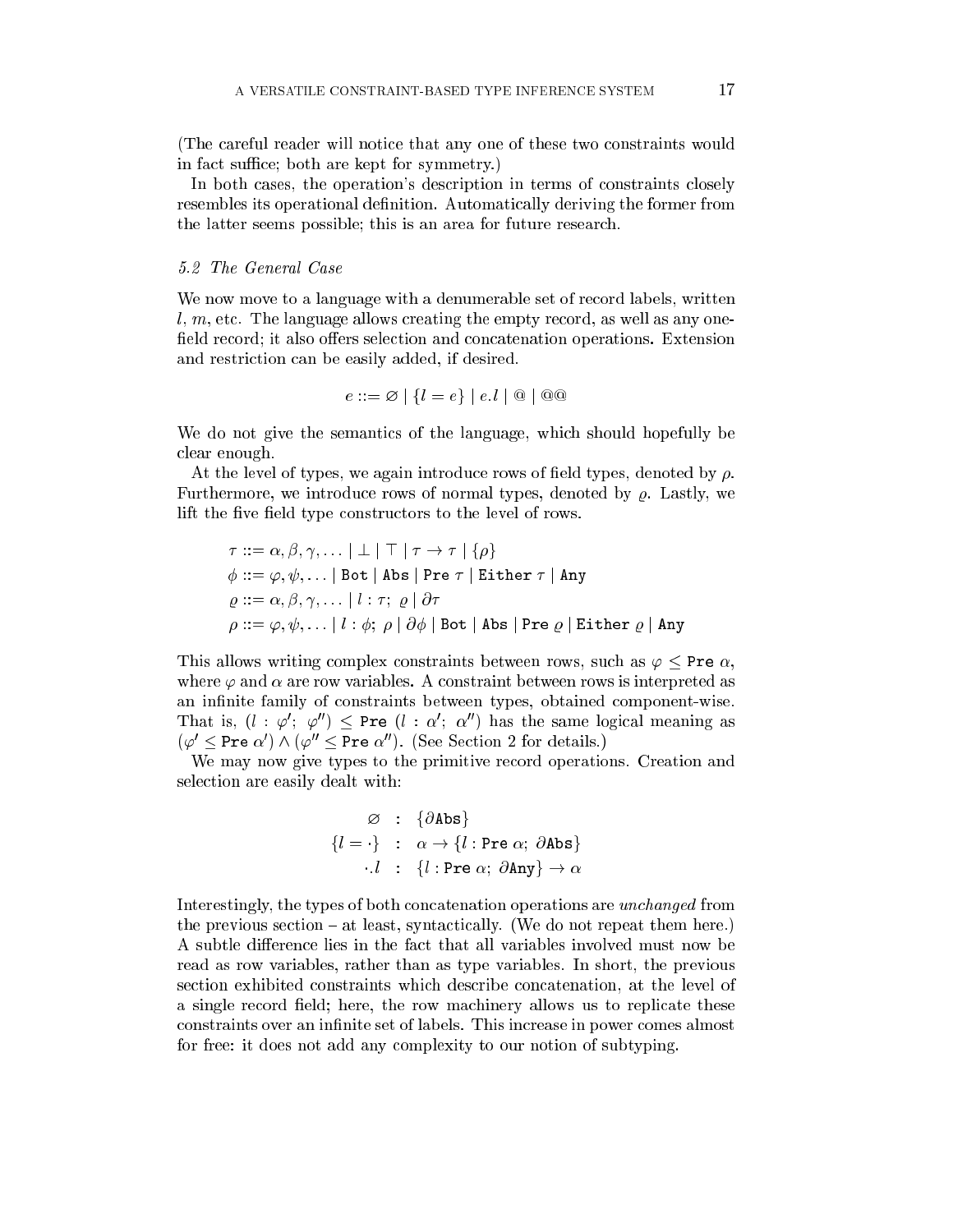#### 18 FRANCOIS POTTIER

### 6. First-Class Messages

In many current object-oriented languages, messages do not have first-class status. That is, whenever a message is sent to an object, its name is fixed and must be explicitly mentioned; only the message parameters and the receiver ob je
t are allowed to vary dynami
ally. Some languages, however, allow first-class (also known as "dynamic") messages. That is, they allow messages to exist as autonomous entities, whi
h may be omputed in arbitrary ways before being sent to an object.

We will view objects as records of functions, and messages as tagged values, made up of a *label* and a *parameter*. Indeed, this simple view suffices to exhibit the type inferen
e problem we are interested in. Thus, we onsider a language with re
ords and data onstru
tors, as des
ribed in Se
tions 4.2 and 5.2. Furthermore, we let re
ord labels and data onstru
tors range over a single name spa
e, that of message labels. A primitive message-send operation, written  $#$ , is defined as follows:

$$
\#\{m=v_1;\dots\}(m\,v_2)\quad\text{reduces to}\quad(v_1\,v_2)
$$

In plain words, # examines its se
ond argument, whi
h must be some message m with parameter  $v_2$ . It then looks up the method named m in the receiver object, and applies the method's code,  $v_1$ , to the message parameter. Put another way, if r is a record of functions, then  $(\# r)$  acts as a function defined by cases. Thus,  $\#$  is nothing but a witness of the wellknown isomorphism whi
h exists between these representations.

# 6.1 The Problem

In a language without first-class messages, every message-send operation must involve a fixed message label. So, instead of a single, generic operation such as  $\#$ , the language provides a family of primitive message-send operations, indexed by message labels.

In our view of objects as records of functions, these operations are definable within the language. Indeed, the operation  $\#m$ , which allows sending the message  $m$  to the object  $o$  with parameter  $p$ , may be defined as  $\lambda o.\lambda p.(o.m p)$ . Then, type inference yields

$$
\#m \ : \ \{m : \text{Pre } (\alpha \to \beta); \ \partial \text{Any} \} \to \alpha \to \beta
$$

Because the message label  $m$  is statically known, it can be explicitly mentioned in the type scheme, making it easy to require the receiver object to arry an appropriate method.

In a language with first-class messages, on the other hand,  $m$  is no longer known. As a result of this difficulty, much of the initial work on typed objectoriented languages has ignored the issue of first-class messages. Gaster [7, chapter 7 studies a static type system where  $\#$  (under the name of sumE $lim$ ) is a primitive operation. However, in his system,  $(\# r)$  is well-typed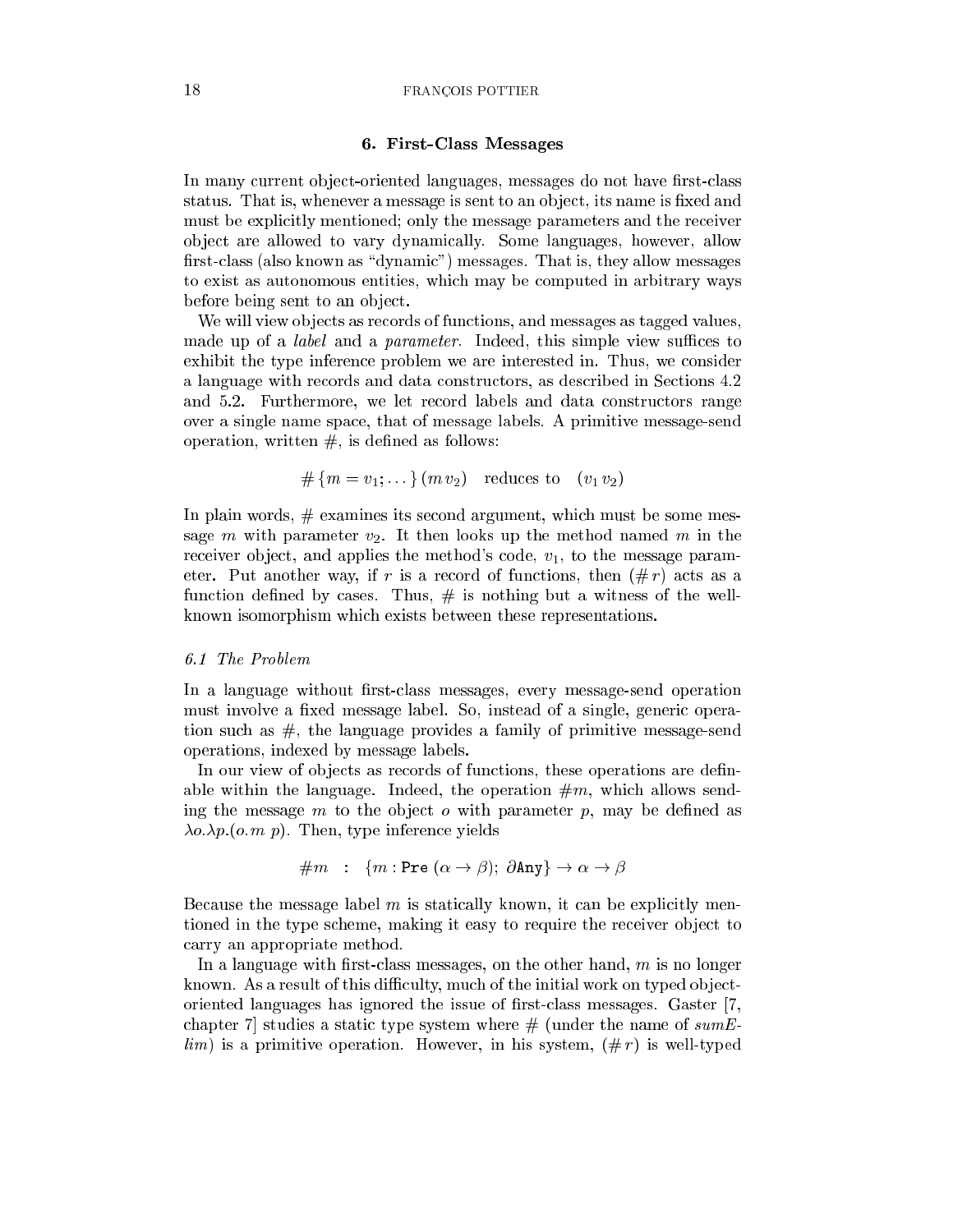only if all functions stored in  $r$  have the same return type. This condition is clearly too restrictive for our purposes: an object must be allowed to contain methods with different return types. Nishimura [13] suggests a type inference system for an object-oriented language with first-class messages, in the style of Ohori's second-order typed record calculus [15]. It is later re-formulated by Müller and Nishimura [12]. The new presentation is based on feature constraints, including a new form of constraints, specifically intended to model the behavior of a generi message-send operation. Bugliesi and Crafa [3] also attempt to present a simplified view of Nishimura's original work. However, they hoose a higher-order type system, thus abandoning type inferen
e.

# 6.2 A Solution

We said above that, given a record r, the partial application  $(\text{\# } r)$  yields a function defined by cases. Indeed, given a tagged value  $(m v)$ , it will invoke an appropriate piece of code, selected according to the label  $m$ . Good point - this paper is precisely concerned with ways of giving accurate types to functions defined by cases. We have shown how conditional constraints allow ignoring (the return type of ) a bran
h, unless it is liable to be taken. In object-oriented terms, they allow ignoring (the return type of) any method which is provably unrelated with the message at hand. This solves the crucial problem with first-class messages.

Here, we hoose to deal dire
tly with the ase of multiple message labels, even though the two-step presentation adopted in Se
tions 4 and 5 would still make sense here. Therefore, we propose:

$$
\# \; : \; \{\varphi\} \to [\psi] \to \beta
$$
\n
$$
\text{where} \qquad \psi \leq \text{Pre } \alpha
$$
\n
$$
\text{Pre } \leq \psi \, ? \, \varphi \leq \text{Pre } (\alpha \to \partial \beta)
$$

(Here, all variables except  $\beta$  are row variables.) The operation's first (resp. second) argument is required to be an object (resp. a message), whose contents (resp. possible values) are described by the row variable  $\varphi$  (resp.  $\psi$ ). The first constraint merely lets  $\alpha$  stand for the type of the message parameter. The onditional onstraint, whi
h involves three rows, should again be understood as a family, indexed by message labels, of conditional constraints between field types. The conditional constraint associated with some label m will be triggered only if  $\psi$ 's element at index m is of the form **Pre**  $\Box$ , i.e. only if the message's label may be m. When it is triggered, its right-hand side becomes active, with a three-fold effect. First,  $\varphi$ 's element at index m must be of the form Pre  $($   $\rightarrow$   $)$ , i.e. the receiver object must carry a method labeled  $m$ . Second, the method's argument type must be (a supertype of)  $\alpha$ 's element at label m, i.e. the method must be able to accept the message's parameter. Third, the method's result type must be (a subtype of  $\beta$ , i.e. the result type of the whole operation will be (at least) the join of the return types of all potentially invoked methods.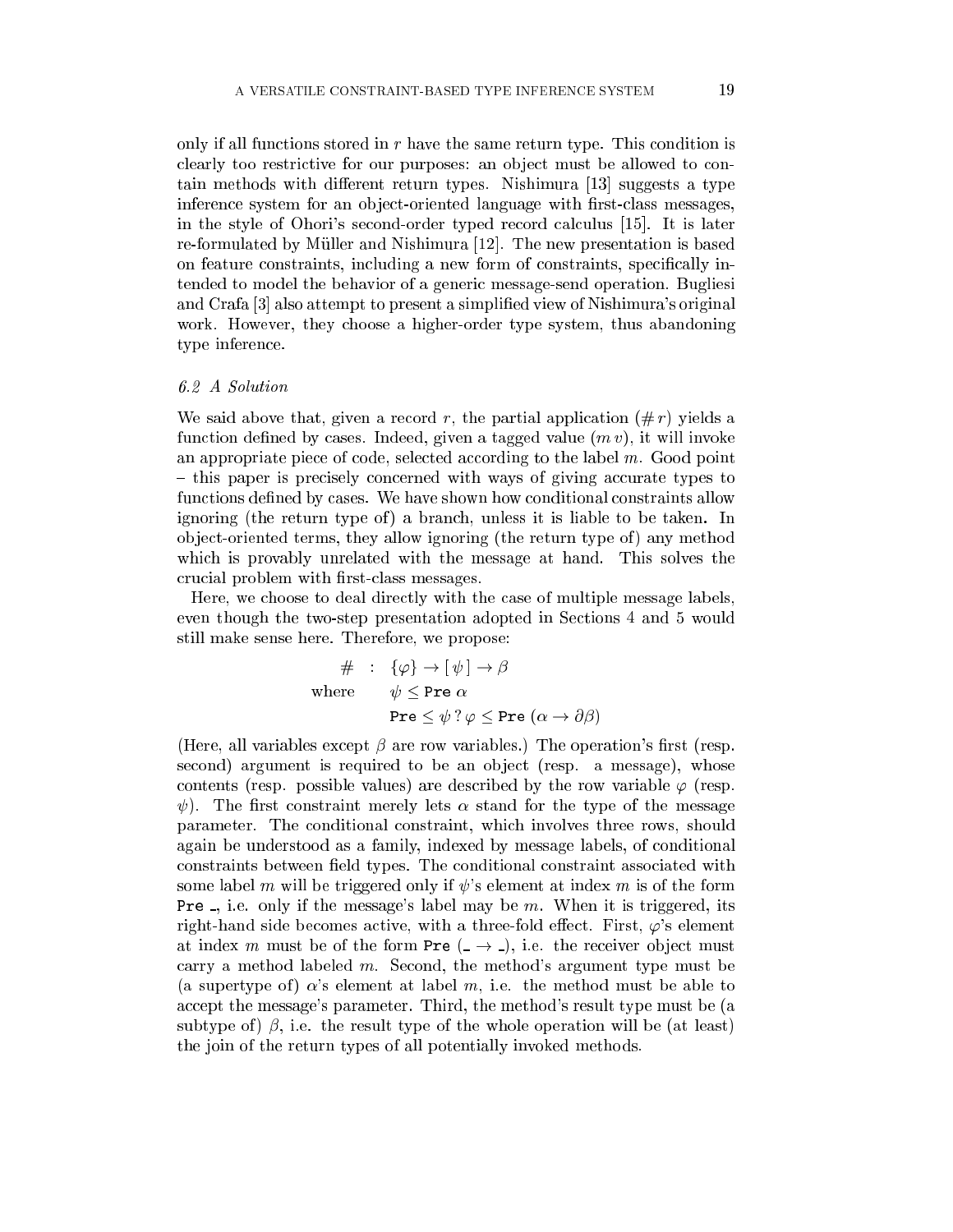#### FRANCOIS POTTIER

This proposal shows that type inference for first-class messages can be performed using existing tools, with no need for dedi
ated theoreti
al ma chinery. It also shows that first-class messages are naturally compatible with all operations on records, including concatenation  $-$  a question left unanswered by Nishimura [13].

#### 7. Examples

This se
tion illustrates the proposals made in the previous se
tions with short examples.

EXAMPLE 3. We consider lists built out of two data constructors, N and C. The function car, which returns the first element of a list, if it exists, and E otherwise (where  $E$  is another data constructor, standing for *error*), is defined as follows:

$$
car = (N^{-1} E
$$

$$
(C^{-1} (\lambda(x, r).x)
$$

$$
close))
$$

Then, ar's inferred type s
heme is

$$
car : [N : \varphi; C : \psi; \partial \text{Abs}] \rightarrow \gamma
$$
  
where  $\varphi \leq \text{Pre } \alpha$   

$$
\text{Pre } \leq \varphi ? [E : \text{Pre } \alpha; \partial \text{Abs}] \leq \gamma
$$
  

$$
\psi \leq \text{Pre } (\beta \times \top)
$$
  

$$
\text{Pre } \leq \psi ? \beta \leq \gamma
$$

(Because the language only offers unary constructors,  $N$  and  $E$  must carry some argument, which remains unspecified here;  $\alpha$  stands for its type. Usually, one identifies  $\alpha$  with some unit type.) The first conditional constraint above tells that the first branch of  $car$ 's definition – namely  $E$  – will not be taken unless  $\varphi$  is "present", i.e. unless car's argument is tagged N. The next one tells that the second branch – namely  $\lambda(x, r)$ .  $x$  – will not be taken unless it is tagged  $C$ . No other tags are allowed, because  $car$ 's argument type involves the row  $(N : \varphi; C : \psi; \partial \text{Abs})$ , whose projection on any tag other than  $N$  and  $C$  is Abs.

What happens when applying car? The type inferred for the expression car  $(C(1, C(\text{true}, N())))$ , where it is passed a heterogeneous, 2-element list, is int. In other words, this expression is statically found not to produce  $E$ , because the first conditional constraint is not triggered.

EXAMPLE 4. We define a function which reads the field  $l$  out of a record  $r$ and returns a default value d if r has no such field. It is given by extract  $=$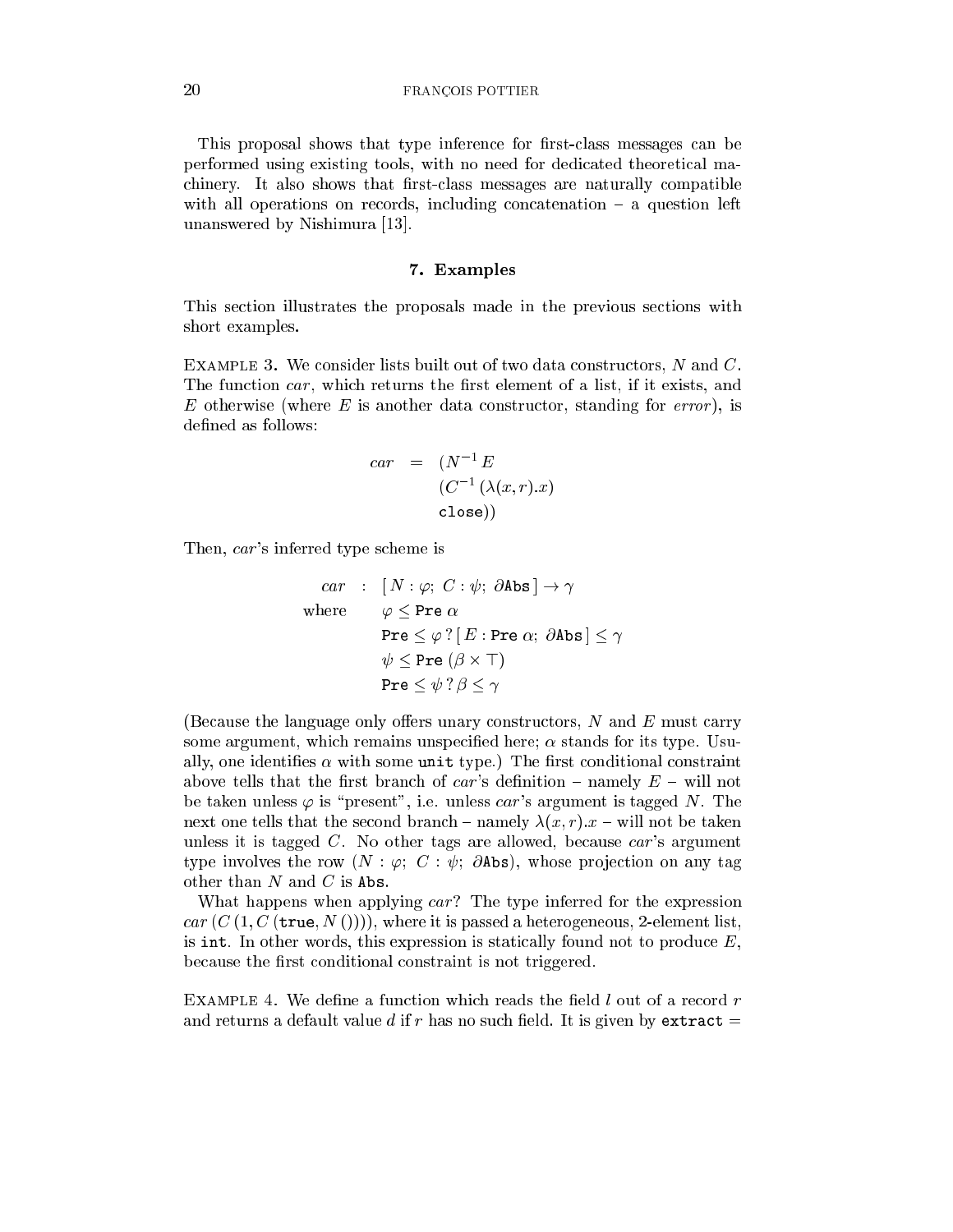$\lambda d.\lambda r. (\{l = d\} \mathcal{Q} r).$  In our system, extract's inferred type is

|       | extract : $\alpha \rightarrow \{l : \varphi : \psi\} \rightarrow \gamma$ |                                          |
|-------|--------------------------------------------------------------------------|------------------------------------------|
| where | $\varphi \leq {\tt Either}~\beta$                                        | $\psi$ $<$ Either $\epsilon$             |
|       | Abs $\leq \varphi ? \alpha \leq \gamma$                                  | Abs $\leq \psi$ ? Abs $\leq$ Any         |
|       | Pre $\leq \varphi$ ? $\beta \leq \gamma$                                 | Pre $\leq \psi$ ?Pre $\epsilon \leq$ Any |

The first constraint retrieves r.l's type and names it  $\beta$ , regardless of the field's presence. (If the field turns out to be absent,  $\beta$  will be unconstrained.) The left-hand conditional constraints clearly specify the dependency between the field's presence and the function's result.

The right-hand conditional constraints have tautologous conclusions – therefore, they are superfluous. They remain only because our current constraint simplification algorithms are "lazy" and ignore any conditional constraints whose condition has not yet been fulfilled. This problem could be fixed by making the simplification algorithm slightly more aggressive, i.e. by allowing it to check whether the conclusion of a conditional constraint is redundant, regardless of its ondition.

The type inferred for extract  $0 \{l = 1\}$  and extract  $0 \{m = 1\}$  is int. Thus, in many cases, one need not be aware of the complexity hidden in extract's type.

EXAMPLE 5. We assume given an object  $o$ , of the following type:

```
o: \{ getText : Pre (unit \rightarrow string);setText : Pre (string \rightarrow unit);sele
t : Pre (int -
 int ! unit);
        \partialAbs \}
```
o may represent, for instance, an editable text field in a graphic user interface system. Its methods allow programmati
ally getting and setting its ontents, as well as sele
ting a portion of text.

Next, we assume a list data structure, equipped with a simple iterator:

 $iter : (\alpha \rightarrow \text{unit}) \rightarrow \alpha \text{ list } \rightarrow \text{unit}$ 

The following expression creates a list of messages, and uses *iter* to send each of them in turn to  $o$ :

```
iter (\# o) [setText "Hello!"; select (0,5)]
```
This expression is well-typed, because  $\sigma$  contains appropriate methods to deal with each of these messages, and because these methods return unit, as expected by *iter*. The expression's type is of course unit, *iter*'s return type.

Here is a similar expression, whi
h involves a getText message:

```
iter (\text{\# } o) [setText "Hello!"; getText () ]
```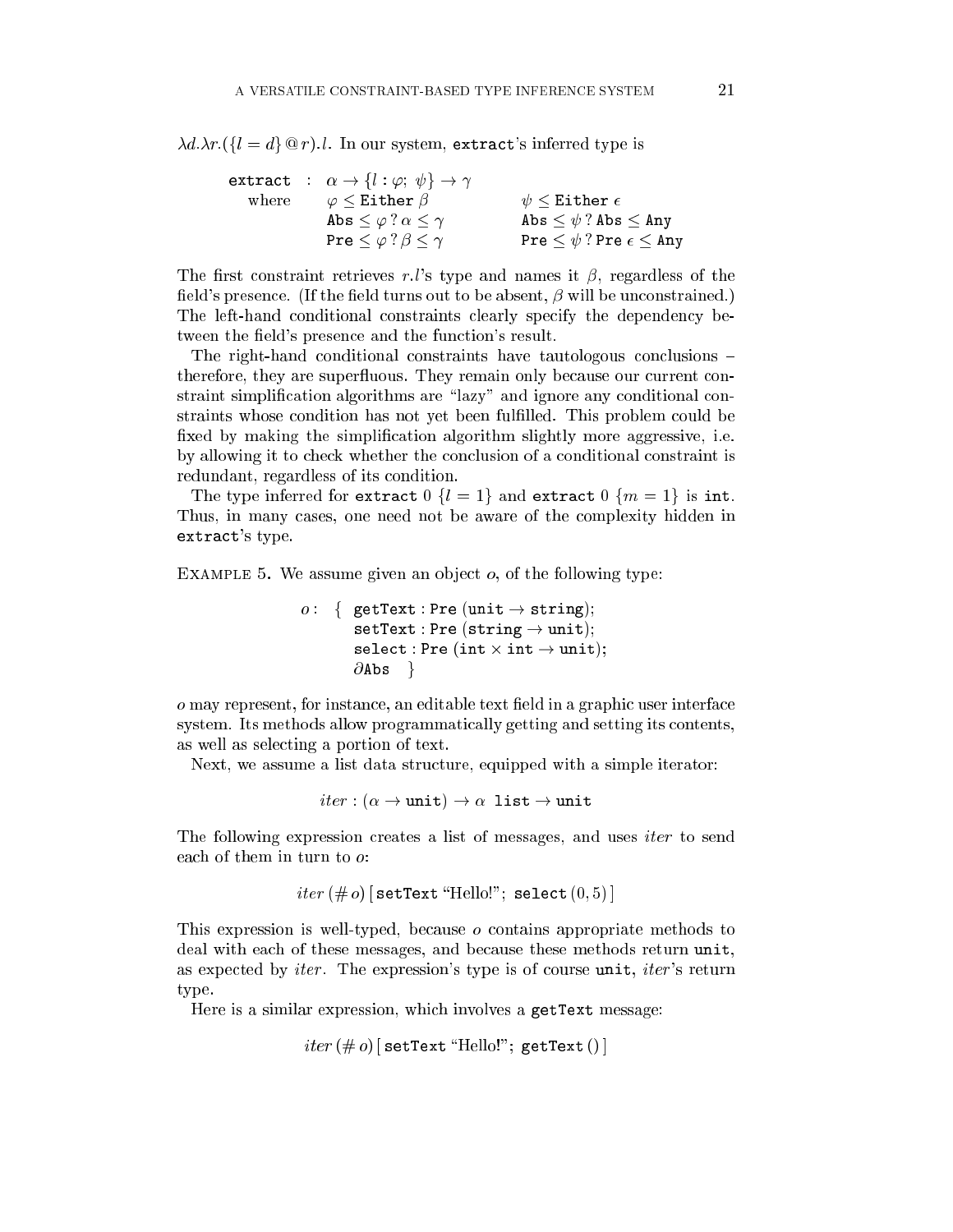This time, it is ill-typed. Indeed, sending a setText message to  $o$  produces a result of type unit, while sending it a getText message produ
es a result of type string. Thus,  $(\text{# } o)$ 's result type must be  $\top$ , the join of these types. This makes  $(\text{# } o)$  an unacceptable argument for *iter*, since the latter expects a function whose return type is unit.

#### 8. Con
lusion

In this paper, we have advocated the use of a constraint-based type inference system equipped with subtyping, rows and onditional onstraints. This provides a common solution to several difficult type inference problems, which, so far, had been addressed using special forms of constraints. From a practical point of view, it allows them to benefit from known constraint simplification techniques (see Appendix A), leading to an efficient inference algorithm  $[18]$ .

Our system subsumes Rémy's proposal for record concatenation [23], as well as Müller and Nishimura's view of first-class messages [12]. Aiken, Wimmers and Lakshman's "soft" type system  $[2]$  is more precise than ours, be
ause it interprets onstraints in a ri
her logi
al model, but otherwise offers similar features.

The design of a type inferen
e system involves two orthogonal omponents: a set of typing rules and a constraint language (together with its logical interpretation). As to the former, we have suggested using  $HM(X)$  [14, 28, 27, whose formulation appears most elegant, but other choices would be possible (see e.g.  $[10, 17]$ ). The focus of the paper is really on the latter: our aim was to find a constraint language expressive enough to accurately des
ribe the features of the programming language at hand. One should emphasize the fact that we do not, a priori, view the constraint system SRC as better (simpler, more elementary, more canonical, etc.) than its ompetitors. We merely take its wide appli
ability as eviden
e of the fa
t that it is omparatively more general-purpose (less ad ho
) than some of its prede
essors.

To on
lude, we hope this paper illustrates how a small number of wellunderstood logi me
hanisms allow building an advan
ed type inferen
e system.

# **Acknowledgements**

Thanks to Ja
ques Garrigue, Martin Muller, Didier Remy and Martin Sulzmann for stimulating discussions. Didier Rémy also proof-read a version of the manus
ript. Lastly, I would like to thank the anonymous referees for their suggestions.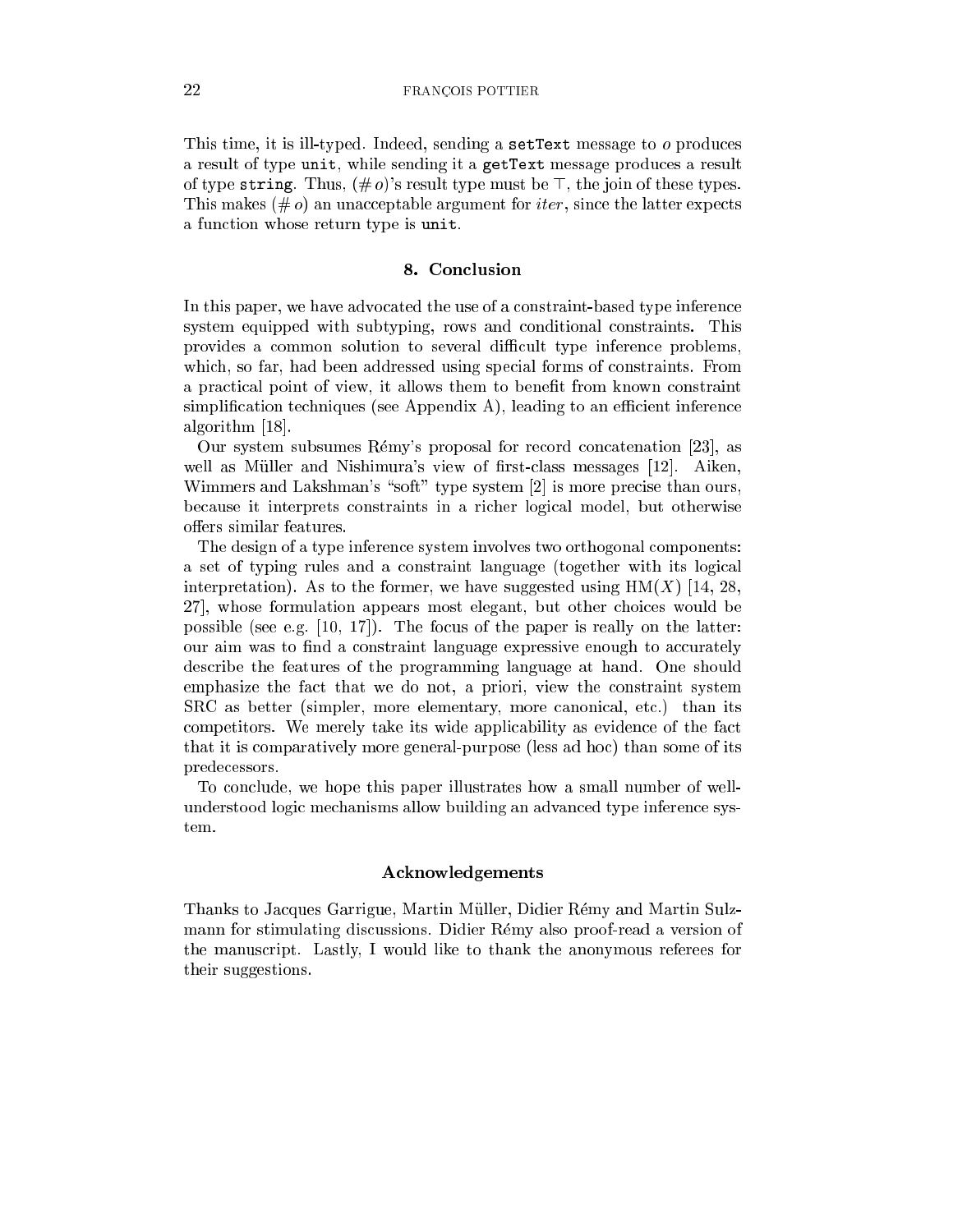# Appendix A. Algorithms and Proofs

This appendix ontains a formal des
ription of onstraint resolution and simplification algorithms, in the presence of atomic and conditional subtyping onstraints. Resolution is required in determining whether a program is type-correct; simplification is key to achieving reasonable efficiency.

The system described in this appendix does not have rows, or a separation of types into distin
t kinds, but otherwise has all features presented in the body of this paper. Adding rows to this formal des
ription would require work, but should not pose any foreseeable difficulty, since the concept of row is essentially orthogonal to the notion of subtyping. Adding kinds should be routine. A referen
e implementation of the full system, in
luding rows and kinds, is available  $[18]$ .

This appendix describes an extension of [17] with conditional constraints. Thus, most proofs presented here are partial, and des
ribe only the modifications required to accommodate conditional constraints. However, all definitions and statements are complete.

This appendix is laid out as follows. First, we review all necessary conepts, in
luding ground types, types, onstraints, and type s
hemes. Then, we give a constraint resolution algorithm, and three constraint simplification algorithms.

Throughout this appendix, we use a couple of notational shortcuts. If  $P$ is a logi predi
ate, then

$$
\forall \rho \vdash C \quad P(\rho) \qquad \text{stands for} \qquad \forall \rho \quad (\rho \vdash C) \Rightarrow P(\rho)
$$
  

$$
\exists \rho \vdash C \quad P(\rho) \qquad \text{stands for} \qquad \exists \rho \quad (\rho \vdash C) \land P(\rho)
$$

#### Appendix A.1 Ground Types

As in Se
tion 2, our formal development is parameterized with an arbitrary ground signature (see Definition 1). We assume that it defines only one kind, so we write S and T instead of  $S_{\kappa}$  and  $\mathbb{T}_{\kappa}$ . We write  $\perp_{\mathcal{S}}$ ,  $\top_{\mathcal{S}}$ ,  $\subseteq_{\mathcal{S}}$ ,  $\sqcup_{\mathcal{S}}$ and  $\sqcap_{\mathcal{S}}$  instead of  $\perp_{\kappa}$ ,  $\top_{\kappa}$ ,  $\leq_{\kappa}$ ,  $\sqcup_{\kappa}$  and  $\sqcap_{\kappa}$ . We also assume  $\mathcal{L}_{row} = \emptyset$ . The model  $(\mathbb{T}, \leq)$ , is defined as in Definitions 2 and 3.

In this appendix, we use the letter  $\tau$  to denote either a ground type, or a type, and sometimes both at the same time (see e.g. Definition 17 and Theorem 2). We will try to preserve a clear distinction whenever possible.

THEOREM 1. T, equipped with  $\leq$ , is a lattice. Its lattice operations, denoted  $by \sqcup$  and  $\sqcap$ , are characterized by the following identities:

$$
(\tau_1 \ \Box \ \tau_2)(\epsilon) = \tau_1(\epsilon) \ \Box_S \ \tau_2(\epsilon)
$$
  

$$
\forall l \in \text{dom}(\tau_1 \ \Box \ \tau_2) \quad (\tau_1 \ \Box \ \tau_2).l = \tau_1.l \ \Box^l \ \tau_2.l
$$

where  $\Box$  may stand for  $\Box$  or  $\Box$  (We let  $\Box$  stand for  $\Box$  when  $\iota \in \mathcal{L}$  ; when  $u \in L$  ,  $\Box$  stands for  $\Box$  and  $\Box$  stands for  $\Box$ .) In the right-hand side of the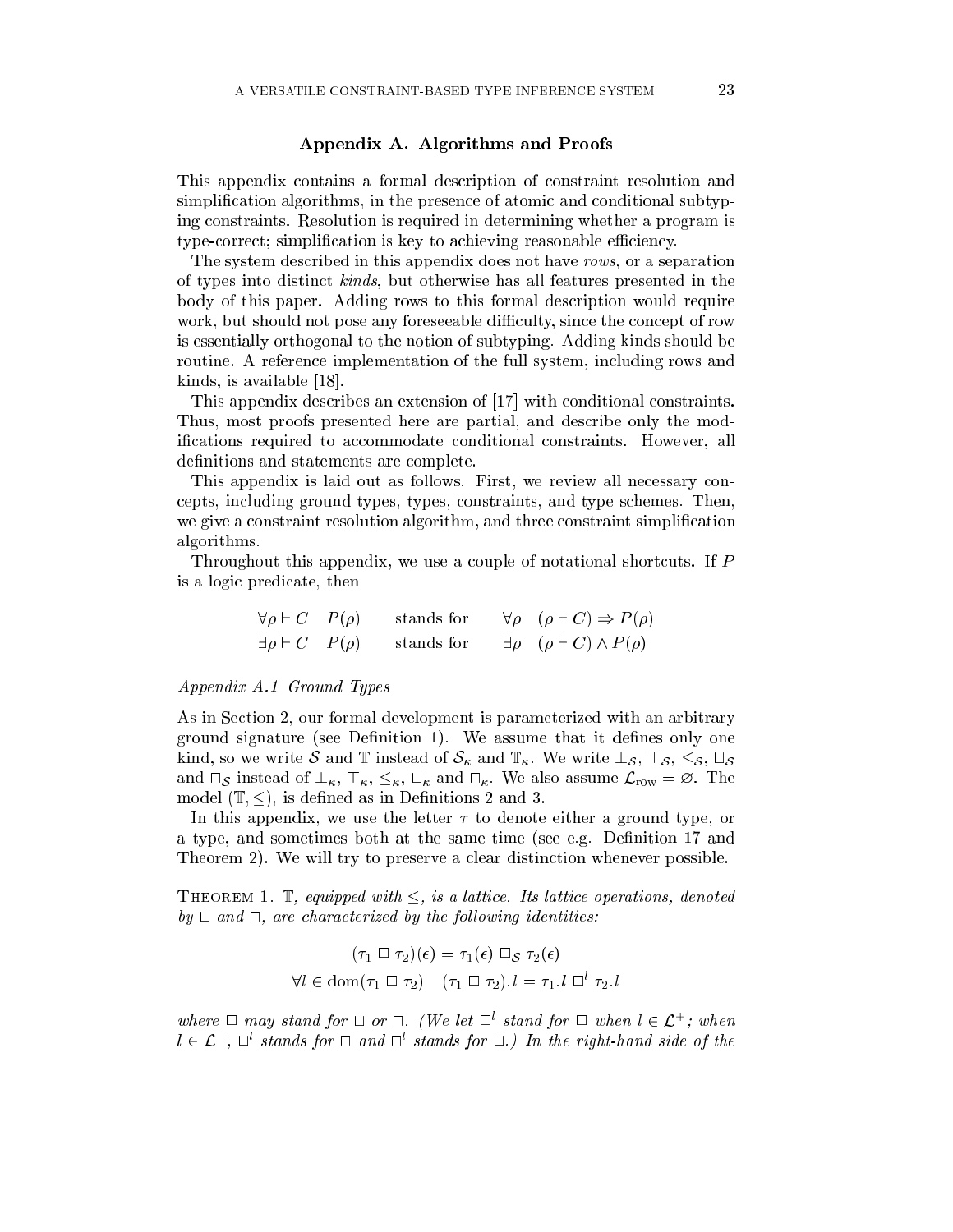second equation,  $\tau_1$ . l (resp.  $\tau_2$ . l) may be undefined; in such a case, it should be read as the neutral element of  $\sqcup$  .

Note that, because of the last requirement of Definition 1, at least one of  $\tau_1$ . l and  $\tau_2$ . l must be defined in the second equation above.

We let  $\perp$  (resp.  $\perp$ ) stand for the ground type  $\tau$  such that  $dom(\tau) = {\epsilon}$ and  $\tau(\epsilon) = \perp_{\mathcal{S}}$  (resp.  $\top_{\mathcal{S}}$ ).

# Appendix A.2 Types

Types are defined as in Section 2.2, except row terms are disallowed.

DEFINITION 7. Let V be a denumerable set of type variables, denoted by  $\alpha$ ,  $\beta$ , etc. The set of types, denoted by T, is the term algebra  $T(\Sigma, \mathcal{V})$ . In other words, a type  $\tau$  is either a type variable, or a constructed term, of the form  $s(\tau_i)_{i \in a(s)}$ , where  $s \in S$  is  $\tau$ 's head constructor, also written  $hd(\tau)$ .

DEFINITION 8. A ground substitution  $\rho$  is a total mapping from type variables to ground types. Ground substitutions are straightforwardly extended to types.

#### Appendix A.3 Constraints and Type S
hemes

We now give syntax and semantics for three kinds of constraints: *atomic* constraints, *conditions* and *conditional* constraints. In each case, the notation  $\rho \vdash_k c$  means that the ground substitution  $\rho$  k-satisfies the constraint c. The notation  $\rho \vdash c$  means that  $\rho$  satisfies c, and holds, by definition, if and only if  $\rho \vdash_k c$  not as for all  $\kappa \in \mathbb{N}^+$ .

DEFINITION 9. An atomic constraint is a pair of types, written  $\tau_1 \leq \tau_2$ . A ground substitution  $\rho$  k-satisfies it iff  $\rho(\tau_1) \leq_k \rho(\tau_2)$ .

DEFINITION 10. A condition is a pair of a symbol  $s \in S$  and of a type  $\tau$ , written  $s \leq \tau$ , where s must be a prime element of S. A ground substitution  $\rho$  satisfies  $s \leq \tau$  iff  $s \leq_{\mathcal{S}} \text{hd}(\rho(\tau))$ .

DEFINITION 11. A conditional constraint is a pair of a condition and of an atomic constraint, written  $s \leq \tau$ ?  $\tau_1 \leq \tau_2$ . A ground substitution  $\rho$ k-satisfies it iff  $\rho \vdash s \leq \tau$  implies  $\rho \vdash_k \tau_1 \leq \tau_2$ .

Having defined constraints, we may define notions of satisfaction and entailment on onstraint sets. They are dened in the usual way. We also introduce a non-standard notion of  $pre-satification$  (resp.  $pre-entailment$ ), which is logically weaker (resp. stronger) than its standard counterpart, because it ignores conditional constraints. These notions are purely technical; they are used only within our proofs.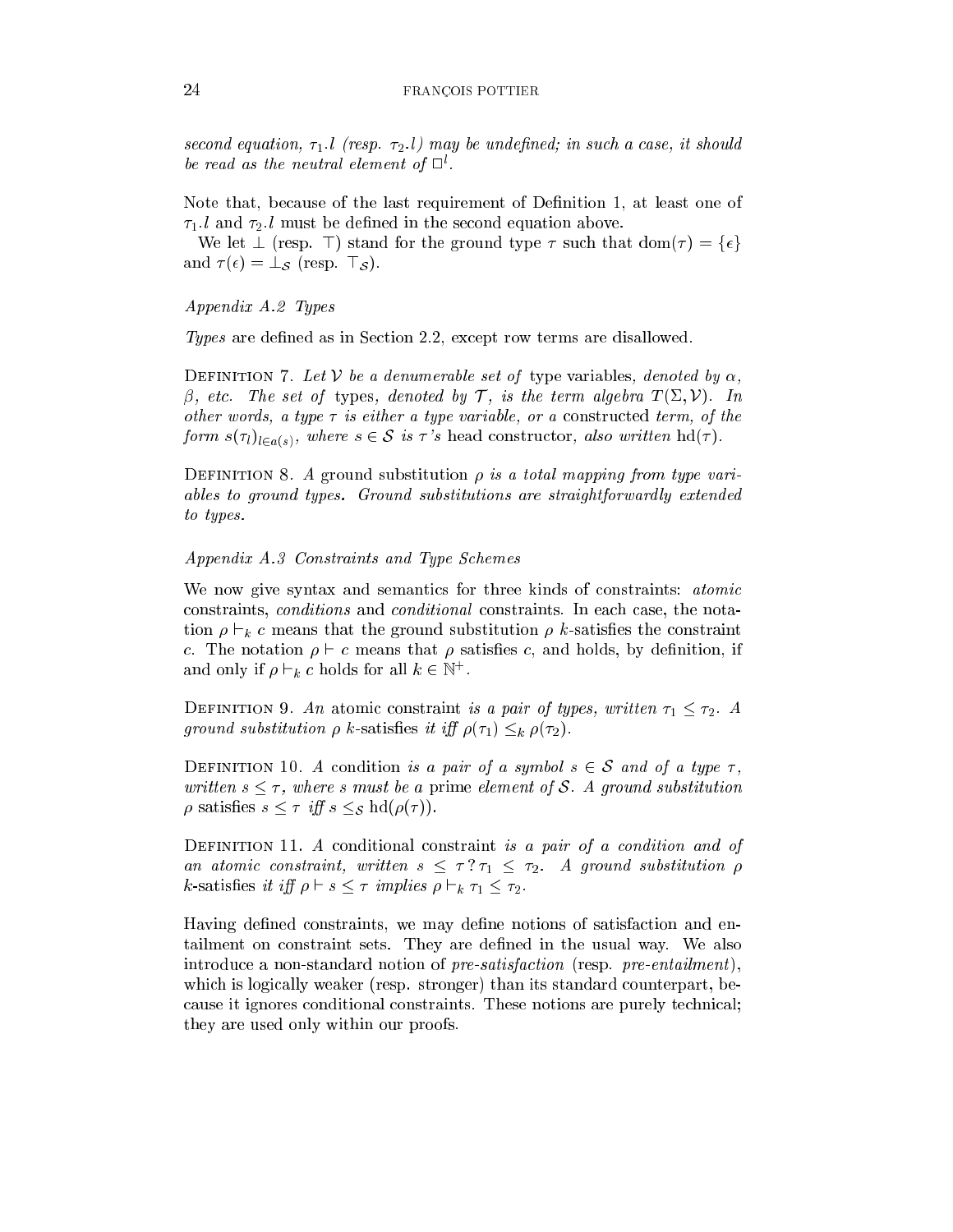DEFINITION 12. Let  $C$  be a set of constraints, both atomic and conditional. A ground substitution  $\rho$  is a pre-solution of C iff  $\rho \vdash c$  holds for all atomic  $c \in C$ .  $\rho$  is a solution of C iff  $\rho \vdash c$  holds for all  $c \in C$ . We write  $\rho \vdash^{\text{pre}} C$ in the former case, and  $\rho \vdash C$  in the latter.

Let c be a constraint. C pre-entails c, which we write  $C \Vdash^{\text{pre}} c$ , iff  $\forall \rho \vdash^{\text{pre}}$ C  $\rho \vdash c$ . C entails c, which we write  $C \Vdash c$ , iff  $\forall \rho \vdash C \quad \rho \vdash c$ .

We now define type schemes. They are constrained polymorphic types, i.e. types ontaining variables whose possible instantiations are restri
ted by a constraint set. For simplicity, we only consider *closed* type schemes, i.e. type schemes which have no free type variables. Although somewhat uncommon, type systems exist which respect this restriction (see  $[29, 17]$ ). It should also be possible to extend our results to the ase of arbitrary type s
hemes.

DEFINITION 13. A type scheme is a pair of a type  $\tau$  and of a constraint set C, written  $\forall C. \tau$ .

A type scheme  $\sigma$  represents a set of ground types, which we call its *denota*tion. Ea
h of these ground types represent one possible orre
t behavior of the program described by  $\sigma$ . A type scheme whose denotation is empty (i.e. whose onstraint set has no solution) thus represents an ill-typed program.

DEFINITION 14. The denotation  $\llbracket \sigma \rrbracket$  of a type scheme  $\sigma$  is the union of the upper cones generated by its ground instances with respect to  $\leq$ . That is,

$$
[\![\forall C.\ \tau]\!] = \{\tau'; \ \exists \rho \vdash C \quad \rho(\tau) \leq \tau'\}
$$

A type s
heme whose denotation is bigger represents a larger set of possible behaviors; thus, it is more general. This notion allows omparing type schemes, while accounting for polymorphism and subtyping at the same  $\mu$  and  $\mu$  is the following in [29], where it was written  $\leq$  ; we denote it  $\leq$ .

DEFINITION 15. Given two type schemes  $\sigma_1$  and  $\sigma_2$ , the former is said to be more general than the latter iff  $\llbracket \sigma_1 \rrbracket \supseteq \llbracket \sigma_2 \rrbracket$ ; we shall then write  $\sigma_1 \preccurlyeq \sigma_2$ . In other words,  $\sigma_1$  is more general than  $\sigma_2$  iff for any ground instance of  $\sigma_2$ , there exists a smaller ground instance of  $\sigma_1$ . Formally,

$$
(\forall C_1.\ \tau_1) \preccurlyeq (\forall C_2.\ \tau_2)
$$

is thus equivalent to

$$
\forall \rho_2 \vdash C_2 \quad \exists \rho_1 \vdash C_1 \quad \rho_1(\tau_1) \le \rho_2(\tau_2)
$$

We write  $\sigma_1 \approx \sigma_2$  when  $\sigma_1 \preccurlyeq \sigma_2$  and  $\sigma_2 \preccurlyeq \sigma_1$ .

The relation  $\approx$  offers a specification of constraint simplification. Indeed, a type scheme  $\sigma$  can be *symplified* into a type scheme  $\sigma$  only if  $\sigma \approx \sigma$ . One would also expect  $\sigma$  to have a sinalier textual representation than  $\sigma$ , but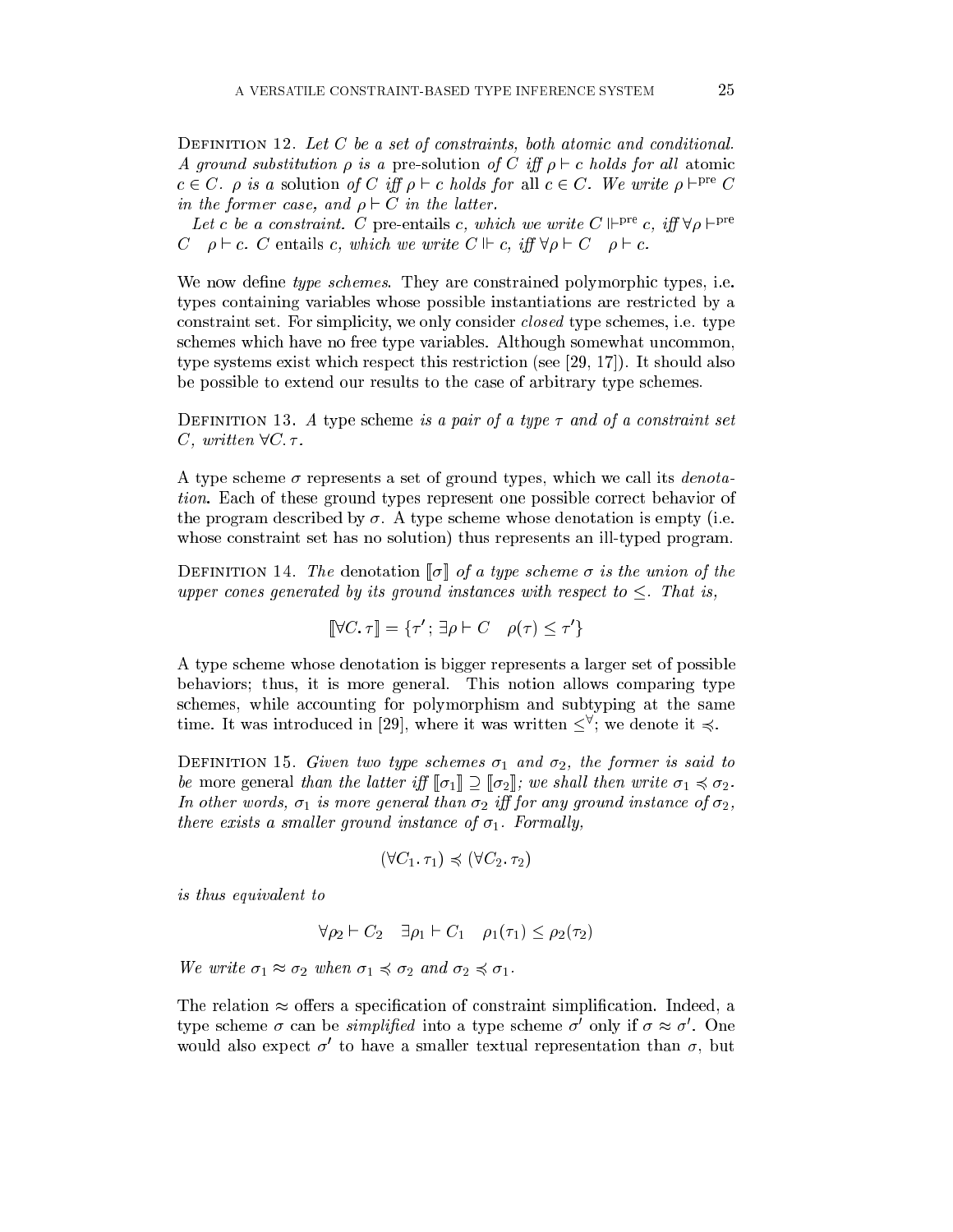#### 26 FRANCOIS POTTIER

that is not a requirement; it is rather to be viewed as an implementation detail.

We conclude this section with a definition of what it means for a type scheme to be *made up of small terms*. All of the algorithms defined here will expect this property to hold, and will preserve it, making it a global invariant. This choice simplifies definitions and proofs. Furthermore, from a practical point of view, it allows enforcing maximum sharing, since it requires every sub-term to be "named" by a type variable, allowing our minimization algorithm to identify sub-terms.

DEFINITION 16. A small term is a constructed type term whose strict subterms are type variables. A type scheme  $\forall C. \tau$  is made up of small terms iff it satisfies the following conditions:

- $\circ \tau$  is a type variable;
- $\circ$  for all  $(\tau_1 \leq \tau_2) \in C$ , either  $\tau_1$  and  $\tau_2$  are type variables, or one is a variable and the other is a small term.
- $\circ$  for all  $(s \leq \tau ? \tau_1 \leq \tau_2) \in C$ ,  $\tau$ ,  $\tau_1$  and  $\tau_2$  are type variables.

Every type scheme can be turned into an equivalent type scheme which is made up of small terms. (In practice, this would be done when converting type s
hemes input by the user into some internal representation.)

# Appendix A.4 Solving Constraints

We begin with a fundamental technical result, which describes a weak, sufficient condition for a constraint set to have a solution. It shall form the basis for the proof of the losure algorithm. We prove a fairly powerful version of this result, allowing ground onstants to appear in onstraints. (If these constraints were to be written, some finite representation of these constants would be required; however, such is not the case here.) Thanks to this generalization, this result will also form the basis for the proof of the garbage olle
tion algorithm.

DEFINITION 17. A constraint set with ground constants is a constraint set  $C$ , where atomic constraints may involve either two variables, one variable and a small term, or one variable and a ground type, and where conditional constraints have their usual form. Define the assertion  $C \Vdash^{+1} \tau_1 \leq \tau_2$  to mean

$$
\forall k \geq 0 \quad \forall \rho \vdash^{\text{pre}}_{k} C \quad \rho \vdash_{k+1} \tau_1 \leq \tau_2
$$

Define  $C^*(\alpha) = \{\tau : \tau \notin V \wedge \tau \leq \alpha \in C\}$  and  $C^*(\alpha) = \{\tau : \tau \notin V \wedge \alpha \leq \tau \in$  $C$ . C is said to be weakly closed iff the following conditions are met: (1)  $\alpha \leq \beta \in C$  and  $\beta \leq \gamma \in C$  imply  $\alpha \leq \gamma \in C$ ;  $(z) \alpha \leq \beta \in C$  and  $\tau \in C^{\infty}(\alpha)$  uniquy  $\exists \tau \in C^{\infty}(\beta)$  for  $\tau \in \tau \leq \tau$ ;

(3)  $\alpha \leq \beta \in C$  and  $\tau \in C^+(\beta)$  umply  $\exists \tau \in C^+(\alpha)$  for  $\tau \leq \tau$ ;

26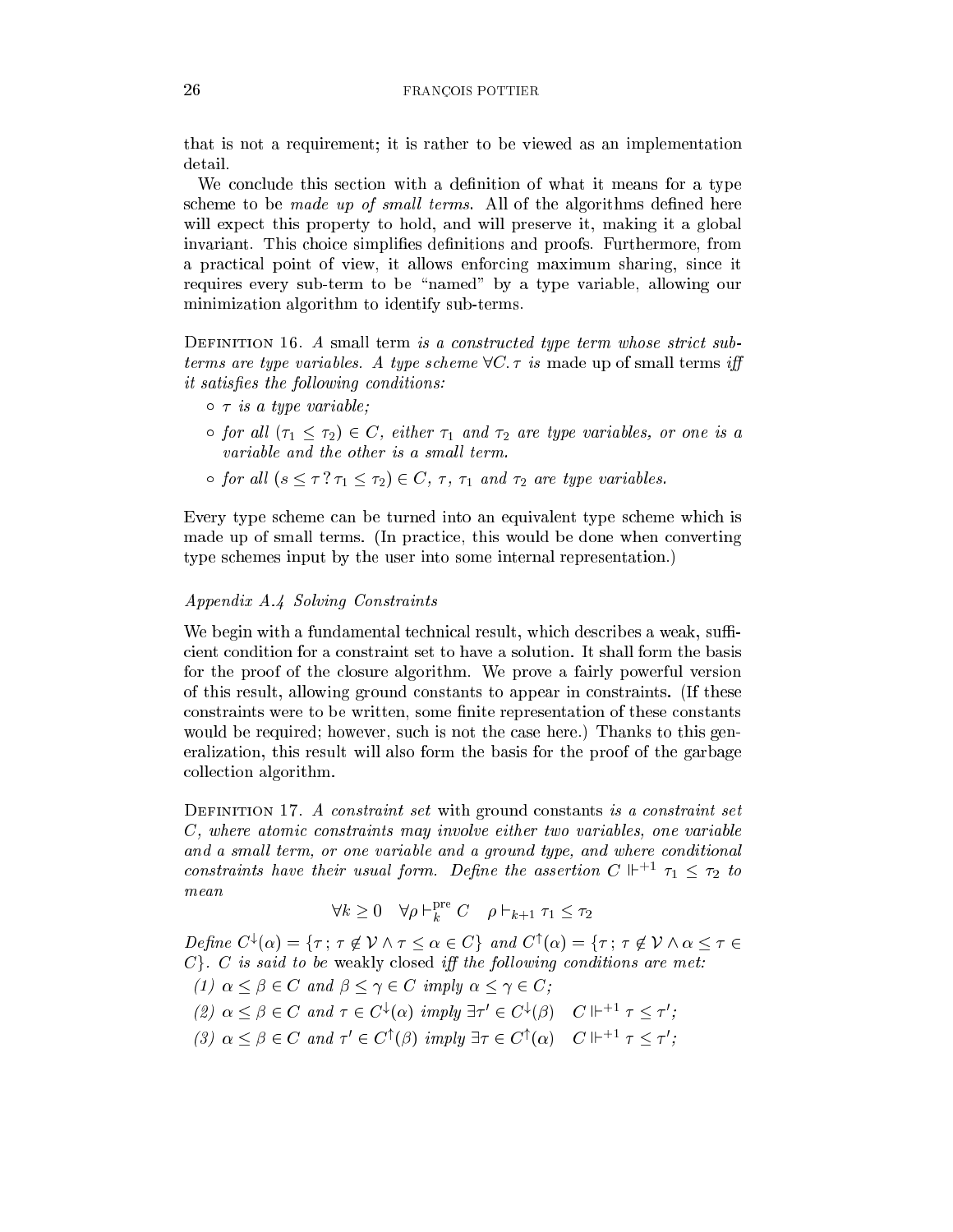\n- (4) 
$$
\tau \in C^{\downarrow}(\alpha)
$$
 and  $\tau' \in C^{\uparrow}(\alpha)$  imply  $C \Vdash^{+1} \tau \leq \tau'$ ;
\n- (5)  $\alpha \leq \beta \in C$  and  $s \leq \beta$  ?  $c \in C$  imply  $s \leq \alpha$  ?  $c \in C$ ;
\n- (6)  $s \leq \alpha$  ?  $c \in C$ ,  $\tau \in C^{\downarrow}(\alpha)$  and  $s \leq_{\mathcal{S}} \text{hd}(\tau)$  imply  $C \Vdash^{\text{pre}} c$ .
\n

 $C^{\star}(\alpha)$  contains all lower bounds of  $\alpha$  which are not type variables; thus, every  $\tau \in C^{\ast}(\alpha)$  must be either a small type term, or a ground type. A  $\sin$ ilar remark holds concerning  $C^+(\alpha)$ .

Conditions 1 and 5 above are purely syntactic transitivity conditions. Conditions 2 to 4 also involve transitivity, but the use of  $\mathbb{H}^+$  allows expressing these conditions in a logical, rather than syntactic, way, making them less restrictive.

THEOREM 2. Let  $C$  be a constraint set with ground constants. If  $C$  is weakly losed, then <sup>C</sup> has a solution.

Note that this proof only uses Conditions 2, 4 and 6 of Defini-PROOF. tion 17. The other onditions shall be required by further theorems, su
h as the orre
tness proof of garbage olle
tion.

The first step of the proof consists in exhibiting a ground substitution  $\rho$ such that, for all  $\alpha \in \text{IV}(C)$ ,  $\rho(\alpha)$  equals  $\Box \{\rho(\tau)\}\tau \in C^*(\alpha)$ . and proving that  $\rho$  is a pre-solution of C. In fact, this step coincides with the classic proof performed in the absence of conditional constraints  $[17]$ ; we shall not repeat it here.

The second step consists in proving that  $\rho$  is a full solution of C. Pick a conditional constraint  $s \leq \alpha$  ?  $c \in C$ . Assume  $\rho \vdash s \leq \alpha$ . By definition of  $\rho$ , this statement an be written

$$
s \leq_{\mathcal{S}} \mathrm{hd}(\rho(\alpha)) = \mathrm{hd}(\sqcup\{\rho(\tau)\,;\ \tau \in C^{\downarrow}(\alpha)\})
$$

$$
= \sqcup_{\mathcal{S}} \{\mathrm{hd}(\rho(\tau))\,;\ \tau \in C^{\downarrow}(\alpha)\}
$$

$$
= \sqcup_{\mathcal{S}} \{\mathrm{hd}(\tau)\,;\ \tau \in C^{\downarrow}(\alpha)\}
$$

(The identity  $hd(\rho(\tau)) = hd(\tau)$  stems from the fact that  $\tau$  is either a small term, or a ground constant, with a fixed head constructor.) Considering that s is prime (see Definition 10), this entails  $s \leq_{\mathcal{S}}$  hd( $\tau$ ) for some  $\tau \in C^*(\alpha)$ . We can then apply Condition 6 of Definition 17, which yields  $C \Vdash^{\text{pre}} c$ . Since  $\rho$  is a pre-solution of C, this implies  $\rho \vdash c$ . We have thus verified , proving that is a solution of  $\mathcal P$  , we can solve that  $\mathcal P$  are constant of  $\mathcal P$  .  $\mathcal P$ 

Equipped with this technical result, we are now ready to define a constraint resolution algorithm. It is based on a simple *closure* computation. We begin by defining an auxiliary constraint decomposition function, which breaks a onstraint down into a set of equivalent onstraints.

DEFINITION 18. Given types  $\tau_1$  and  $\tau_2$ , subc $(\tau_1 \leq \tau_2)$  is defined as  $\circ \{\tau_1 \leq \tau_2\}, \text{ if } \tau_1 \text{ or } \tau_2 \text{ is a variable};$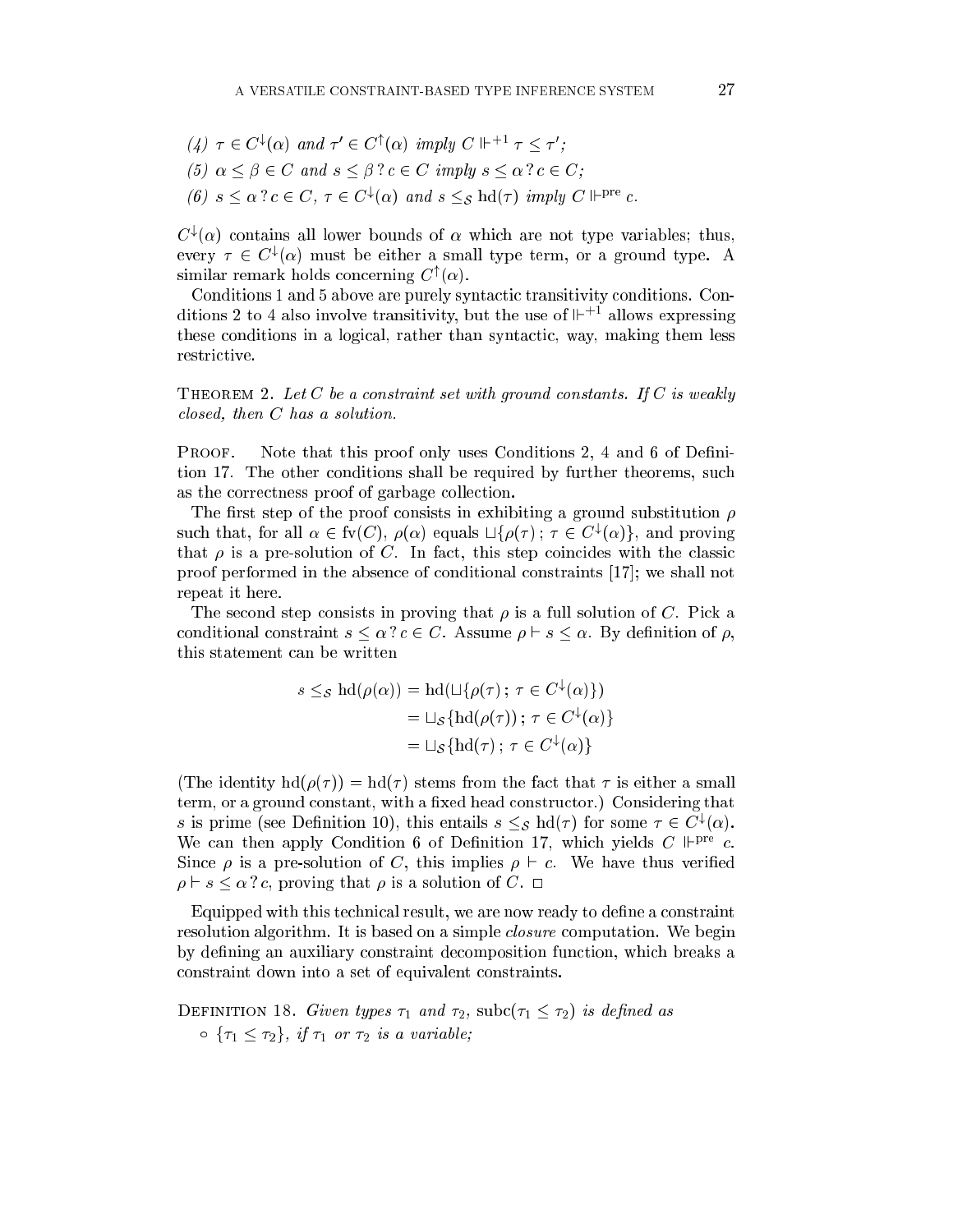$\{ \tau_1 : l \leq \tau_2 : l \in \text{dom}(\tau_1) \cup \text{dom}(\tau_2) \}, \ y \tau_1 \text{ and } \tau_2 \text{ are constructed}$ terms such that  $\text{hd}(\tau_1) \leq_{\mathcal{S}} \text{hd}(\tau_2)$ .

Note that  $\text{subc}(\tau_1 \leq \tau_2)$  is undefined when  $\text{hd}(\tau_1) \not\leq_{\mathcal{S}} \text{hd}(\tau_2)$ ; indeed, such a onstraint is learly unsatisable.

Using this auxiliary function, we can now describe the closure conditions:

DEFINITION 19. Let  $C$  be a constraint set, made up of small terms.  $C$  is said to be closed iff

- $(1)$   $\tau \leq \alpha \in C$  and  $\alpha \leq \tau \in C$  imply subc $(\tau \leq \tau) \subseteq C$ ;
- (2)  $\alpha \leq \beta \in C$  and  $s \leq \beta$  ?  $c \in C$  imply  $s \leq \alpha$  ?  $c \in C$ ;
- (3)  $s \leq \alpha : c \in C$ ,  $\tau \in C^{\infty}(\alpha)$  and  $s \leq_{S}$  ha( $\tau$ ) imply  $c \in C$ .

Condition 1 is the classic closure condition, found e.g. in  $[17]$ ; it involves transitivity and structural decomposition. Condition 2 is a transitivity condition on
erning onditional onstraints. Condition 3 requires that the conclusion of a conditional constraint whose condition must be satisfied be dis
harged into the onstraint set.

It is easy to check that closure implies weak closure [17]. This yields an algorithm to decide whether a constraint set  $C$  has a solution: attempt to compute the smallest closed set  $C$  -containing it, by repeated application of the above three rules. Ea
h rule preserves the set's solution spa
e. So, if the computation succeeds, then  $C$  has a solution; if, on the other hand, it fails (because subc is applied outside of its domain), then  $C$  has no solution.

Consider a conditional constraint  $s \leq \alpha$ ? c. According to the closure rules above, the atomic constraint  $c$  will have no effect on the constraint resolution process until it is discharged by rule 3. That is, c will be ignored until the algorithm discovers some evidence that the condition  $s \leq \alpha$  must be satisfied. This explains why conditional constraints *delay* type computations, as mentioned in the body of this paper. The algorithm will not speculate about the onsequen
e of the onditional onstraint, should its ondition be satisfied; rather, it waits until it has no choice but satisfy  $c$ .

# Appendix A.5 Polarity

We now define how to associate a *polarity* with each type variable in a type s
heme whose onstraint set if (weakly) losed. This notion will be used in the definition of all three constraint simplification algorithms.

DEFINITION 20. Consider a type scheme  $\sigma = \forall C$ .  $\delta$ , made up of small terms, where C is weakly closed. The set of positive variables of  $\sigma$ , and the set of  ${\rm n}$ egative variables of  $\sigma$ , respectively denoted by  ${\rm iv}^+ (\sigma)$  and  ${\rm iv}^- (\sigma)$ , are the smallest subsets P and N of  $f\nu(\sigma)$  such that

$$
\circ \ \delta \in P;
$$
  

$$
\circ \ \forall \alpha \in P \quad \forall \tau \in C^{\downarrow}(\alpha) \quad \text{split}(\tau) \subseteq (N, P);
$$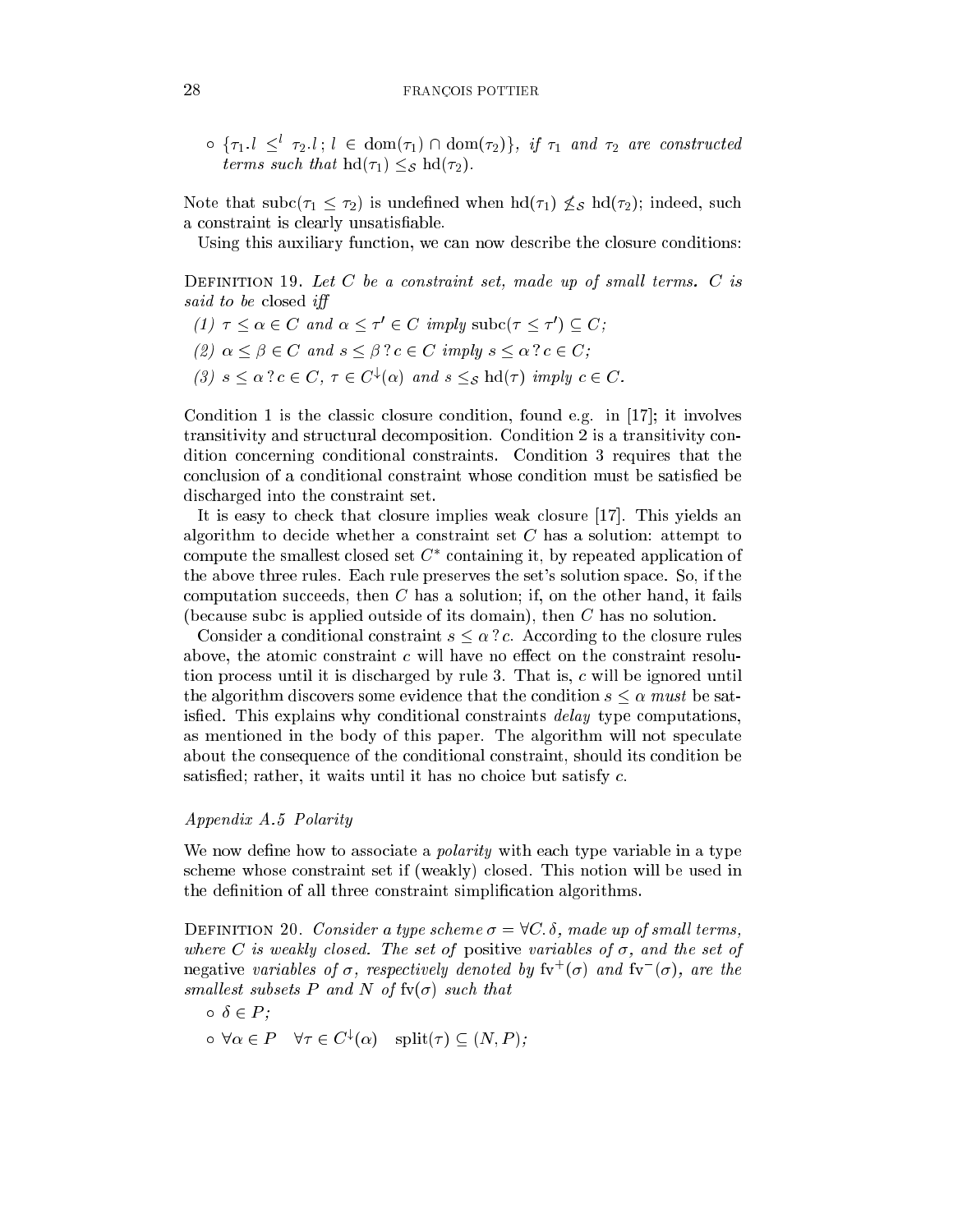$$
\circ \forall \alpha \in N \quad \forall \tau \in C^{\uparrow}(\alpha) \quad \text{split}(\tau) \subseteq (P, N);
$$

 $\circ \forall \alpha \in N \quad s \leq \alpha ? \beta \leq \gamma \in C \Rightarrow \beta \in P \land \gamma \in N.$ 

where the auxiliary function split maps a small term  $\tau$  to an element of  $2^\circ$   $\times$   $2^\circ$  , as follows:

split
$$
(\tau) = (\{\tau, l; l \in \mathcal{L}^-\}, \{\tau, l; l \in \mathcal{L}^+\})
$$

A type variable is said to be bipolar if it is positive and negative, and neutral if it is neither. Tv  $(\sigma)$  and fv  $(\sigma)$  can be computed in time linear in the size of  $\sigma$ , using a simple fix-point calculation. Every type scheme is equivalent to a type s
heme with no bipolar variables; we do not prove this result here.

#### Appendix A.6 Garbage Collection

Knowing the polarity of ea
h variable allows us to throw away many redundant constraints, as shown by the following definition and theorem.

DEFINITION 21. Consider  $\sigma$  as in Definition 20. The image of  $\sigma$  through garbage collection, denoted by  $\text{GC}(\sigma)$ , is the type scheme  $\forall D$ .  $\delta$ , where D is  $a \; subset \; of \; C \; defined \; as \; follows:$ 

- $\alpha \leq \beta \in D$  iff  $\alpha \leq \beta \in C$ ,  $\alpha \in I$ v  $(\sigma)$  and  $\beta \in I$ v  $(\sigma)$ ;
- $\circ$  D<sup>\*</sup>( $\alpha$ ) equals  $C^*(\alpha)$  if  $\alpha \in W^*(\sigma)$ , and  $\varnothing$  otherwise;
- $\circ$  D'( $\alpha$ ) equals U'( $\alpha$ ) if  $\alpha \in \text{IV}$  ( $\sigma$ ), and  $\varnothing$  otherwise;
- $\circ \; s \leq \alpha : \beta \leq \gamma \in D \; \wr \pi \; s \leq \alpha : \beta \leq \gamma \in C \; \textit{and} \; \alpha \in \mathrm{iv} \; \; (\sigma).$

This definition is mostly identical to the one in  $[17]$ ; only the fourth point is new, and specifies that a conditional constraint is redundant unless it bears on a negative variable. In operational terms, a onditional onstraint  $s \leq \alpha$  ? c can be triggered only if  $\alpha$  receives a lower bound which exceeds s. Considering that only negative variables an re
eive new lower bounds in the future, this constraint has no effect unless  $\alpha$  is negative.

THEOREM 3. Consider  $\sigma$  as in Definition 21. Then  $\sigma \approx \text{GC}(\sigma)$ .

PROOF. Write  $\sigma = G\cup (\sigma)$ . Since  $\sigma$  has lewer constraints, it is clear that  $\sigma \preccurlyeq \sigma$ . So, we need to prove  $\sigma \preccurlyeq \sigma$ . According to Demintion 15, this is equivalent to

$$
\forall \rho' \vdash D \quad \exists \rho \vdash C \quad \rho(\delta) \le \rho'(\delta)
$$

Pick some  $\rho \vdash D$ . We now wish to prove that  $C \cup \{ \theta \leq \rho(\theta) \}$  admits a solution. This is a constraint set with ground constants, as per Definition 17. We shall meet our goal by proving that the following constraint  $set$ —a superset of the previous one—is weakly closed:

$$
C \cup \{\rho'(\beta) \le \alpha \, ; \, \beta \in \text{fv}^-(\sigma) \land \beta \le \alpha \in C^r\}
$$

$$
\cup \{\alpha \le \rho'(\beta) \, ; \, \beta \in \text{fv}^+(\sigma) \land \alpha \le \beta \in C^r\}
$$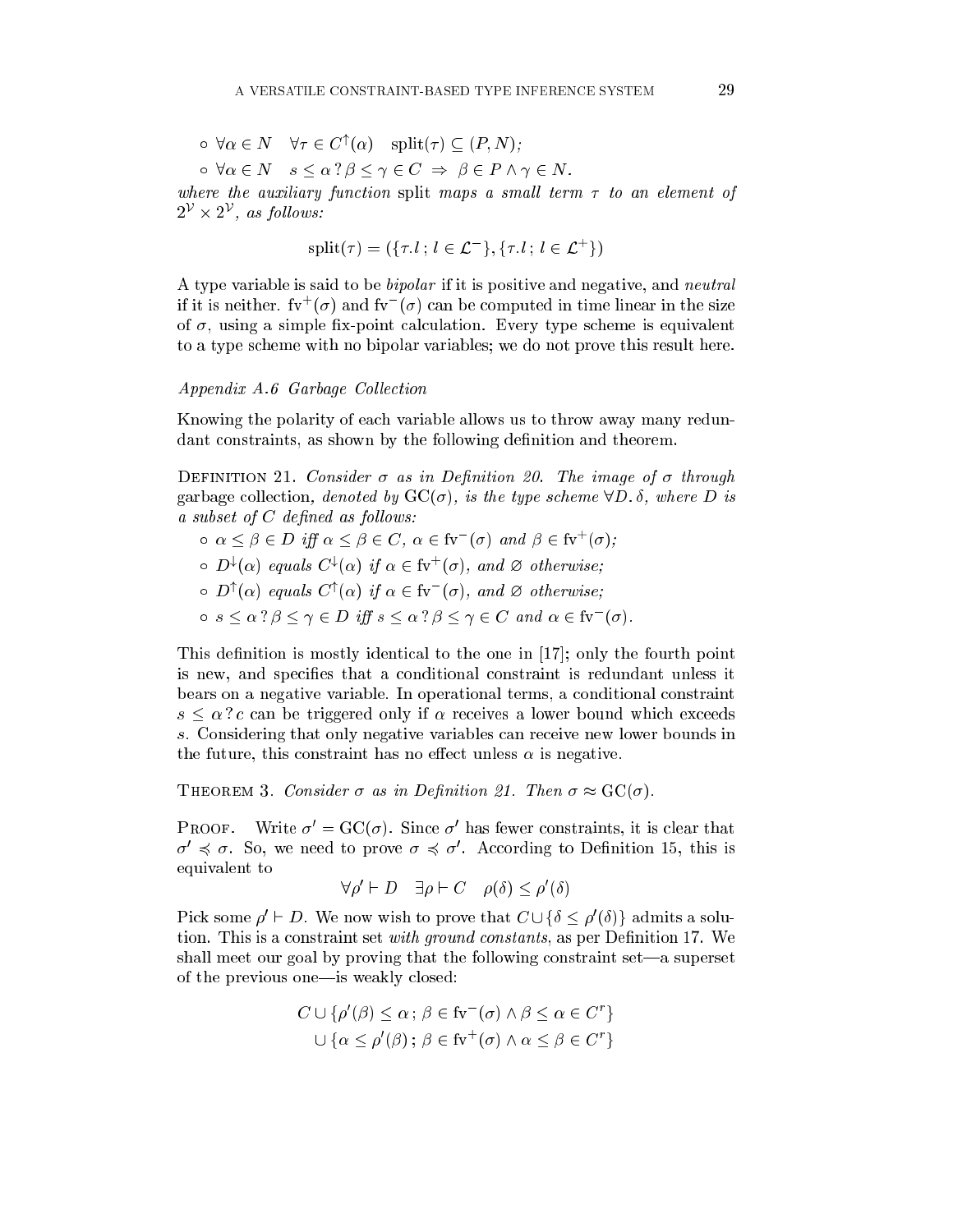(C) denotes the renexive closure of C, i.e.  $\alpha \leq \beta \in C$  in  $\alpha = \beta$  or  $\alpha \leq \beta \in C.$  Let E denote this set.

That  $E$  should satisfy Conditions 1 to 4 of Definition 17 is a classic result, proved in [17]. The novelty, in the presence of conditional constraints, is to check that  $E$  also satisfies Conditions 5 and 6.

To check Condition 5, assume  $\alpha \leq \beta \in E$  and  $s \leq \beta$  ?  $c \in E$ . Considering the definition of  $E$ , these constraints must in fact belong to  $C$ . Since  $C$  itself is weakly closed,  $s \leq \alpha ? c$  belongs to C, which is a subset of E.

To check Condition 6, assume  $s \leq \alpha : c \in E$ ,  $\tau \in E^*(\alpha)$  and  $s \leq s$  nd( $\tau$ ). As above,  $s \leq \alpha$  : c must in fact belong to U. Furthermore, if  $\tau \in U^*(\alpha)$ , then it is again easy to conclude, considering that  $C$  itself is weakly closed. I mus, let us assume  $\tau \notin C^{\ast}(\alpha)$ . Considering the definition of E, we must have  $\tau = \rho(\beta)$ ,  $\beta \in \mathbb{N}$  ( $\sigma$ ) and  $\beta \leq \alpha \in \mathbb{C}$ , for some  $\alpha, \beta \in \mathbb{N}(\mathbb{C})$ .

We have  $s \leq \alpha : c \in C$  and  $\rho \leq \alpha \in C$ . Because C satisfies Condition 5 of Definition 17, this entails  $s \leq \beta : c \in U$ . Furthermore, since  $\beta \in W$  ( $\sigma$ ), this constraint is preserved by garbage collection; formally, Definition 21 states that  $s \leq p : c \in D$ . Since p is a solution of D, we have  $p \in s \leq p : c$ . Finally, recall that  $s \leq g$  hd( $\tau$ )  $=$  hd( $\rho$  ( $\rho$ )), which can be written  $\rho \in s \leq \rho$ . By bringing both results together, we obtain  $\rho \in \mathcal{C}$ .

Let us now write  $\gamma_1$  (resp.  $\gamma_2$ ) for the left-hand (resp. right-hand) side of c. The assertion  $\rho \in c$  can be re-stated  $\rho(\gamma_1) \leq \rho(\gamma_2)$ . Desides, we have  $\rho \in \text{iv}$  (*o*) and  $s \leq \rho : \gamma_1 \leq \gamma_2 \in \text{C}$ ; according to Definition 20, this entails  $\gamma_1\,\in\,$  tv  $\,$  ( $\sigma$ ) and  $\gamma_2\,\in\,$  tv  $\,$  ( $\sigma$ ). Then, according to the definition of  $E$ , the constraints  $\gamma_1 \leq \rho$  ( $\gamma_1$ ) and  $\rho$  ( $\gamma_2$ )  $\leq \gamma_2$  must appear in E. It follows that any pre-solution of E satisfies  $\gamma_1 \leq \gamma_2$ . In other words,  $E \Vdash^{\text{pre}} c$ .  $\Box$ 

#### Appendix A.7 Canonization

DEFINITION 22. A constraint set C is in canonical form iff each variable  $\alpha \in \text{fv}(C)$  has exactly one constructed lower (resp. upper) bound, i.e. iff  $\mathcal{C}^{\prime}(\alpha)$  and  $\mathcal{C}^{\prime}(\alpha)$  are singletons.

We now define an algorithm which turns an arbitrary type scheme  $\sigma$  into an equivalent type s
heme in anoni
al form.

DEFINITION 23. Let  $\sigma = \forall C$ .  $\delta$  be a type scheme, made up of small terms, with no bipolar variables, such that  $\sigma = \mathrm{GC}(\sigma)$ .

Let V (resp. W) range over non-empty subsets of  $iv$  ( $\sigma$ ) (resp.  $iv$  ( $\sigma$ )). For each such V (resp. W) of cardinality greater than 1, pick a fresh variable  $\gamma_V$  (resp.  $\lambda_W$ ). (By fresh variables, we mean that these variables are pairwise distinct, and distinct from  $\sigma$ 's variables.)

Define the rewriting functions  $r = a n a r + a c$  *cording to Fig. 5.* The first three lines dene <sup>r</sup> (resp. <sup>r</sup><sup>+</sup> ) over non-empty sets of negative (resp. positive) variables; the next two extend them to sets of negative (resp. positive) small terms, ranged over by 1 . v stands for either  $+$  or  $-;$   $\sqcup_{\mathcal{S}}$  stands for  $\sqcup_{\mathcal{S}}$  when  $v = +$ , and for  $\sqcup_{\mathcal{S}}$  when  $v = -$ ; v stands for v when  $\iota \in \mathcal{L}$  , and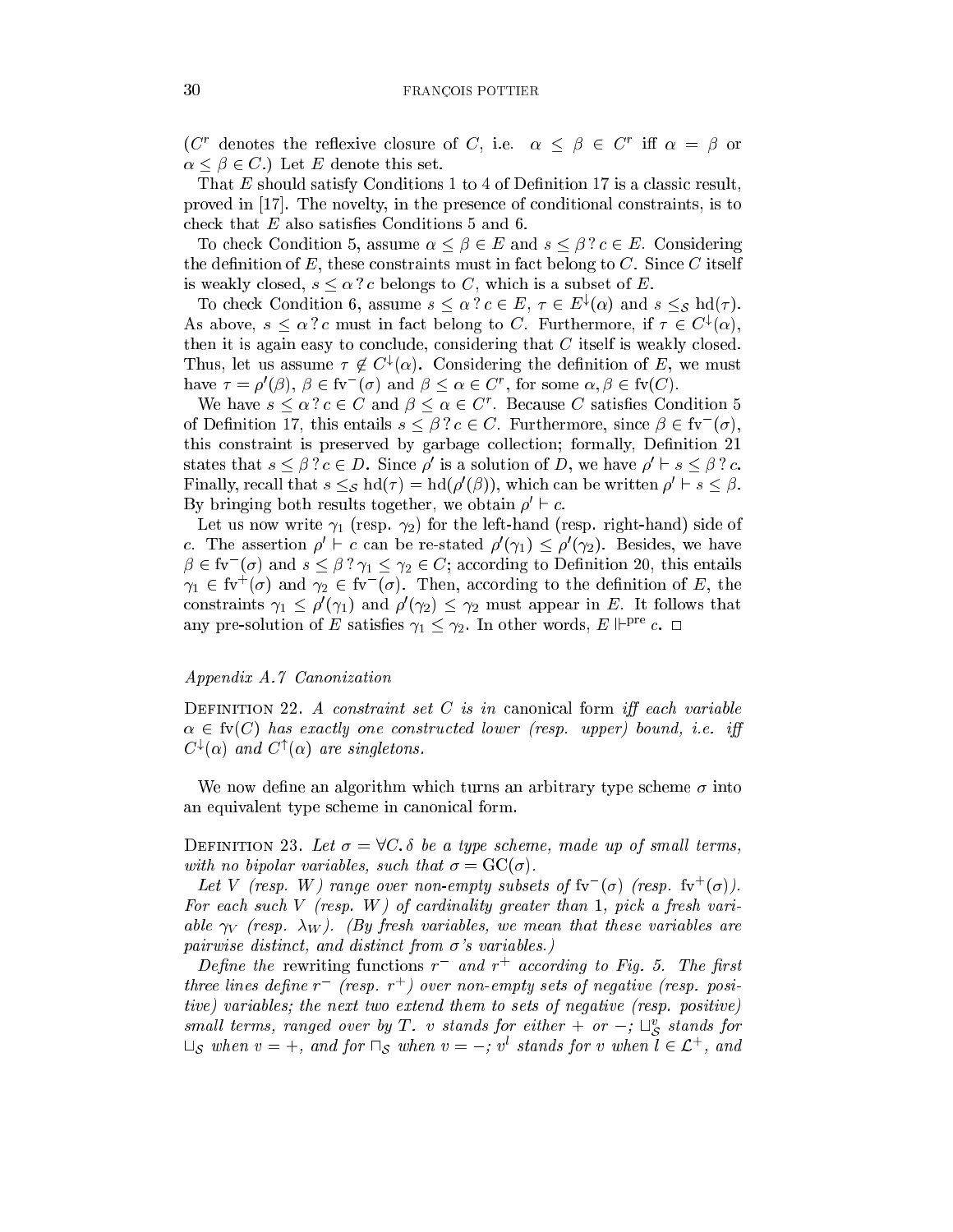$$
r^{v}(\{\alpha\}) = \alpha
$$
  
\n
$$
r^{+}(W) = \lambda_{W} \text{ when } |W| > 1
$$
  
\n
$$
r^{-}(V) = \gamma_{V} \text{ when } |V| > 1
$$
  
\n
$$
\text{hd}(r^{v}(T)) = \sqcup_{\mathcal{S}}^{v} \text{hd}(T)
$$
  
\n
$$
\forall l \in a(\sqcup_{\mathcal{S}}^{v} \text{hd}(T)) \quad r^{v}(T). l = r^{v^{l}}(T.l)
$$

Figure 5: Definition of the rewriting functions

 $r$  (V)  $\leq$   $r$  (W)  $\in$   $D$  In  $\exists \alpha \in$   $V$   $\exists \beta \in$   $W$   $\alpha$   $\leq$   $\beta$   $\in$   $C$  $D^{\ast}(\alpha) = \{r \mid (C^{\ast}(\alpha))\}$   $D^{\ast}(\alpha) = \{r \mid (C^{\ast}(\alpha))\}$  $D^{\alpha}(\gamma_V) = \{\perp\}$   $D^{\alpha}(\gamma_V) = \{r \mid (\cup C^{\alpha}(V))\}$  $D^*(\lambda_W) = \{f \mid (\cup C^*(W))\}$   $D^*(\lambda_W) = \{ + \}$  $s \leq r \quad (V) : c \in D$  in  $\exists \alpha \in V \quad s \leq \alpha : c \in C$ 

Figure 6: Canonization

for the opposite of v when  $t \in \mathcal{L}$  . On the last line of Fig. 5, I.1 stands for  $\{\tau, l\,;\, \tau \in T\}$ . The expression  $r^v(T, l)$  is well-defined, because T.l is a non-empty set of variables. Indeed, t belongs to  $a(\sqcup_{\mathcal{S}}{\rm na}(1$  )). According to the last condition of Definition 1, this must be a subset of  $\cup a(\text{hd}(T))$ ; that is, there must exist some  $\tau \in T$  such that  $\tau$ . l is defined.

The image of  $\sigma$  through canonization, denoted by  $\text{Can}(\sigma)$ , is  $\forall D. \delta$ , where the constraint set D is given by Fig. 6. It is clear that  $Can(\sigma)$  is in canonical form.

Considering our strong hypotheses on  $\sigma$ , one easily proves that  $Can(\sigma)$  is closed. One can also give a conservative approximation of the polarity of each variable in Can $(\sigma)$ . Indeed, if a variable  $\alpha$  is positive (resp. negative, neutral) in  $\sigma$ , then it is at most positive (resp. negative, neutral) in Can( $\sigma$ ). Furthermore, any  $\lambda_W$  (resp.  $\gamma_V$ ) is at most positive (resp. negative) in  $Can(\sigma).$ 

THEOREM 4. Consider  $\sigma$  as in Definition 23. Then  $\sigma \approx \text{Can}(\sigma)$ .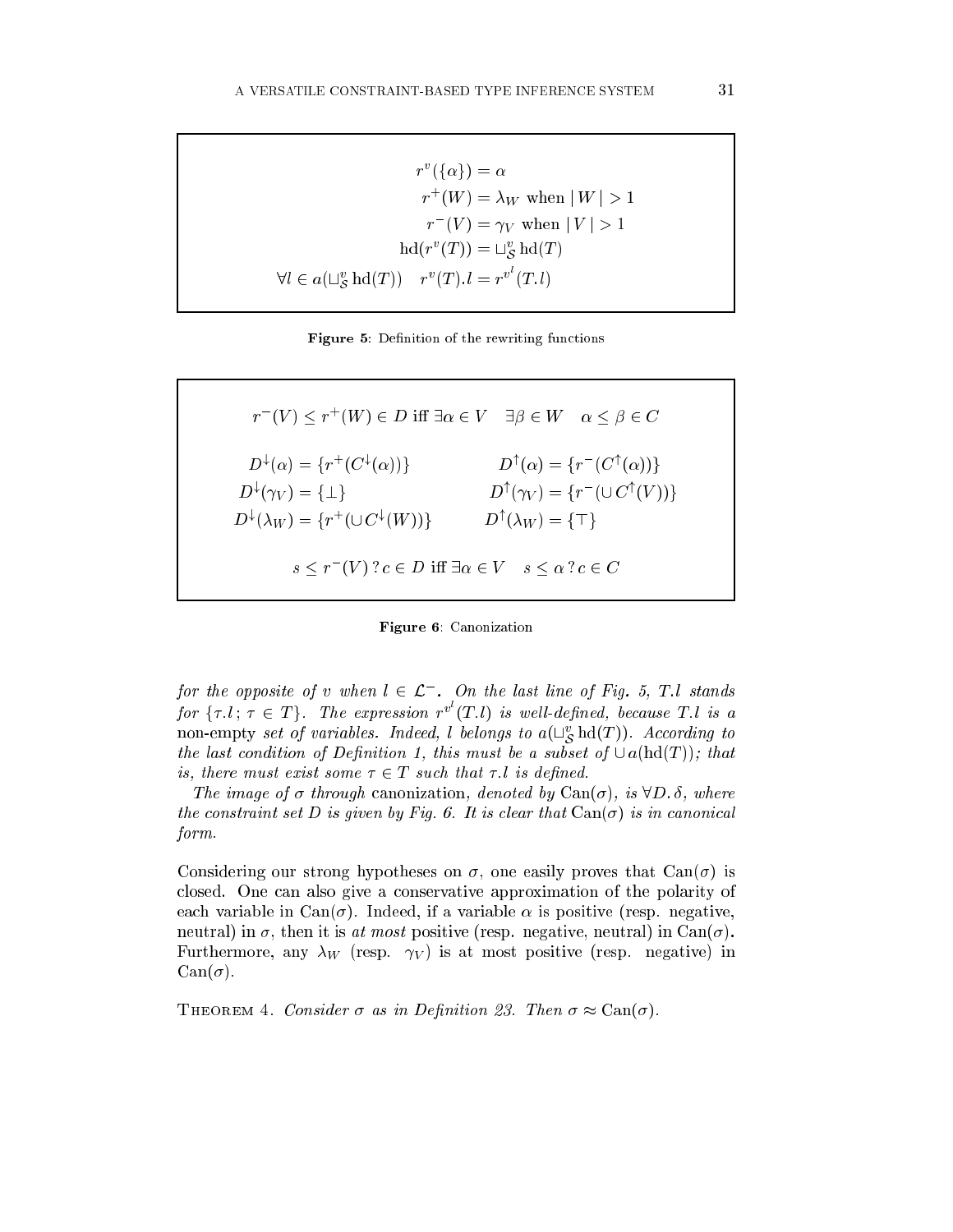PROOF. Let us use the notations of Definition 23. We first show that  $Can(\sigma) \preccurlyeq \sigma$ , i.e.

$$
\forall \rho \vdash C \quad \exists \rho' \vdash D \quad \rho'(\delta) \le \rho(\delta)
$$

Pick some  $\rho \vdash C$ . Denne  $\rho$  by

$$
\rho'(\alpha) = \rho(\alpha) \qquad \rho'(\gamma_V) = \Box \rho(V) \qquad \rho'(\lambda_W) = \Box \rho(W)
$$

Clearly, for any  $W, \rho$  (r (W))  $= \Box \rho(W)$ . Similarly,  $\rho(r - (V)) = \Box \rho(V)$ . Extending these assertions to sets of small terms, rather than sets of variables, is straightforward. Using these results, it is a matter of routine to ascertain that  $\rho$  satisfies  $D.$  Here, we shall only check that all conditional constraints of  $D$  are satisfied by  $\rho$ . Consider such a constraint; it must be of the form  $s \leq r$  (*V*): c, where  $s \leq \alpha$ :  $c \in C$  for some  $\alpha \in V$ . Assume  $\rho \vdash s \leq r \ \ (V \).$  This can be written

$$
s \leq_{\mathcal{S}} \mathrm{hd}(\rho'(r^-(V)))
$$
  
=  $\mathrm{hd}(\Box \rho(V))$   
=  $\Box_{\mathcal{S}} \mathrm{hd}(\rho(V))$   
 $\leq_{\mathcal{S}} \mathrm{hd}(\rho(\alpha))$  since  $\alpha \in V$ 

So,  $\rho \vdash s \leq \alpha$  holds. Because  $s \leq \alpha$  ? c appears in C, and because  $\rho$  satisfies  $\mathcal{C}$ , we must then have  $\rho \vdash c$ . However,  $\rho$  and  $\rho$  concide over  $\Gamma(\sigma)$ ; so,  $\rho \in \mathcal{C}$  holds as well. Thus, we have checked that  $\rho$  satisfies  $s \leq r \leq \nu$  i.e. as desired.

The other direction of the proof is slightly more difficult, because  $D$  does not entail  $C$ ; in fact, our definition of canonization contains a built-in garbage collection step. We introduce an intermediate type scheme  $\sigma' =$  $\forall E$ .  $\delta$ , where E is defined by

$$
E = D \cup \{ \alpha \le \lambda_W \, ; \, \alpha \in W \} \cup \{ \gamma_V \le \alpha \, ; \, \alpha \in V \}
$$

This time, thanks to the added constraints, it is easy enough to prove that E entails C, which implies  $\sigma \preccurlyeq \sigma$  . There remains to prove that  $\sigma \preccurlyeq \text{Can}(\sigma)$ . We shall do so by noticing that the constraints in  $E \setminus D$  are superfluous, according to garbage collection. The result shall then follow from Theorem 3. Our first objective is to prove that  $E$  is weakly closed, which entitles us to apply garbage collection to  $\sigma$  .

Proving that  $E$  satisfies Conditions 1 to 4 of Definition 17 is (tedious) routine; we refer the interested reader to  $[17]$ .

To check that E satisfies Condition 5, assume  $s \leq \psi$  ?  $c \in E$  and  $\phi \leq \psi \in E$ E. Considering the form of the onditional onstraints whi
h appear in <sup>E</sup> (see Fig. 6),  $\psi$  must be the image of some set of negative variables through  $r$  . But then, considering the form of the constraints between variables in E,  $\phi \leq \psi$  must be of the form  $\gamma_V \leq \alpha$ , where  $\alpha \in V$ . So,  $\psi$  coincides with  $\alpha$ . Thus,  $s \leq \alpha$  ? c appears in E; according to Fig. 6, it also appears in C.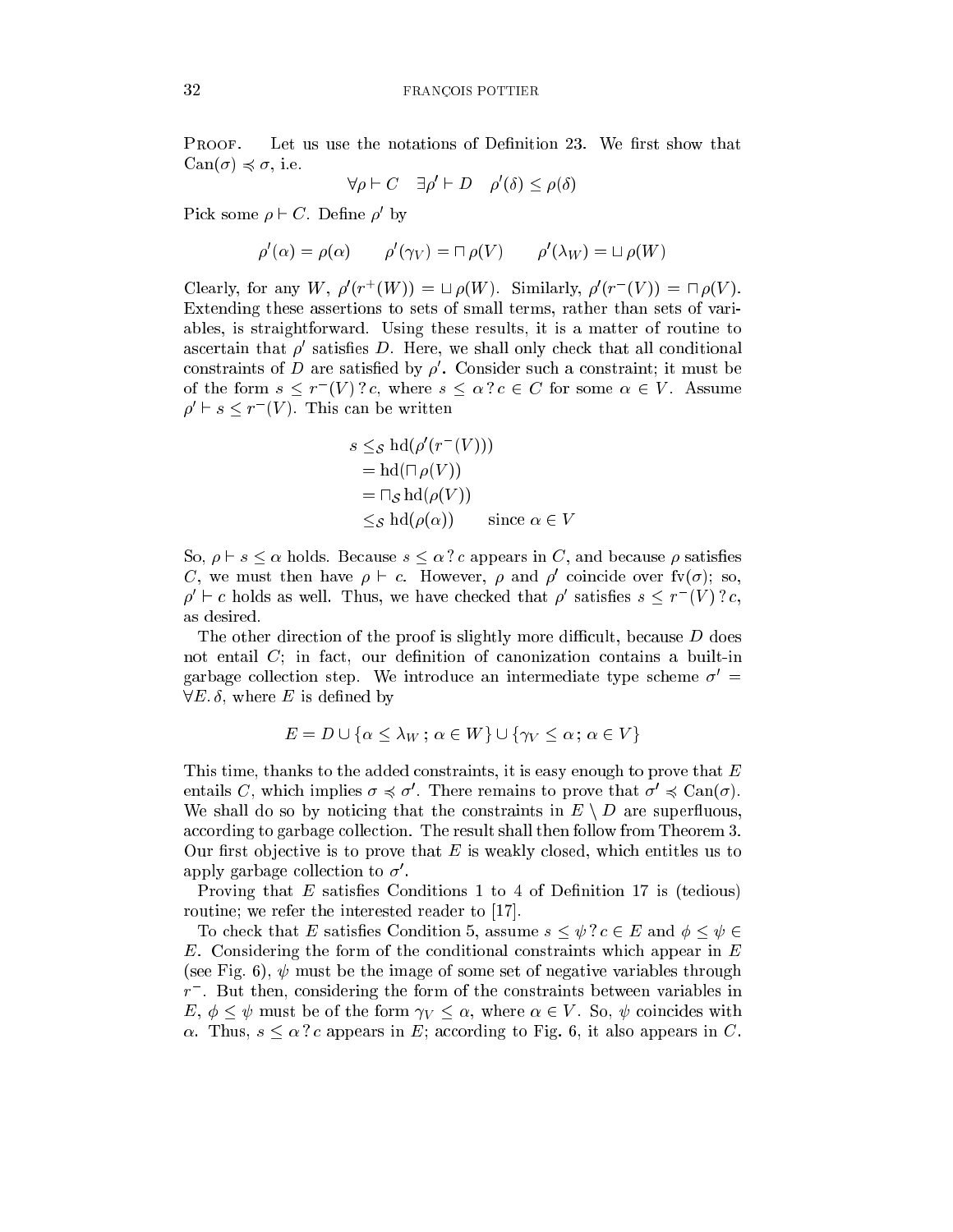Since  $\alpha \in V$ , another look at Fig. 6 indicates that  $s \leq \gamma_V ? c$  appears in D, hence in E. This was our goal, since  $\gamma_V$  is none other than  $\phi$ .

To check that E satisfies Condition 6, assume  $s \leq r + v + c \in E$ ,  $\tau \in$  $E^*(T^*(V))$  and  $s \leq_S \text{na}(T)$ .

First, we prove that  $|V| = 1$ . Indeed, if  $|V| > 1$  were true, then  $r - (V)$ would be  $\gamma_V$ . Then, we would have  $\tau \in E^*(\gamma_V) = \{\pm\}$ , so  $\tau = \pm$ . Since  $s \leq_{\mathcal{S}}$  hd( $\tau$ ), it would follow that  $s = \perp_{\mathcal{S}}$ , which is forbidden by Definition 10:  $\perp_S$  is not a prime element of S.

So, v must be a singleton set, say  $\{\alpha\}$ . Then,  $E^*(\alpha) = \{T^*(C^*(\alpha))\}$ , so  $\tau$  coincides with  $r_+(\cup^*(\alpha))$ . Thus,

$$
s \leq_{\mathcal{S}} \text{hd}(\tau) = \sqcup_{\mathcal{S}} \text{hd}(C^{\downarrow}(\alpha))
$$

by definition of  $r$  (see Fig. 5). Decause s is prime (see Definition 10), this implies  $s \leq_{\mathcal{S}}$  hd( $\tau$ ) for some  $\tau \in C^{\star}(\alpha)$ . Besides, since  $V = {\alpha \brace \alpha}$ ,  $s \leq \alpha$  ? c appears in E, hence also in C. In light of the fact that C itself satisfies Condition 6 of Definition 17, all this implies C  $\mathbb{P}^{\text{pre}}$  c. However, by definition of  $E$ , every pre-solution of  $E$  is also a pre-solution of  $C$ . So,  $E \Vdash^{\text{pre}} c$  also holds. This was our goal.

We have verified that  $E$  is weakly closed. Thus, according to Theorem 3, we may throw away some of  $\sigma$ 's constraints, as allowed by polarity, and obtain an equivalent type s
heme. One dis
overs, in fa
t, that all onstraints in  $E \setminus D$  are actually superfluous (see [17]). As a result,  $\sigma' \approx \text{Can}(\sigma)$ . This on
ludes the proof. <sup>2</sup>

#### Appendix A.8 Minimization

We now give an algorithm which separates the variables of a type scheme into a number of equivalen
e lasses, in su
h a way that all variables in a single class can be merged without affecting the type scheme's denotation. We begin with a couple of auxiliary definitions:

DEFINITION 24. Let  $V$  be a set of type variables. Any equivalence relation  $\equiv$  over V is extended to small terms whose variables are in V, as follows:

$$
\tau_1 \equiv \tau_2 \iff \mathrm{hd}(\tau_1) = \mathrm{hd}(\tau_2) \land (\forall l \in a(\mathrm{hd}(\tau_1)) \quad \tau_1.l \equiv \tau_2.l)
$$

DEFINITION 25. Let C be a constraint set. For  $\alpha \in \mathcal{V}$ , define

$$
\text{pred}_C(\alpha) = \{ \beta \, ; \, \beta \le \alpha \in C \}
$$

$$
\text{succ}_C(\alpha) = \{ \beta \, ; \, \alpha \le \beta \in C \}
$$

Then, we give a series of requirements about equivalen
e relations, and show that they are sufficient to meet our goal.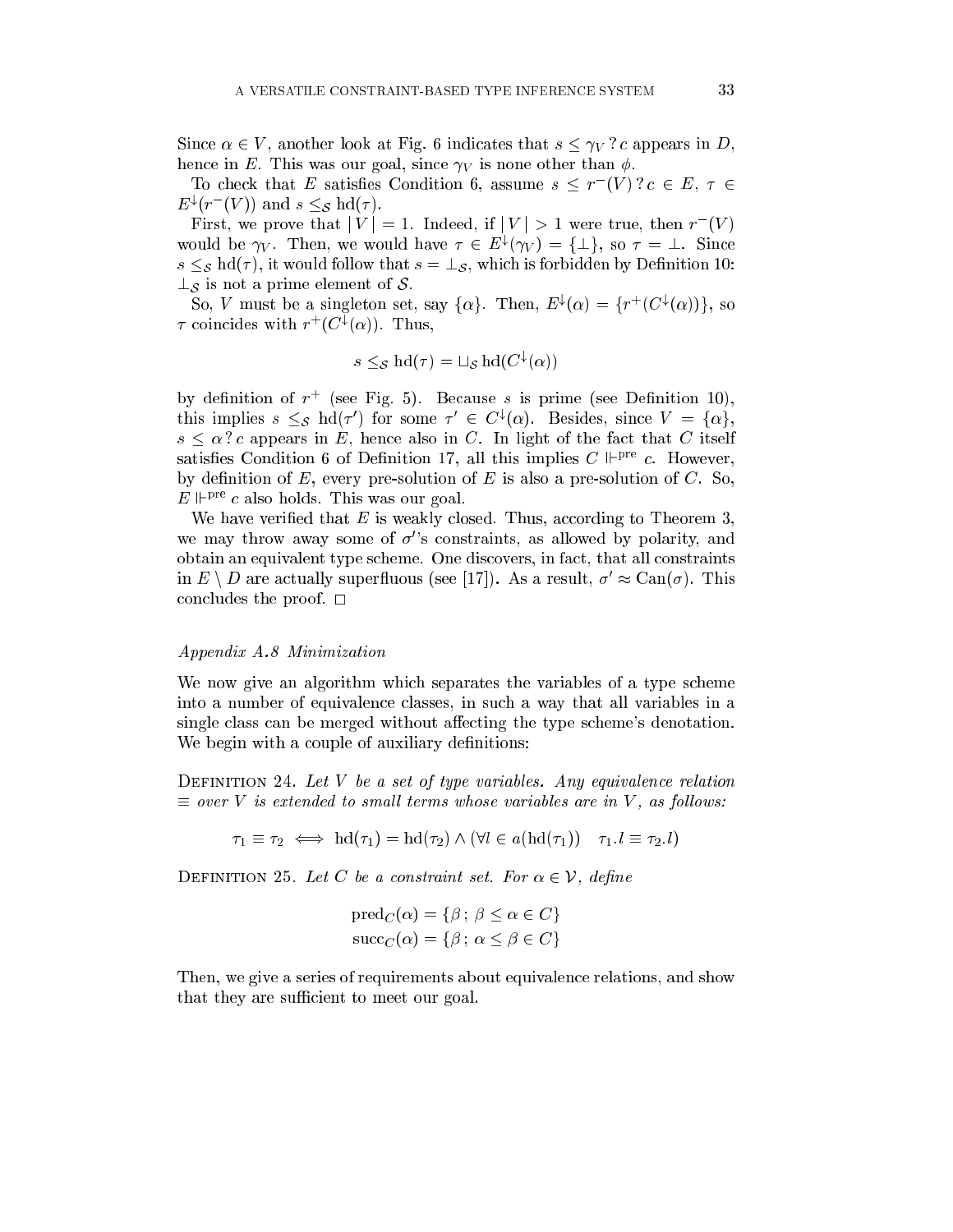DEFINITION 26. Let  $\sigma = \forall C$ .  $\delta$  be a type scheme in canonical form, made up of small terms, with no bipolar variables, such that  $\sigma = \mathrm{GC}(\sigma)$ . For any  $\alpha \in$  1 $\alpha$ , C  $\alpha$ , C  $\alpha$  (resp. C  $\alpha$ ) is a singleton set; by abuse of language, we shall use the same notation to refer to its unique element.

An equivalence relation  $\equiv$  over fv( $\sigma$ ) is compatible with  $\sigma$  iff  $\alpha \equiv \beta$  implies all of the following:

- $(1)$   $\{\alpha, \beta\} \subseteq W$   $(\sigma)$  or  $\{\alpha, \beta\} \subseteq W$   $(\sigma)$ ;
- (2)  $\text{pred}_C(\alpha) = \text{pred}_C(\beta)$  and  $\text{succ}_C(\alpha) = \text{succ}_C(\beta)$ :
- (3)  $C^{\dagger}(\alpha) = C^{\dagger}(\beta)$  and  $C^{\dagger}(\alpha) = C^{\dagger}(\beta)$ ;
- (4)  $s \leq \alpha$  ?  $\gamma_1 \leq \gamma_2 \in C$  implies  $\exists \delta_1 \equiv \gamma_1$   $\exists \delta_2 \equiv \gamma_2$   $s \leq \beta$  ?  $\delta_1 \leq \delta_2 \in C$ .

DEFINITION 27. Consider  $\sigma$  as in Definition 26; let  $\equiv$  be a partition compatible with  $\sigma$ . The quotient  $\sigma/\equiv$  is defined—up to a renaming—as  $\pi(\sigma)$ , where  $\pi$  is any mapping of  $f\nu(\sigma)$  into V such that

$$
\forall \alpha, \beta \in \text{fv}(\sigma) \quad \alpha \equiv \beta \iff \pi(\alpha) = \pi(\beta)
$$

THEOREM 5. Consider  $\sigma$  and  $\equiv$  as in Definition 27. Then,  $\sigma/\equiv \approx \sigma$ .

**PROOF.** The assertion  $\sigma \preccurlyeq \sigma/\equiv$  clearly holds, because the latter is the image of the former through the substitution  $\pi$ . Reciprocally, let us show that  $\psi \equiv 0$ . Let  $\rho$  be a solution of C. We need to exhibit a solution  $\rho$  of  $\pi(U)$  such that  $\rho(\pi(0)) \leq \rho(0)$ .

Consider an equivalence class of  $\equiv$ . Because of Condition 1 of Definition 20, it must be either a subset of  ${\rm iv}^-(\sigma)$ , or a subset of  ${\rm iv}^-(\sigma)$ . We denote it by V (resp. W) in the former (resp. latter) case. We denote the image of its elements through  $\pi$  by  $\varphi_V$  (resp.  $\varphi_W$ ). Define  $\rho$  by

$$
\rho'(\varphi_V) = \Box \, \rho(V) \qquad \rho'(\varphi_W) = \Box \, \rho(W)
$$

We remark that for any  $\alpha \in W^+(\sigma)$ ,  $\rho(\pi(\alpha)) \leq \rho(\alpha)$  holds; symmetrically, for any  $\alpha \in \mathfrak{v}$  ( $\sigma$ ), we have  $\rho(\alpha) \leq \rho(\pi(\alpha))$ .

There remains to check that  $\rho$  satisfies  $\pi(C)$  and  $\pi(\theta) \leq \rho(\theta)$ . This is straightforward; as before, we shall deal with the case of conditional constraints explicitly, and refer the reader to  $\left[17\right]$  for the other cases. Consider a conditional constraint in  $\pi(C)$ . It has the form  $s \leq \pi(\alpha)$  ?  $\pi(\beta) \leq \pi(\gamma)$ , where  $s \leq \alpha? \beta \leq \gamma \in C$ . Note that, necessarily,  $\alpha$  and  $\gamma$  belong to fy<sup> $\sigma$ </sup>( $\sigma$ ), while  $\beta$  belongs to fy<sup>+</sup>( $\sigma$ ). Let V stand for  $\alpha$ 's equivalence class, i.e.  $V = \pi^{-1}(\pi(\alpha))$ . Assume  $\rho \in S \setminus \pi(\alpha)$ . This can be written

$$
s \leq_{\mathcal{S}} \mathrm{hd}(\rho'(\pi(\alpha)))
$$
  
=  $\mathrm{hd}(\sqcup \rho(V))$   
=  $\sqcup_{\mathcal{S}} \mathrm{hd}(\rho(V))$ 

Because s is prime (see Definition 10), this implies  $s \leq s$  hd( $\rho(\alpha)$ ), for some  $\alpha \in V$ . In other words,  $\rho \sqsubset s \smallsetminus \alpha$  holds. Furthermore, we have  $\alpha = \alpha$ ;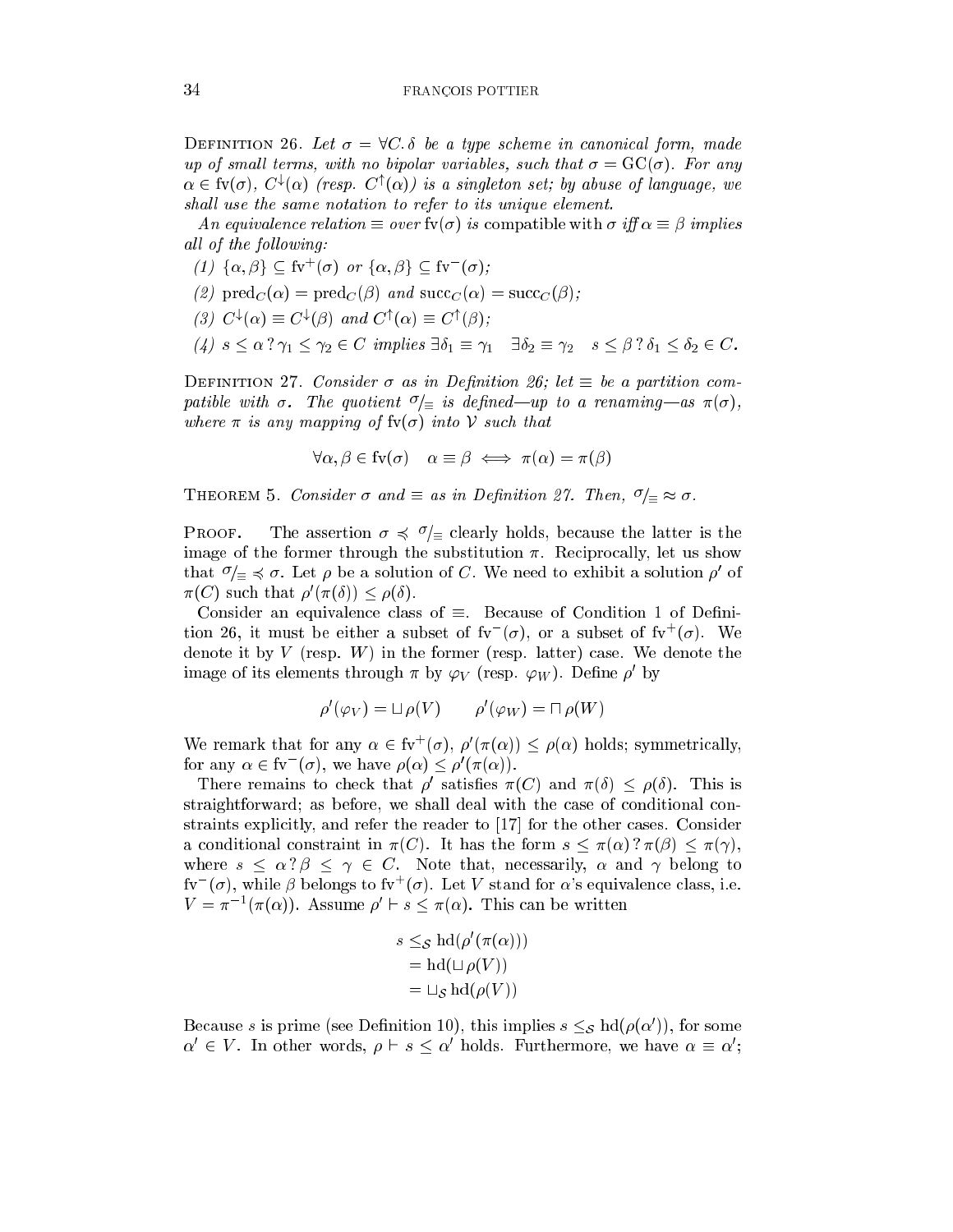since  $\equiv$  is compatible with  $\sigma$ , Condition 4 yields  $s \sim \alpha$  (  $\rho \sim \gamma \in U$ , for some  $\rho = \rho$  and  $\gamma = \gamma$ . Down facts, combined, yield  $\rho \cap \rho \leq \gamma$ , because  $\rho$ is a solution of  $C$ . Next, note that, necessarily,  $\gamma$  -pelongs to fy  $(\sigma)$ , while  $D$  belongs to IV ( $\sigma$ ). Thus,  $\rho \vdash \rho \leq \gamma$  implies  $\rho \vdash \pi(\rho) \leq \pi(\gamma)$ , by definition of  $\rho$ . We have proved that  $\rho$  satisfies  $s \leq \pi(\alpha)$  (  $\pi(\rho) \leq \pi(\gamma)$ ).  $\Box$ 

#### Referen
es

- [1] AIKEN, ALEXANDER S. AND WIMMERS, EDWARD L. 1993. Type Inclusion Constraints and Type Inference. In Functional Programming & Computer Architecture. ACM Press,  $31-41$ .
- [2] AIKEN, ALEXANDER S., WIMMERS, EDWARD L., AND LAKSHMAN, T. K. 1994. Soft Typing with Conditional Types. In Principles of Programming Languages,  $163 - 173.$
- [3] BUGLIESI, MICHELE AND CRAFA, SILVIA. 1999. Object Calculi for Dynamic Messages. In The Sixth International Workshop on Foundations of Object-Oriented Languages, FOOL 6, San Antonio, Texas.
- [4] CARDELLI, LUCA AND MITCHELL, JOHN. 1991. Operations on Records. Mathematical Structures in Computer Science 1, 3-48.
- [5] FÄHNDRICH, MANUEL. 1999. BANE: A Library for Scalable Constraint-Based Program Analysis. PhD thesis, University of California at Berkeley.
- [6] FLANAGAN, CORMAC AND FELLEISEN, MATTHIAS. 1997. Componential Set-Based Analysis. In Pro
eedings of the ACM SIGPLAN '97 Conferen
e on Programming Language Design and Implementation. Las Vegas, Nevada, 235-248.
- [7] GASTER, BENEDICT R. 1998. Records, variants and qualified types. PhD thesis, University of Nottingham.
- [8] HARPER, ROBERT AND PIERCE, BENJAMIN. 1991. A Record Calculus Based on symmetri Con
atenation. In Conferen
e Re
ord of the 18th Annual ACM Symposium on Principles of Programming Languages (POPL '91). ACM Press, Orlando, Florida, 131-142.
- [9] HEINTZE, NEVIN. 1993. Set Based Analysis of ML Programs. Tech. Report CMU-CS-93-193, Carnegie Mellon University, S
hool of Computer S
ien
e.
- [10] JONES, MARK P. 1994. Qualified Types: Theory and Practice. Cambridge University Press.
- [11] MÜLLER, MARTIN, NIEHREN, JOACHIM, AND PODELSKI, ANDREAS. 2000. Ordering Constraints over Feature Trees. Constraints, an International Journal  $5, 1-2,$  $7 - 42$ .
- [12] MÜLLER, MARTIN AND NISHIMURA, SUSUMU. 2000. Type Inference for First-Class Messages with Feature Constraints. International Journal of Foundations of Computer Science  $11, 1, 29-63$ .
- [13] NISHIMURA, SUSUMU. 1998. Static Typing for Dynamic Messages. In Conference Record of POPL '98: The 25th ACM SIGPLAN-SIGACT Symposium on Principles of Programming Languages. San Diego, California, 266-278.
- [14] ODERSKY, MARTIN, SULZMANN, MARTIN, AND WEHR, MARTIN. 1999. Type Inference with Constrained Types. Theory and Practice of Object Systems 5, 1,  $35 - 55$
- [15] OHORI, ATSUSHI. 1995. A Polymorphic Record Calculus and Its Compilation. ACM Transactions on Programming Languages and Systems 17, 6 (Nov.), 844– 895.
- [16] POTTIER, FRANÇOIS. 1998. Type inference in the presence of subtyping: from theory to pra
ti
e. Te
h. Report 3483, INRIA.
- [17] POTTIER, FRANÇOIS. 2000. Simplifying subtyping constraints: a theory. To appear in Information & Computation. URL: http://pauillac.inria.fr/ ~fpottier/publis/fpottier-i
-2000.ps.gz.